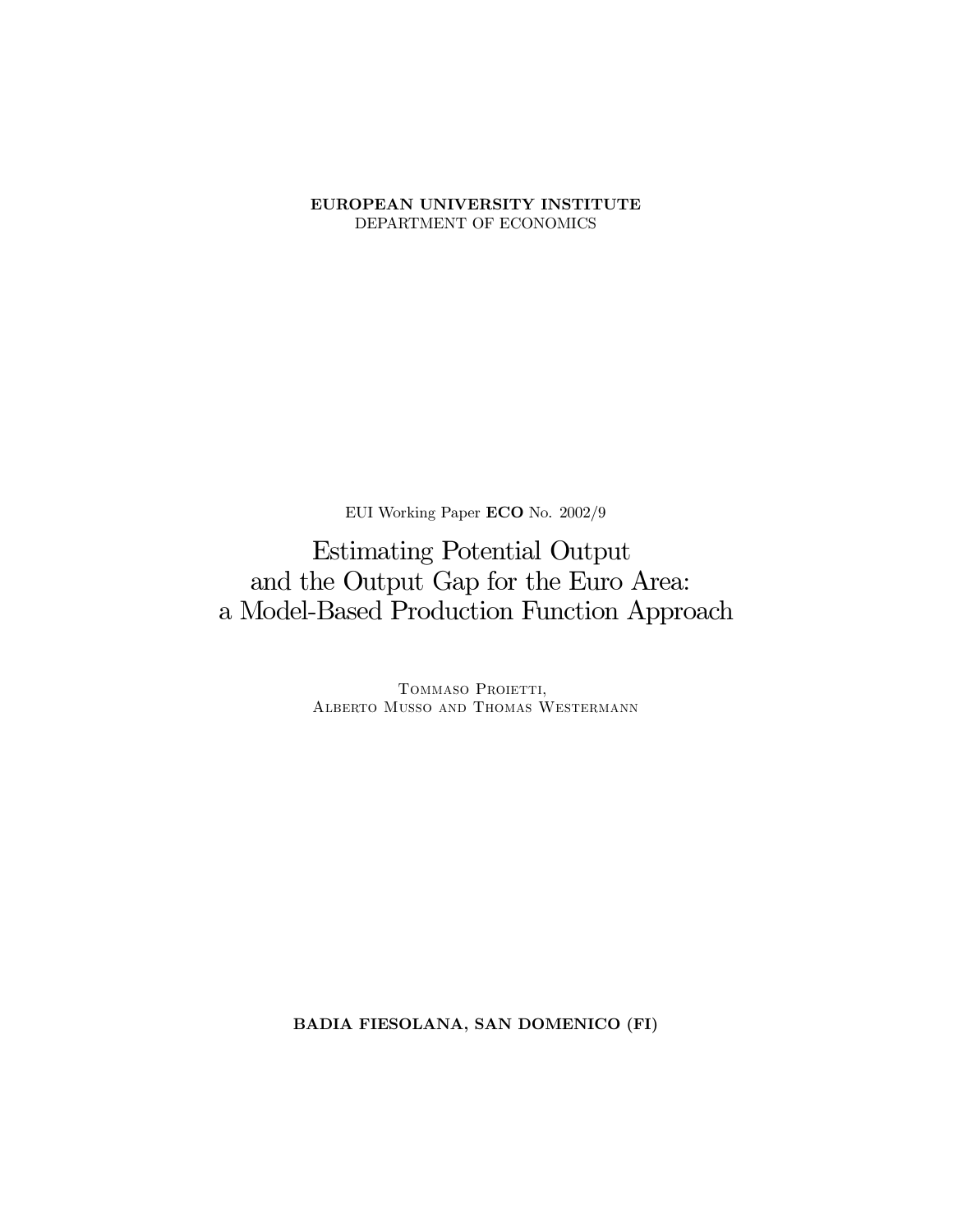All rights reserved. No part of this paper may be reproduced in any form without permission of the  $\text{author}(s)$ .

©2002 Tommaso Proietti, Alberto Musso and Thomas Westermann Published in Italy in May 2002 European University Institute Badia Fiesolana I-50016 San Domenico $(\mathrm{FI})$ Italy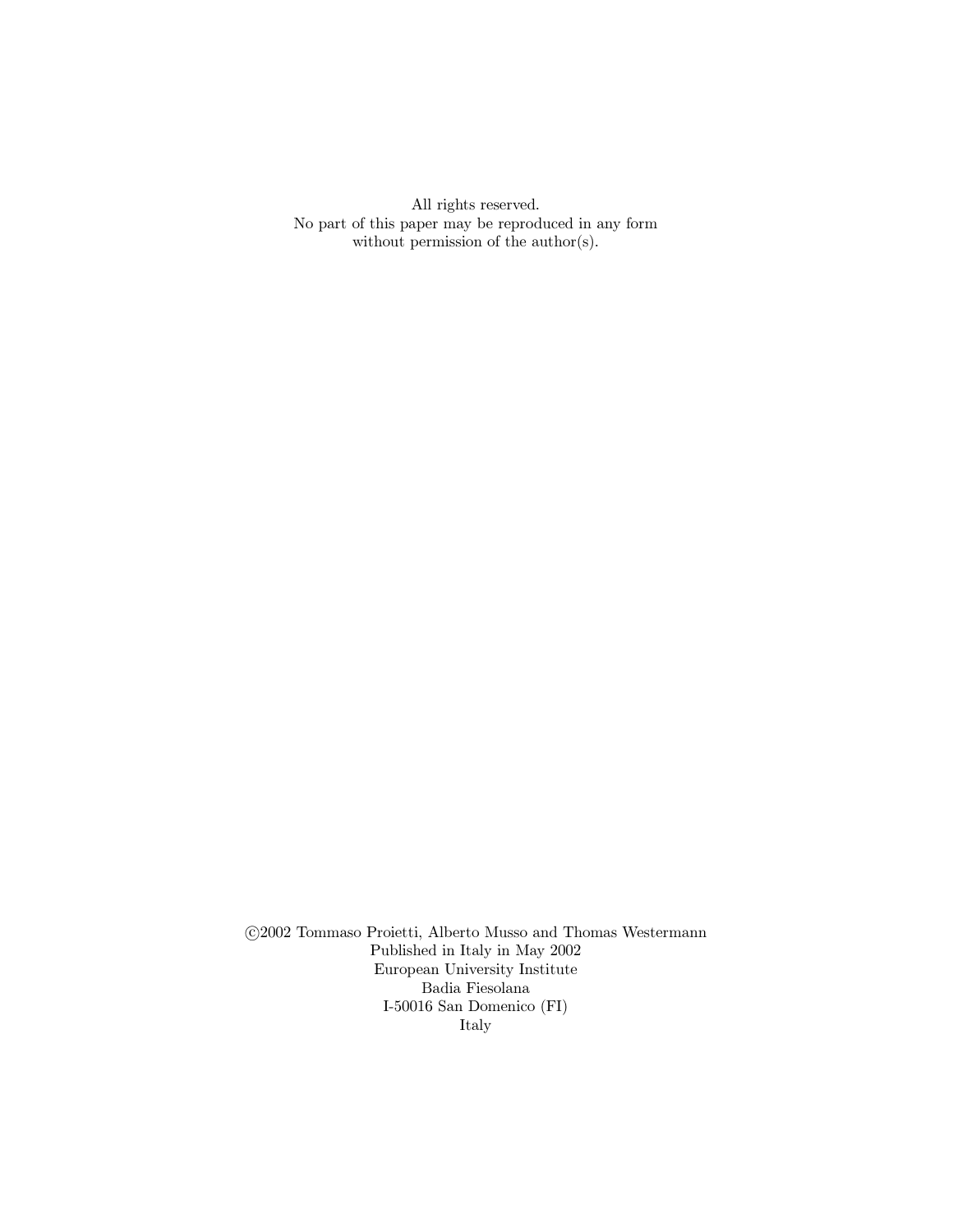# Estimating Potential Output and the Output Gap for the Euro Area: a Model-Based Production Function Approach

Tommaso Proietti\*, Alberto Musso <sup>†</sup>and Thomas Westermann <sup>‡</sup>

#### Abstract

This paper evaluates unobserved components models based production function approach (PFA) for estimating the output gap and potential output for the Euro Area. Our main purpose is that of implementing in a consistent model based framework one of the most popular approaches to estimating those key macroeconomic latent variables, thereby avoiding the use of ad hoc signal extraction filters. We fit and validate, against a bivariate model of output and inflation, a system of five time series equations for the Solow's residual, labour force participation, the employment rate, capacity utilisation and the consumer price index; the first four equations are used to define the output gap, whereas the price equation relates the latter to underlying inflation, according to a triangle model. Several hypothesis of interest are entertained: the common cycle hypothesis, with capacity utilisation as the driving force, the hysteresis hypothesis, and we propose a model with pseudo-integrated cycles that is quite effective in eliciting cyclical information from the labour market variables, and enhances smoothness in potential output growth estimates. A rolling forecasts experiment is used to assess the out of sample predictive accuracy of the alternative models. The conclusion is that, although the PFA models cannot outperform a bivariate model of output and inflation, they can be valuable for growth accounting and for reducing the uncertainty surrounding the output gap estimates. We end with a discussion about the use of unobserved components methods to obtain a thorough assessment of the reliability of the output gap estimates.

Keywords: Common Cycles, Unobserved Components, Phillips Curve, Hysteresis, Smoothing, Inflation Forecasts, Reliability

<sup>∗</sup>University of Udine and European University Institute. Address for correspondence: Department of Economics, European University Institute - Badia Fiesolana. Via dei Roccettini 9, San Domenico di Fiesole (FI) I-50016. Email: tproiett@iue.it

<sup>†</sup>European University Institute and Euro Area Macroeconomic Developments, European Central Bank, Frankfurt am Main. The views expressed in this paper do not necessarily reflect those of the ECB

<sup>‡</sup>Euro Area Macroeconomic Developments, European Central Bank, Frankfurt am Main. The same caveats apply.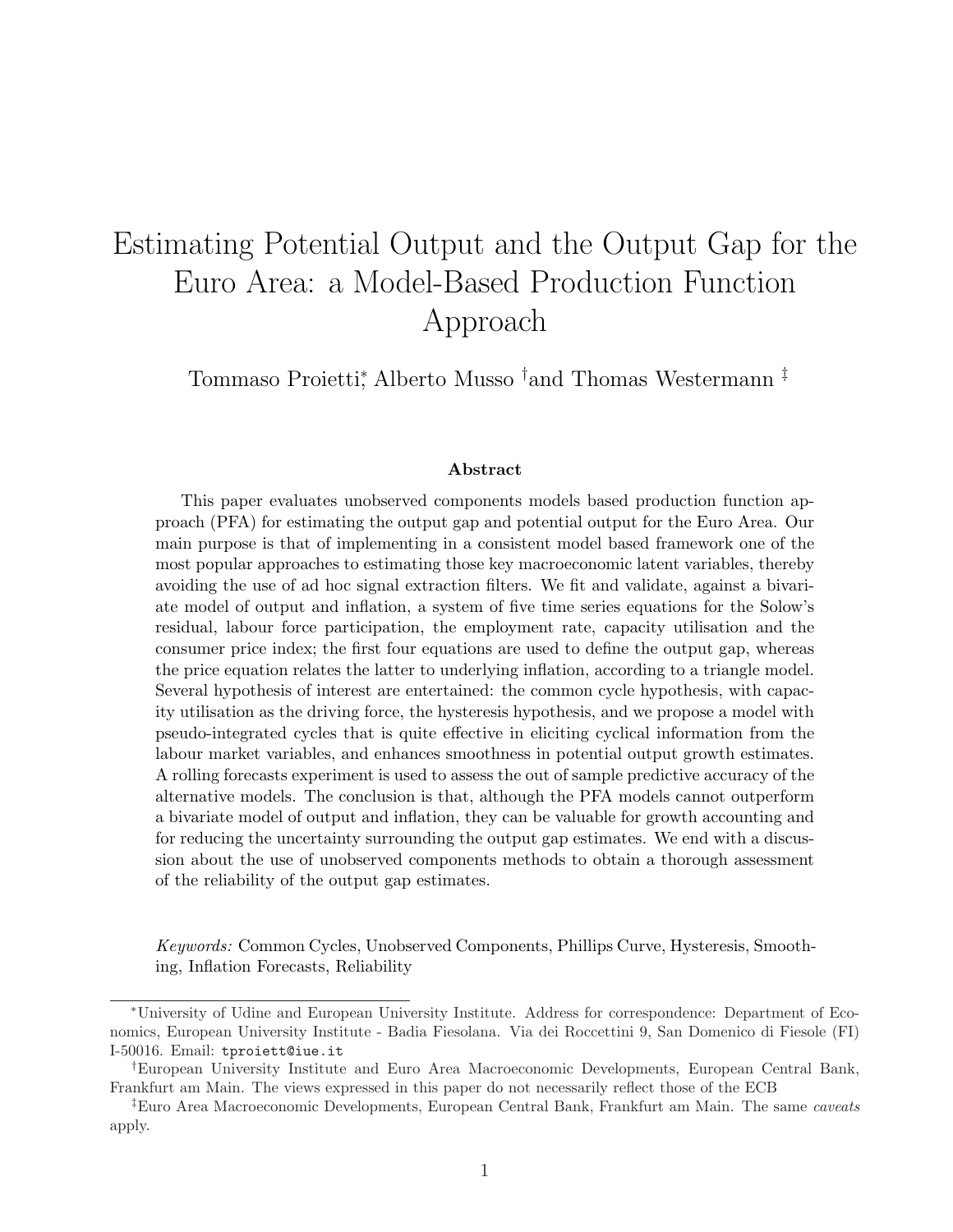### 1 Introduction

Potential output, the associated output gap and the natural rate of unemployment are all concepts which have received increased attention over the past few years, within both central banks and international organisations as well as among academics.

Interest in these concepts, albeit with varying intensity, has been alive among analysts for several years now, the reason being that they are central to some of the main approaches to the formulation, analysis and assessment of monetary and fiscal policy. First, within a monetary policy framework, the output gap (defined as percentage deviations of output from potential) and the unemployment gap (i.e. deviations of unemployment from its natural rate) have often played a central role as indicators of inflationary pressures and therefore have been among the main building blocks of inflation forecasting models. The recent literature on monetary policy rules, aimed initially at providing a simple description of the monetary policy decision process of central banks, has also refocused attention to the output gap from a normative point of view (see Taylor, 1999). Second, from a fiscal policy perspective, the output gap represents a measure of the cyclical impact of developments on the public finances and is therefore instrumental in estimating structural budget deficits, which are needed to assess the sustainability of public debt. As a result, in the short run the output and unemployment gaps provide indications of the existence of either excessive demand or excessive supply, suggesting the most appropriate stance of fiscal and monetary policies. Finally, in the medium-to-long run, estimates of potential output growth and the natural rate of unemployment represent the main measures of the sustainable growth path of production and employment, thus offering useful indications on the appropriateness of economic policy strategies as well as on the need for structural reforms in the products and labour markets.

In the European context these concepts are particularly relevant for both monetary and fiscal policy. Within the framework of the monetary policy strategy of the European Central Bank (ECB), estimates of euro area potential output growth are an essential component in the derivation of the reference value for monetary growth (see Issing et al. 2001). Furthermore, measures of the output gap are used, together with several other indicators, for the purpose of estimating inflationary pressures in the context of the second pillar of monetary policy, and as an input in the forecasting models. Moreover, the Stability and Growth Pact assigns an important role to medium term structural budget balances, thus establishing the need to estimate cyclically adjusted budget deficits. Finally, given the decreasing but still relatively high levels of unemployment rates in most European countries, estimates of the structural unemployment rate indicate to what extent structural reforms in the labour markets are needed.

The two recent strands of literature on the uncertainty of output gap and natural rate of unemployment estimates<sup>1</sup> have shown that the practical usefulness of these measures should not be overemphasised, as the bands of uncertainty of estimates tend to be large and real-time estimates, which are precisely the most important ones for policy purposes, are particularly less reliable. These problems can have severe negative consequences, as

<sup>&</sup>lt;sup>1</sup>The literature has been largely influenced by the contributions of Orphanides and van Norden (1999) and Staiger et al. (1997). See also Ehrmann and Smets (2001) and Camba-Mendez and Rodriguez-Palenzuela (2001).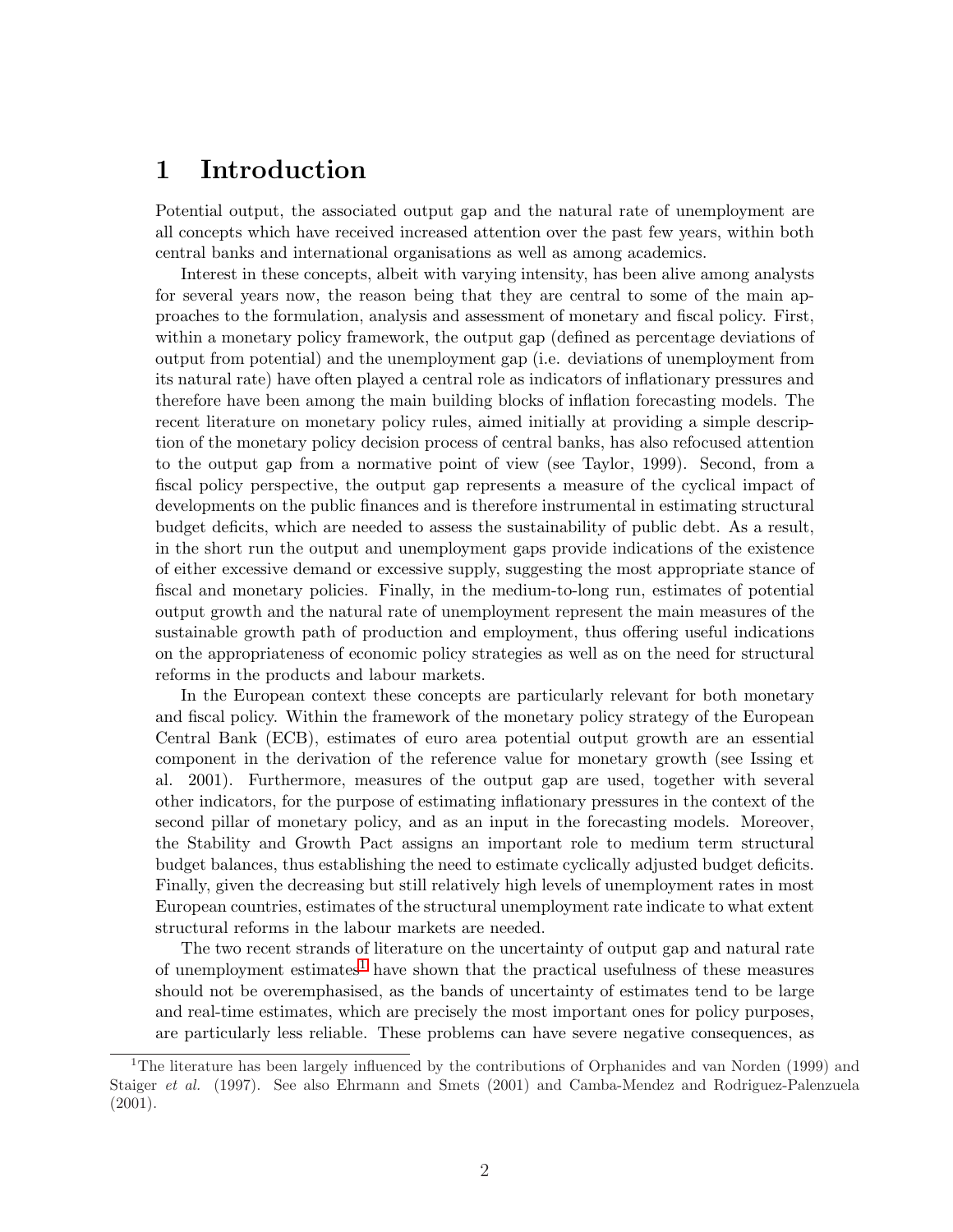<span id="page-4-0"></span>wrong estimates can lead to wrong policy recommendations, as occurred in the seventies<sup>2</sup>. However, the last decade has witnessed significant improvements in measurement methods, which now allow the degree of uncertainty of estimates to be more precisely quantified and, especially, to reduced it. A notable example is represented by the refinement of modelling, estimation and inference of structural, or unobserved components, time series models, starting from Harvey (1989) and proceeding to Durbin and Koopman (2001).

The purpose of this paper is to propose a model based approach to estimate potential output and output gap, based on an unobserved components method that can address many of the issues raised by the literature referenced above. In particular, an empirical model consisting of a system integrating the production function approach and a model for inflation is formulated. This approach has the advantages of being grounded in economic theory and formulated in a general and flexible econometric framework which allows for the specification of the model to be tested and for uncertainty bands to be estimated. As by-product of the procedures also the structural unemployment rate can be obtained, along with measures of underlying inflation.

The approach is applied to the Euro area and covers the sample period 1970.1 - 2001.4. The paper is structured as follows. Section 2 provides a discussion of the concepts under analysis and reviews the theoretical foundations of the empirical model. Section [3](#page-7-0) reviews the existing empirical methods proposed so far, whereas section [4](#page-8-0) outlines the measurement model at the basis the production function approach. The empirical part of the paper sets off with a brief illustration of the available data (section [5\)](#page-10-0). Univariate structural time series models (section [6\)](#page-12-0) and bivariate models (section [7\)](#page-14-0) are adapted to the Euro area output and consumer price index to provide suitable benchmarks for later comparison. Various multivariate models implementing the production function approach are discussed and estimated in section [8](#page-17-0) and their performance assessed in terms of predictive accuracy and the suitability of the resulting measures of potential output and the output gap. The role of unobserved components methods for assessing the reliability of the estimates is discussed in section [9.](#page-25-0) The final section summarises the conclusions that can be drawn from the whole analysis.

### 2 Economic foundations

#### 2.1 Definitions of potential output

Various definitions of potential output have been proposed and used in the literature, depending on the objectives of the investigator. One of the most influential discussions of potential output was provided by Okun (1962). In his seminal contribution, he defined potential output as the maximum quantity of output the economy can produce under conditions of full employment, specifying that the "full employment goal must be understood as striving for maximum production without inflationary pressures" (p. 98). The latter qualification, often also equivalently framed in terms of a "sustainable" level of production, gave an economic content to his definition, differentiating it from a pure engineering concept of maximum production attainable with a given set of inputs. The latter concept, as observed by Tobin (1998), may have some relevance in particular periods such

<sup>2</sup>See Freedman (1989), Orphanides (2001), and Nelson and Nikolov (2001).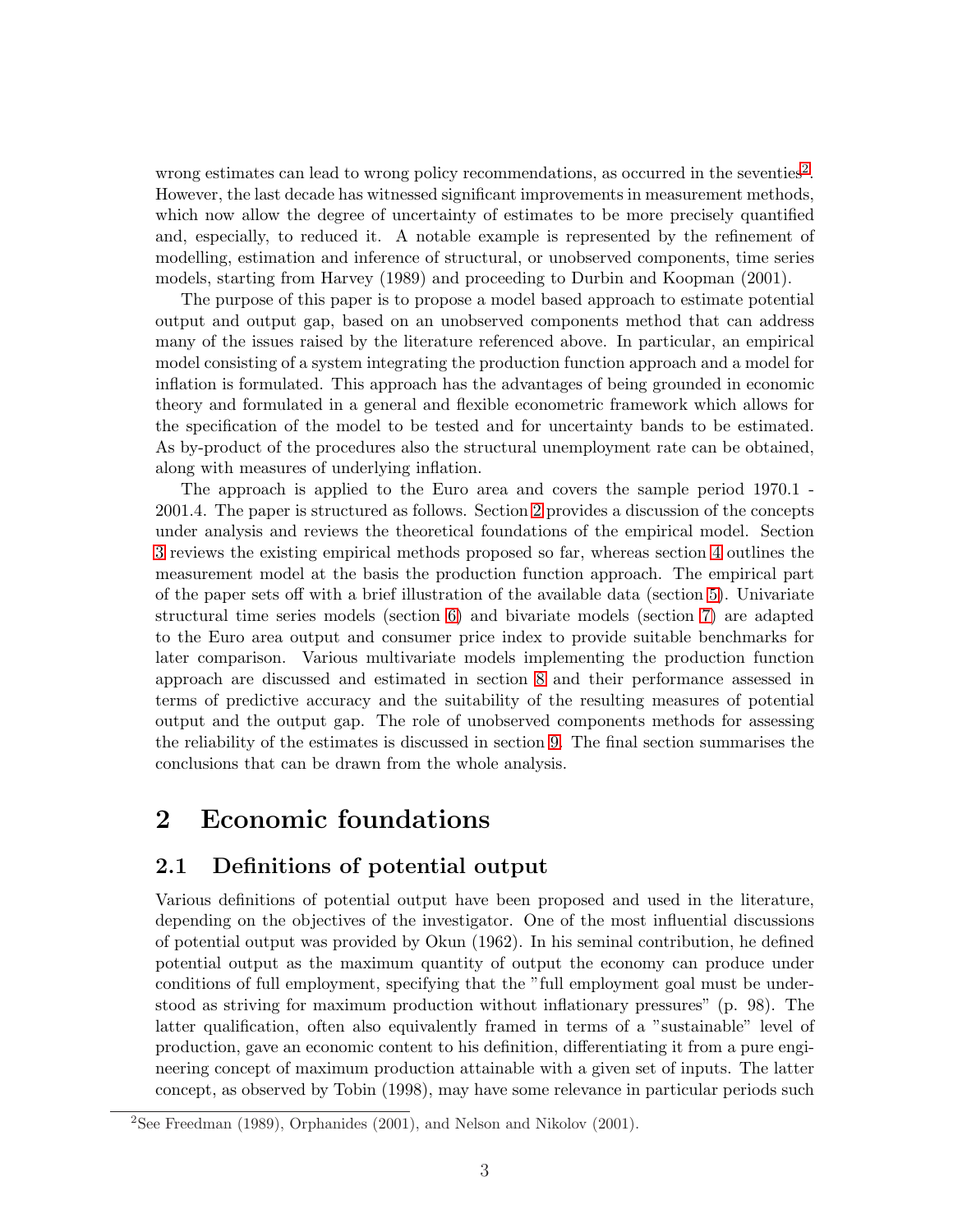as in wartime, but in peacetime periods it is Okun's concept more of relevance from a macroeconomic point of view.

Okun's definition is still the main reference concept for economic policy-makers, including central banks. Later refinements of the definition stressed alternative aspects of the above-mentioned qualification, ranging from the intensity of use of labour and capital (for example, in Artus, 1977) to the link with the labour market, and in particular with the natural rate of unemployment (such as Gordon, 1984), but they are broadly equivalent.

A recent strand of theoretical macroeconomic literature, based on the New Neoclassical Synthesis (also known as New Keynesian Dynamic Stochastic General Equilibrium) class of models, has also paid an increasing attention to the concept of the output gap (see for example Gali, 2002). However, contributions within this approach refer to a different concept of potential output, the equilibrium level reached without nominal rigidities, that is, with fully flexible prices and wages. As admitted by the same authors within this literature, their concept of potential output and the output gap have little resemblance with the concepts used in traditional analysis of monetary policy.

#### 2.2 The time-horizon: the medium run

Economic policy requires different time horizons depending on the final objective and the available instruments. For example, as recently pointed out by Smets (2000), there are various reasons why monetary policy strategies should adopt a medium-term orientation. First, monetary policy measures affect the final objectives only with a time lag. Second, a fine-tuning approach aimed at stabilising the economy in the short-run is likely to result in volatile interest rates and macroeconomic fundamentals. More in general, it can be argued that a medium-run horizon can help preventing pro-cyclical, destabilising economic policies.

At the same time, a precise temporal definition of medium-run is not desirable, mainly because monetary policy affects the macroeconomy with variable lags. These lags are difficult to estimate and vary along several dimensions, ranging from the presence of one or more shocks which justify the policy measure, the mix of transmission mechanisms at work, and the extent to which markets anticipated the monetary policy measure.

In the medium-run, both aggregate demand and aggregate supply are relevant and it is essential to differentiate changes in output growth which are due mainly to the former, possibly inflationary but temporary, or the latter, likely to be permanent and non-inflationary. This distinction is fundamental in order to interpret the events of the  $1970s$  and early 1980s, as opposed to the 1960s and early  $1970s<sup>3</sup>$ , and is relevant as well within the recent debate on the causes of the thriving macroeconomic performance over the second half of the 1990s, giving rise to the hypothesis of the emergence of a New Economy in the US and other advanced economies (see, for example, Gordon, 1998).

#### 2.3 A basic framework: the accelerationist model

The basic economic framework, which represents the economic foundation of empirical methods aimed at estimating potential output, is the so-called *accelerationist* model. This

<sup>3</sup>See for example the discussion in Layard et al. (1991, p.16-18).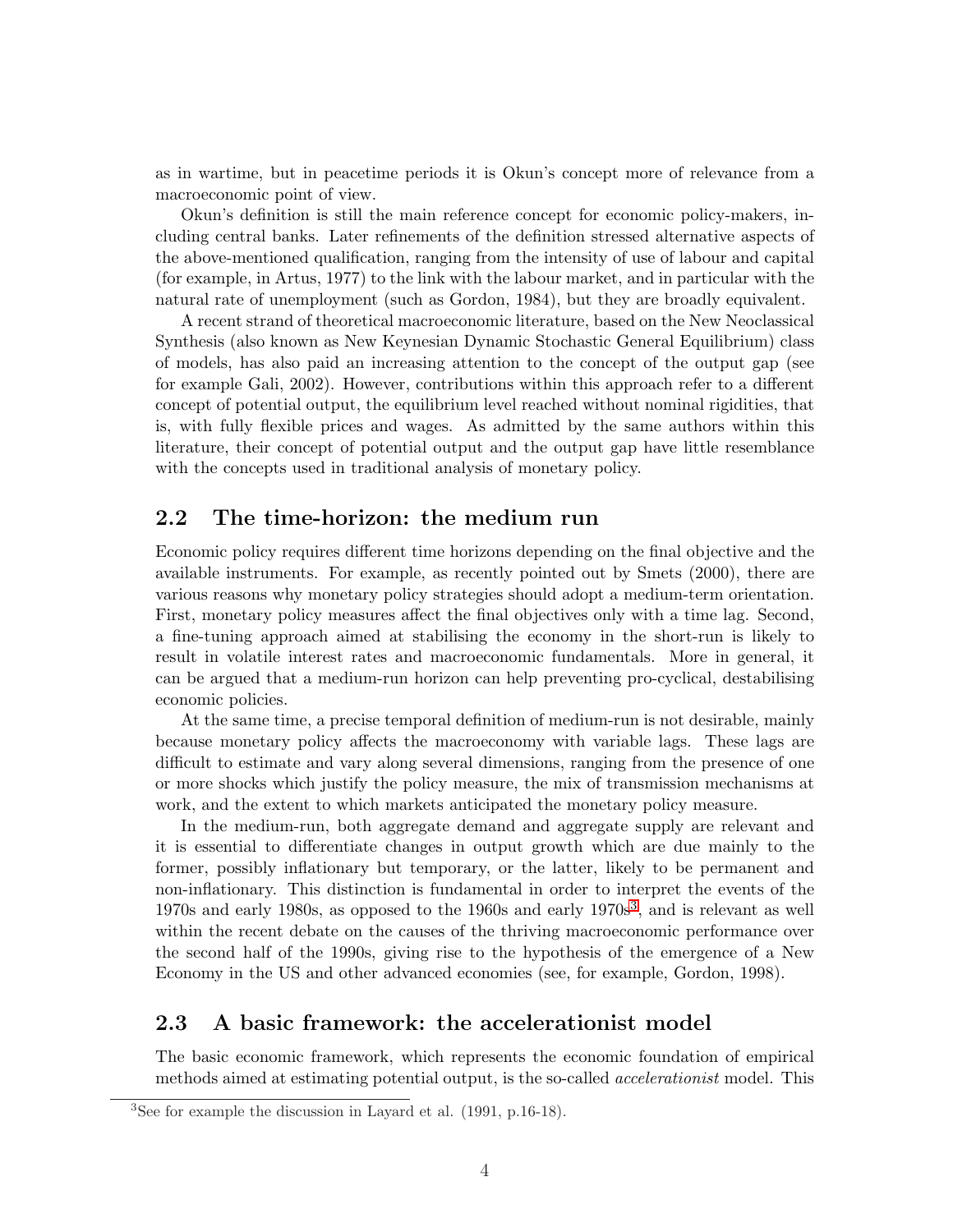model is the result of several contributions, the most important ones being represented by Phillips (1958), Okun (1962), Friedman (1968) and Phelps (1968) (for a historical review see Espinosa-Vega and Russell, 1997).

Its main building blocks are the expectations-augmented Phillips curve, Okun's law and the natural rate of unemployment. In the background lies a model for the determination of potential output and the natural rate<sup>4</sup>. Layard et al.  $(1991)$  provide a derivation of these blocks, which can be a useful reference to clarify the assumptions underlying the accelerationist model. Here, we will only briefly review it and then mention various extensions which have been successively proposed.

Firms, operating under monopolistic competition, set prices as a mark-up on expected wages. The mark-up depends on the level of the unemployment rate and possibly on other variables, such as the changes in the inflation rate (capturing price surprises) and the capital-labour ratio (as a proxy for productivity). Wage setting is based on both insider and outsider considerations. Thus, wages are set as a mark-up on expected prices, with the mark-up depending on the same factors as for prices, plus other exogenous factors such as union power, unemployment benefits, mismatch, and so forth. It is assumed that expectations are formed assuming that inflation follows a random walk. The equilibrium level of unemployment, or  $\text{NAIRU}^5$ , derived under the assumption that expectations are fulfilled, depends on the degree of price and wage stickyness, as well as exogenous supply factors. On the basis of these building blocks, a trade-off relationship between the changes in inflation and the deviations of unemployment from the NAIRU, known as Phillips curve, can be derived.

Hysteresis effects can be introduced by assuming that wages and prices are set also on the basis of the changes in the unemployment rate. Within this general framework it is also possible to define a short-run NAIRU, as the level of unemployment consistent with stable inflation during the current period. The short-run NAIRU is obtained as a weighted average of the long-run NAIRU and the current unemployment rate, such that the weight attached to the latter depends on the relative importance of the hysteresis effect. As a consequence, the short-run NAIRU can be expected to be significantly more volatile than the long-run one.

Okun's law relates potential output to the natural rate of unemployment. Thus, it allows to express the Phillips curve as a relationship between inflation and the output gap.

The model is completed by specifying a production function, which relates output to capital, labour and total factor productivity, and a demand equation, typically derived as the reduced form of a simple IS-LM model.

Recent extensions of the model relate to the wage-price dynamics (see for instance Blanchard and Katz, 1999), the specification of demand (see for example Rudebusch and Svensson, 1999), nonlinearities (as suggested, among others, by Akerlof et al, 1996, Eisner, 1997, and Fair, 2000) and the open economy (Greenslade et al., 2000).

<sup>4</sup>Solow (2001, p. 285) for example defined "Growth theory as the theory of the evolution of potential output". <sup>5</sup>The NAIRU is commonly defined as the Non-Accelerating Inflation Rate of Unemployment, but it should be more correctly referred to as the non-changing inflation rate of unemployment. It should also be noted that some differences between the NAIRU, an empirical concept, and the natural rate of unemployment, as defined by Friedman (1968) as a pure theoretical concept, exist -see for example Tobin (1997). However, we follow the common approach of considering the former as the empirical counterpart of the latter.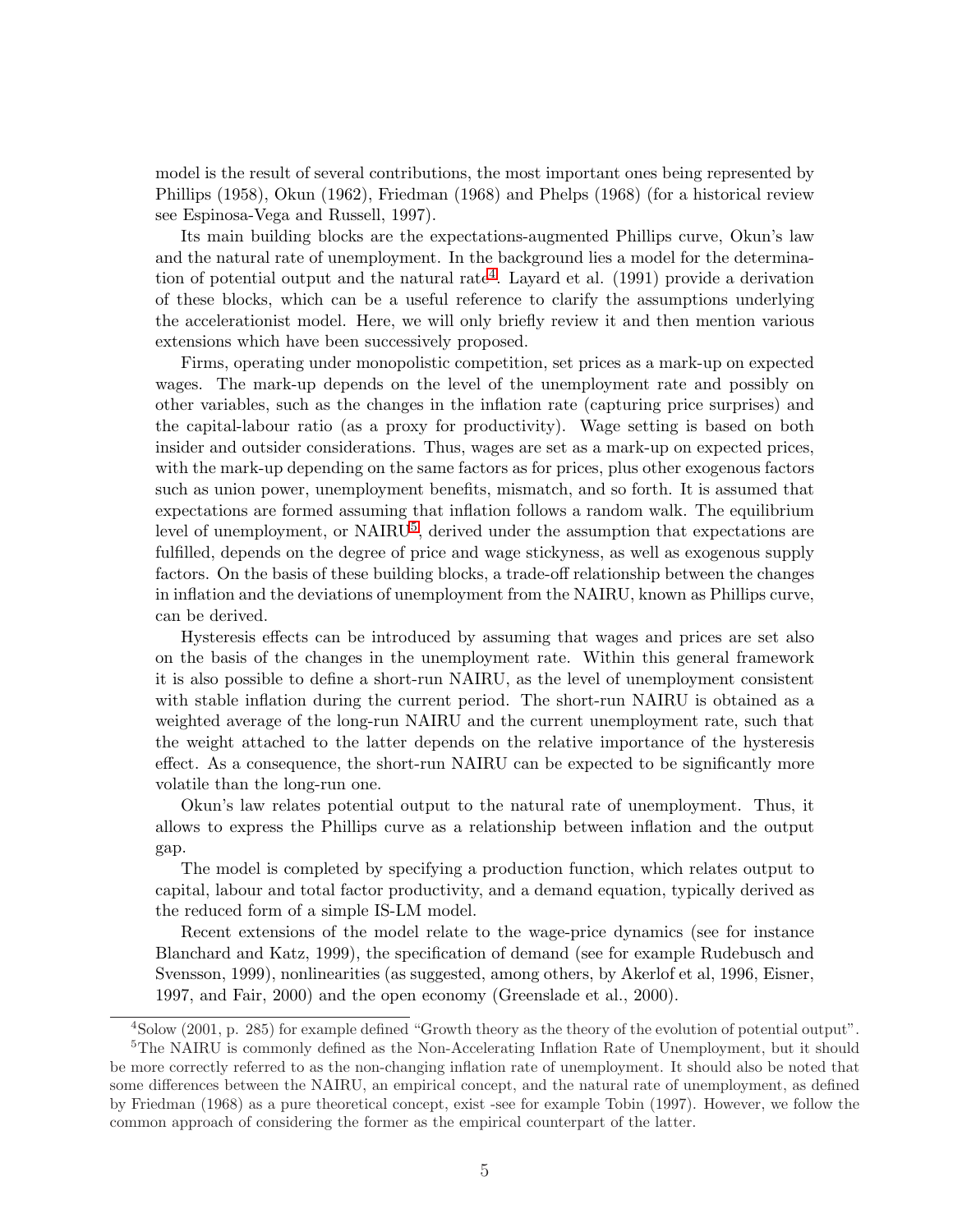### <span id="page-7-0"></span>3 A review of the main econometric approaches

A first level of classification of the econometric approaches to the measurement of potential output and the associated concept of output gap distinguishes between univariate and multivariate approaches.

In a univariate framework the measurement problem reduces to the trend-cycle decomposition of an indicator of aggregate economic activity, such as Gross Domestic Product at constant prices. Letting  $y_t$  denote such indicator (in logarithms), the issue is decomposing  $y_t = \mathsf{PO}_t + \mathsf{OG}_t$ , where potential output,  $\mathsf{PO}_t$ , is the expression of the long run behaviour of the series and  $\mathsf{OG}_t$ , denoting the output gap, is a stationary component, usually displaying cyclic features.

However, the domain of the two concepts goes well beyond that of trends and cycles in output, which renders their measurement intrinsically multivariate. The definitions of the output gap as an indicator of inflationary pressure, given in section [2,](#page-4-0) and of potential as the level of output consistent with stable inflation, make it clear that a rigorous measurement can be operated at least within a bivariate model of output and inflation, embodying a Phillips curve relationship.

Moreover, information on the output gap is contained in macroeconomic variables other than aggregate output, either because those variables provide alternative measures of the output gap, or because they are functionally related to it (the Okun's law providing one such example). For instance, when available, measures of capacity utilisation convey further information on  $\mathsf{OG}_t$ , even though they have a more partial nature (they refer to the manufacturing sector, rather than to the whole economy).

Another useful classification is according to the methodology used. A distinction can be operated between *unobserved* components and *observed* components methods.

Unobserved components (UC) models have been widely used in the estimation of potential output and the output gap: univariate approaches rely on the Harvey and Jaeger (1993) trend-cycle decomposition of output and on the Hodrick and Prescott (1997) filter, which has also a model based interpretation. An early example of a multivariate UC model is provided by Clark (1989), who estimated a bivariate model of U.S. real output and unemployment grounded on Okun's law. Kuttner (1994) proposed a method for estimating potential output and the output gap based on a bivariate model of U.S. real GDP and CPI inflation. Gerlach and Smets (1999) focussed also on a bivariate model of output and inflation, but the output gap generating equation takes the form of an aggregate demand equation featuring the lagged real interest rate as an explanatory variable. Apel and Jansson (1999) obtained system estimates of the NAIRU and potential output for the U.K, U.S. and Canada, based on an unobserved components model of output, inflation and unemployment rates. Scott (2000) estimates the output gap for New Zeland using a trivariate system of output, unemployment and productive capacity. Other multivariate approaches are based on extensions of the Hodrick and Prescott filter: Laxton and Tetlow (1992) extended the penalised least squares criterion upon which the HP filter is based, so as to incorporate important macroeconomic relationship that are expressions of the output gap, such as the Phillips curve and the Okun's law.

Observed components methods rely on the Beveridge and Nelson (1981) decomposition and on structural vector autoregressive (VAR) models. The multivariate Beveridge and Nelson decomposition has been used by Evans (1989) to estimate the potential and cyclical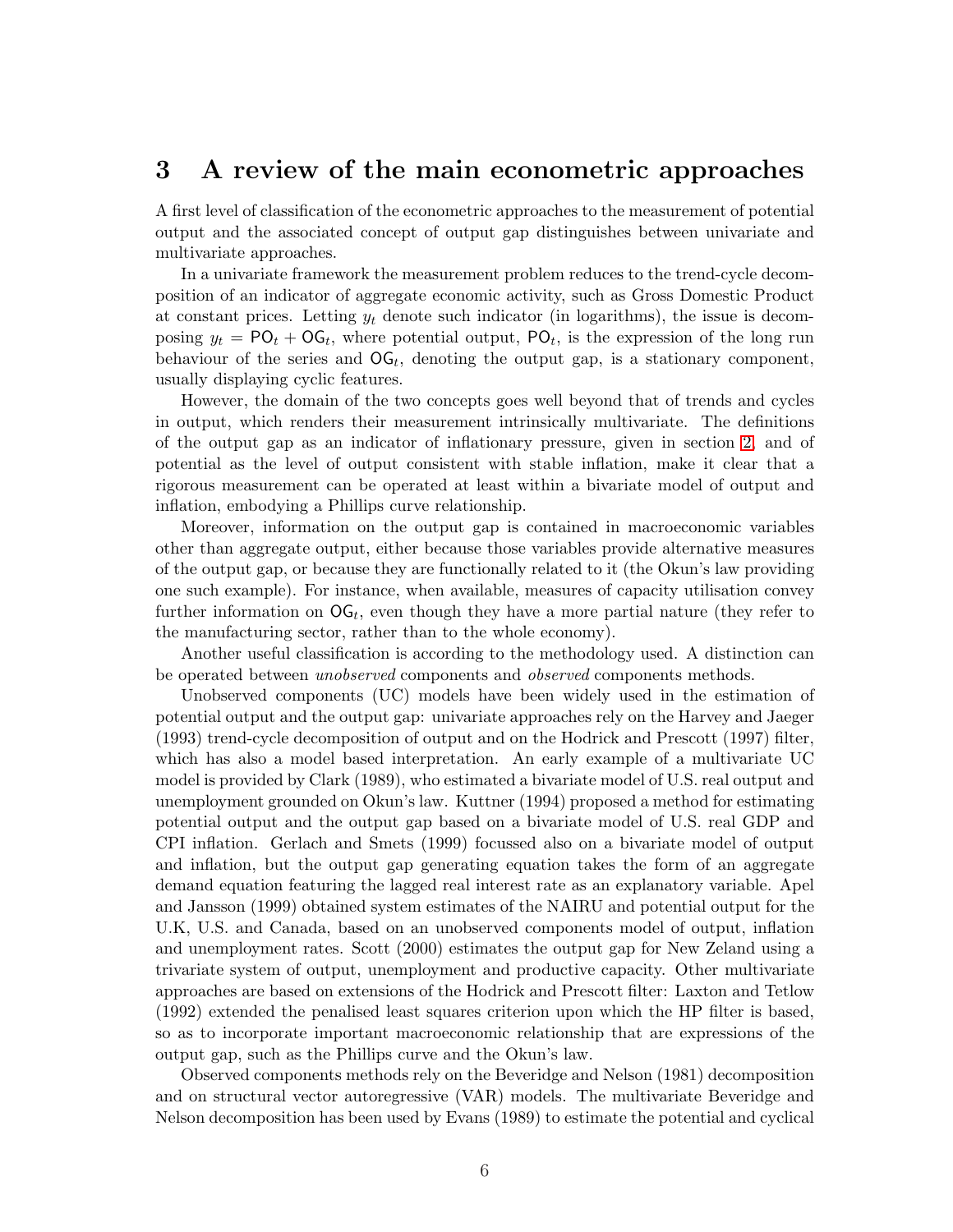<span id="page-8-0"></span>components of U.S. real GNP within a bivariate VAR model for the changes of GDP and unemployment rate. The same system was considered by Blanchard and Quah (1989), who proposed a permanent transitory decomposition based on the identification restriction that demand shock have no permanent effect on output. Astley and Yates (1999) use a structural VAR model to estimate the output gap within a five variable system for the U.K. economy composed of quarterly log changes of oil prices, retail prices, real GDP, unemployment rates and capacity utilisation rates. St-Amant and van Norden (1997) use the same approach for the Canadian economy.

### 4 The production function approach

The production function approach is among the most popular methods of measuring potential output among statistical agencies, being currently employed by the OECD (see Giorno *et al.*, 1995), the IMF (De Masi, 1997) and the CBO (1995). It is also the recommended approach by the EU Economic Policy Committee<sup>6</sup>. Its rationale is to obtain potential output from the trend levels of its structural determinants, such as productivity and factor inputs. A technology is used to appropriately weight the components. Contextually and consistently with the definition of PO, a Phillips type of relationship between inflation and OG complements the measurement model.

The production function approach defines realised output  $(Y_t)$  as a combination of actual factor inputs, usually labour and capital, and total factor productivity  $(TFP<sub>t</sub>)$ . Assuming for simplicity that technology has a Cobb-Douglas representation exhibiting constant returns to scale, the aggregate production function takes the form:

$$
Y_t = \mathsf{TFP}_t(L_t H_t)^\alpha (C_t K_t)^{1-\alpha},\tag{1}
$$

where  $\alpha$  is the elasticity of output with respect to labour. Labour input is defined as total hours worked (employment,  $L_t$ , times hours worked per head,  $H_t$ ), and capital input, measured by the capital stock  $K_t$ , as derived from a perpetual inventory method, adjusted for the degree of capacity utilisation,  $C_t$ , taking values in the interval  $(0,1]$ .

Total factor productivity is not directly observable and it is usually derived as the so-called Solow residual from a growth accounting framework. This derivation is conventionally based on the notion that under perfect competition  $\alpha$  is coincident with the labour share of output, and it can be estimated by the empirical average labour share obtained from the national accounts (0.65 for the Euro Area).

Assuming that all inputs are at their potential, i.e. equilibrium, non-inflationary levels, potential output,  $Y_t^{(p)}$ , can be written as a weighted geometric average of potential factor inputs, characterised by the superscript  $(p)$ 

$$
Y_t^{(p)} = \mathsf{TFP}_t^{(p)} (L_t^{(p)} H_t^{(p)})^\alpha (C_t^{(p)} K_t^{(p)})^{1-\alpha}.
$$

The contribution of capital is equal to  $K_t$ , since, at potential, capacity utilisation takes the value  $C_t^{(p)} = 1$  and  $K_t^{(p)} = K_t$ . Potential hours worked,  $H_t^{(p)}$ , denote average weekly

<sup>&</sup>lt;sup>6</sup>See the EPC "Report on Potential Output and the Output Gap", Oct. 2001, available at the URL http://europa.eu.int/comm/economy finance/epc/documents: "...the production function approach can provide a broad and consistent assessment of the economic outlook as well as of macroeconomic and structural policies. It highlights how the various factor inputs and technical progress contribute to potential growth."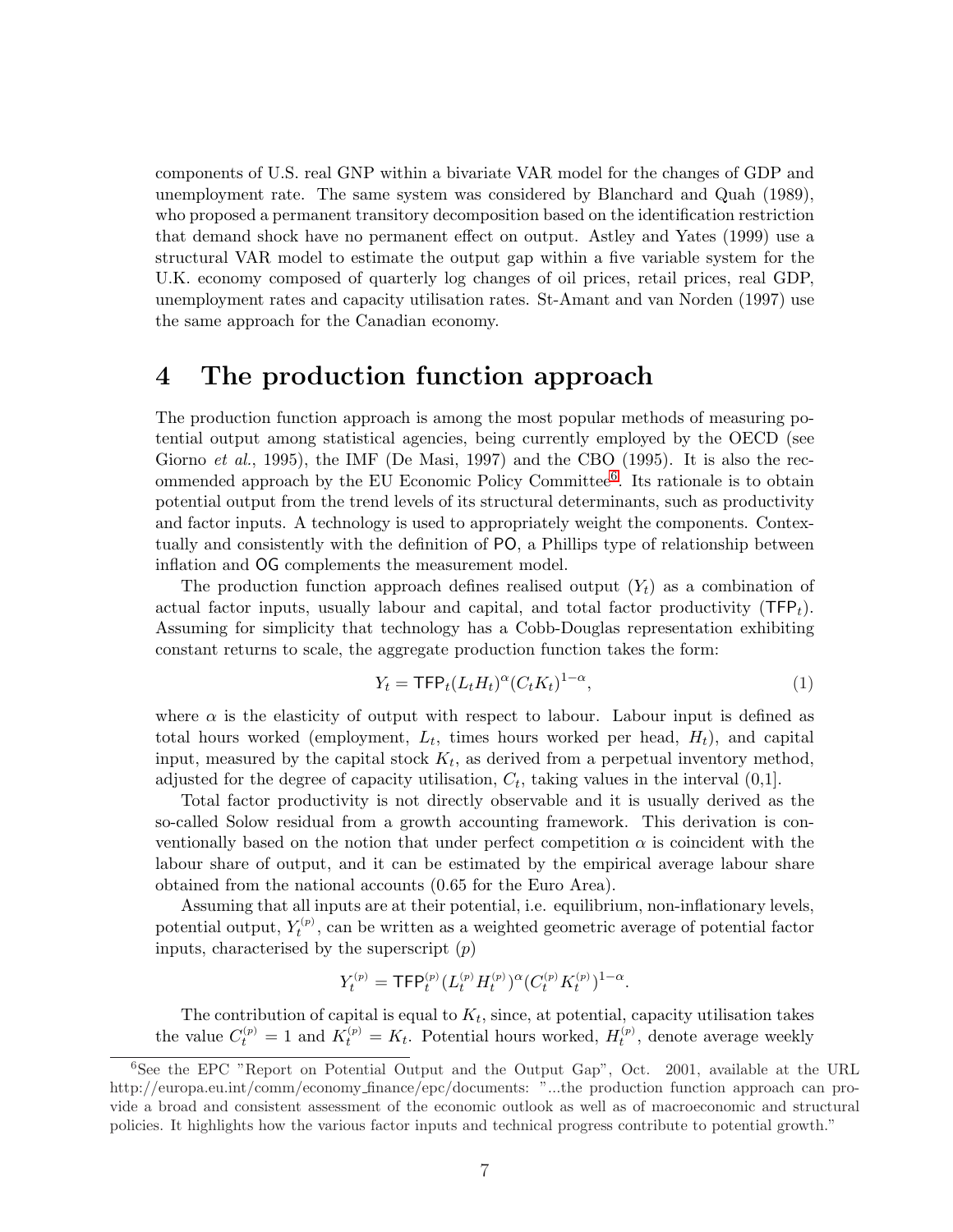<span id="page-9-0"></span>working hours plus, for instance, any structural component of overtime or of absences due to illness. Potential employment,  $E_t^{(p)}$ , can be decomposed into three determinants, as we shall see shortly.

The information requirements are often too stringent; for instance, hours worked and capacity utilisation might be unavailable, with the consequence that the available information is unable to disentangle  $H_t$  and  $C_t$  from TFP<sub>t</sub>; as a result, the Solow's residual will typically display more cyclical variability than the latter.

The measurement model, however, can be restated in terms of the Solow's residual. Defining  $F_t = \text{TFP}_t H_t^{\alpha} C_t^{1-\alpha}$ , taking the logarithms of both sides of [\(1\)](#page-8-0) and denoting  $y_t$ ,  $l_t$ and  $k_t$  respectively the logarithms of output, employment and capital stock, we can write:

$$
y_t = f_t + \alpha l_t + (1 - \alpha)k_t \tag{2}
$$

Although in the sequel we will continue to refer to  $f_t$  as total factor productivity, it must be recognised that  $f_t = \ln F_t$ .

All the variables on the right hand side of the equation 2 are decomposed additively into their potential and transitory components:

$$
f_t = f_t^{(P)} + f_t^{(T)}, \quad l_t = l_t^{(P)} + l_t^{(T)}, \quad k_t = k_t^{(P)};
$$
\n(3)

this breakdown enhances the extraction of information about the business cycle; in particular,  $f_t$  is highly procyclical, whereas the capital stock contributes only to potential, being fully permanent<sup>7</sup>.

Employment has three determinants, as can be seen from the identity:

$$
l_t = n_t + pr_t + e_t,
$$

where  $n_t$  is the logarithm of total population,  $pr_t$  is the logarithm of the labour force participation rate (LFPR), and  $e_t$  is that of the employment rate. The determinants are in turn decomposed into their permanent and transitory components:

$$
n_t = n_t^{(P)}, \quad pr_t = pr_t^{(P)} + pr_t^{(T)}, \quad e_t = e_t^{(P)} + e_t^{(T)}, \tag{4}
$$

and, accordingly, we obtain the permanent-transitory decomposition of  $l_t$ :

$$
l_t^{(P)} = n_t + pr_t^{(P)} + e_t^{(P)}, \quad l_t^{(T)} = pr_t^{(T)} + e_t^{(T)}.
$$
\n
$$
(5)
$$

The idea is that population dynamics are fully permanent, whereas labour force participation and employment are also cyclical. Moreover, since  $e_t = \ln(1 - U_t) \approx -u_t$ , where  $U_t$  is the unemployment rate and  $u_t$  denotes its logarithms, we can relate the output gap to cyclical unemployment and potential output to structural unemployment.

<sup>7</sup> This may be questionable, if one reflects on the statistical data generating process of the capital series. Given an initial estimate, K<sub>0</sub>, the stock at time t is obtained as  $K_t = (1 - \delta)K_{t-1} + I_t$  where  $I_t$  denotes investments and  $\delta$  is the depreciation rate; provided that the investment series is cyclical, the cycle in  $K_t$ is a weighted infinite moving average the investment cycle with weights provided by  $(1 - (1 - \delta)L)^{-1}$ . This provides a simple example of a pseudo-integrated cycle, that we will introduce later in section [8.4.](#page-22-0) However, the current implementation of the perpetual inventory method adopted by statistical agencies differs from the stated formula in that the moving average is truncated at the average life of capital goods.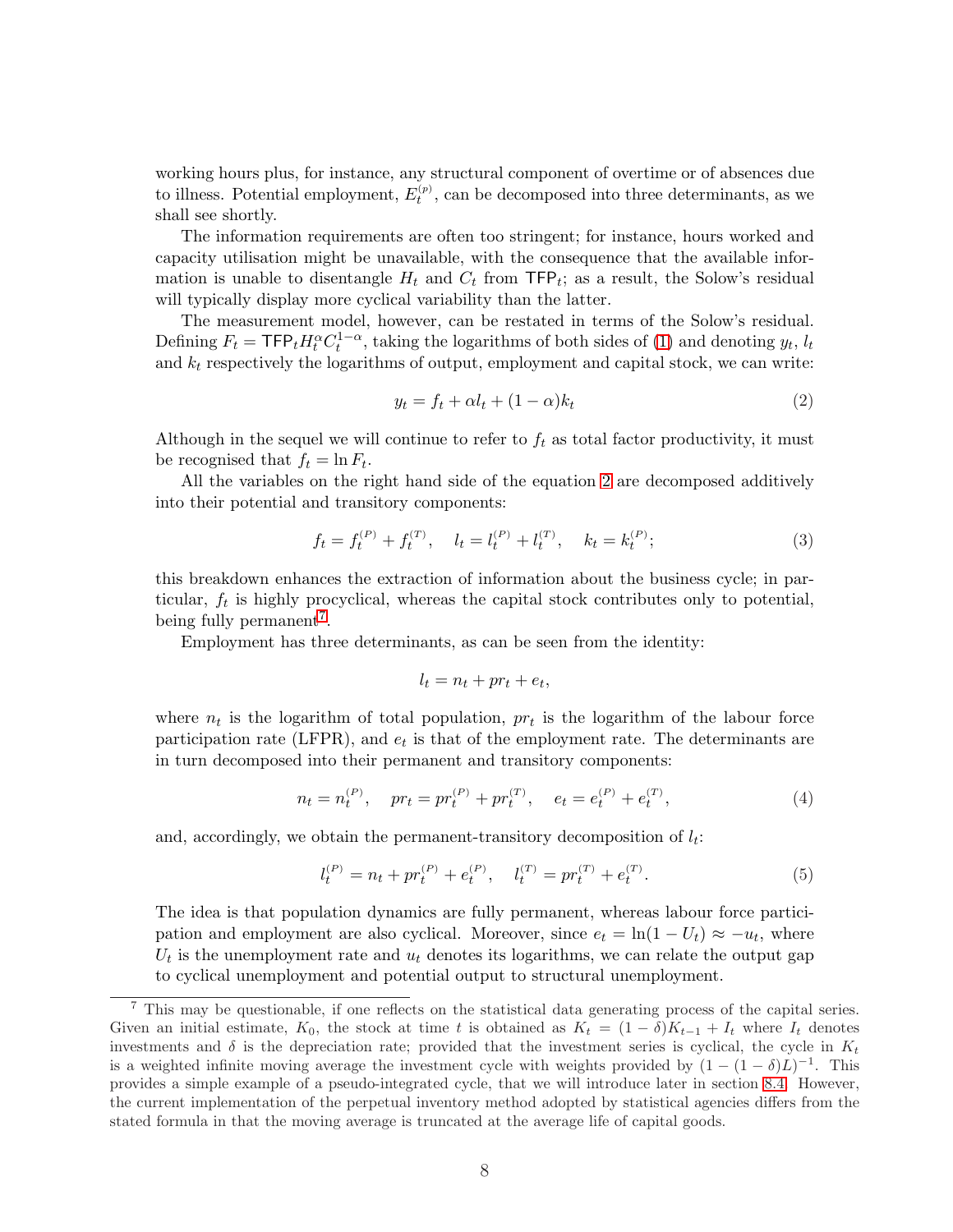<span id="page-10-0"></span>Putting together the definitions [\(2\)](#page-9-0)-[\(5\)](#page-9-0) we achieve the required decomposition of output into potential and gap:

$$
y_t = \mathsf{PO}_t + \mathsf{OG}_t \n\mathsf{PO}_t = f_t^{(P)} + \alpha l_t^{(P)} + (1 - \alpha) k_t^{(P)}, \n\mathsf{OG}_t = f_t^{(T)} + b l_t^{(T)},
$$
\n(6)

where e.g. potential output is the value corresponding to the trend values of factor inputs and  $f_t$ , whereas the output gap is a linear combination of the transitory values.

Finally, in agreement with the notion that potential output is the level of output that is consistent with stable inflation, the measurement model is augmented by a Phillips curve relationship. The latter relates the changes in the nominal price or wage inflation rate ( $\Delta p_t$ ) to an indicator of excess demand, typically the output gap ( $\text{OG}_t$ ), and a set of exogenous supply shocks, such as changes in energy prices and terms of trade; a standard specification is the following:

$$
\phi(L)\Delta p_t = \theta(L)\mathsf{OG}_t + \sum_k \delta_k(L)x_{kt} + \epsilon_{\pi t}, \quad \epsilon_{\pi t} \sim \text{WN}(0, \sigma_{\pi}),\tag{7}
$$

where  $\theta(L)$  and  $\delta_k(L)$ ,  $k = 1, ..., K$ , are polynomial in the lag operator L,  $x_t$  denotes a set of exogenous supply shocks and  $\phi(L)$  is an autoregressive  $(AR)$  polynomial.

There are three determinants of inflation in equation (7): *inertia*, taking the shape of autoregressive effects, demand, entering via the a lag polynomial of the output gap, and *supply* due to changes in energy prices and terms of trade. For this reason Gordon (1997) labels (7) as the triangle model. If the AR polynomial has a unit root, that is  $\phi(1) = 1$ , then, if supply shocks are switched off, there exists a level of the output gap (here identified as zero) that is consistent with constant inflation.

Usually, the permanent levels of the variables contributing to PO and OG are estimated separately by a variety of ad-hoc filters, among which the HP filter (OECD), the splittrend method (IMF) or a segmented trend with break points occurring at peaks (CBO). For instance,  $f_t^{(P)}$  is estimated by the univariate HP filter applied to the series  $y_t - \alpha l_t$  $(1 - \alpha)k_t$ ; transitory levels are obtained as a residual. See Giorno *et al.* (1995), de Masi (1997) and CBO (1995) for further details.

In this paper we adopt a system approach based on  $(2)-(6)$  $(2)-(6)$  and  $(7)$ , according to which all the contributions are estimated simultaneously by a multivariate unobserved components model that incorporates the fundamental macroeconomic relationships among the variables.

Within the model based approach we can provide a more thorough assessment of the uncertainty surrounding the estimates of PO and OG, and address question such as the significance of the latter for inflation. These issues will be addressed in section [9.](#page-25-0)

### 5 Data and Overview

The time series used in this paper are listed below (more information is provided in the Appendix):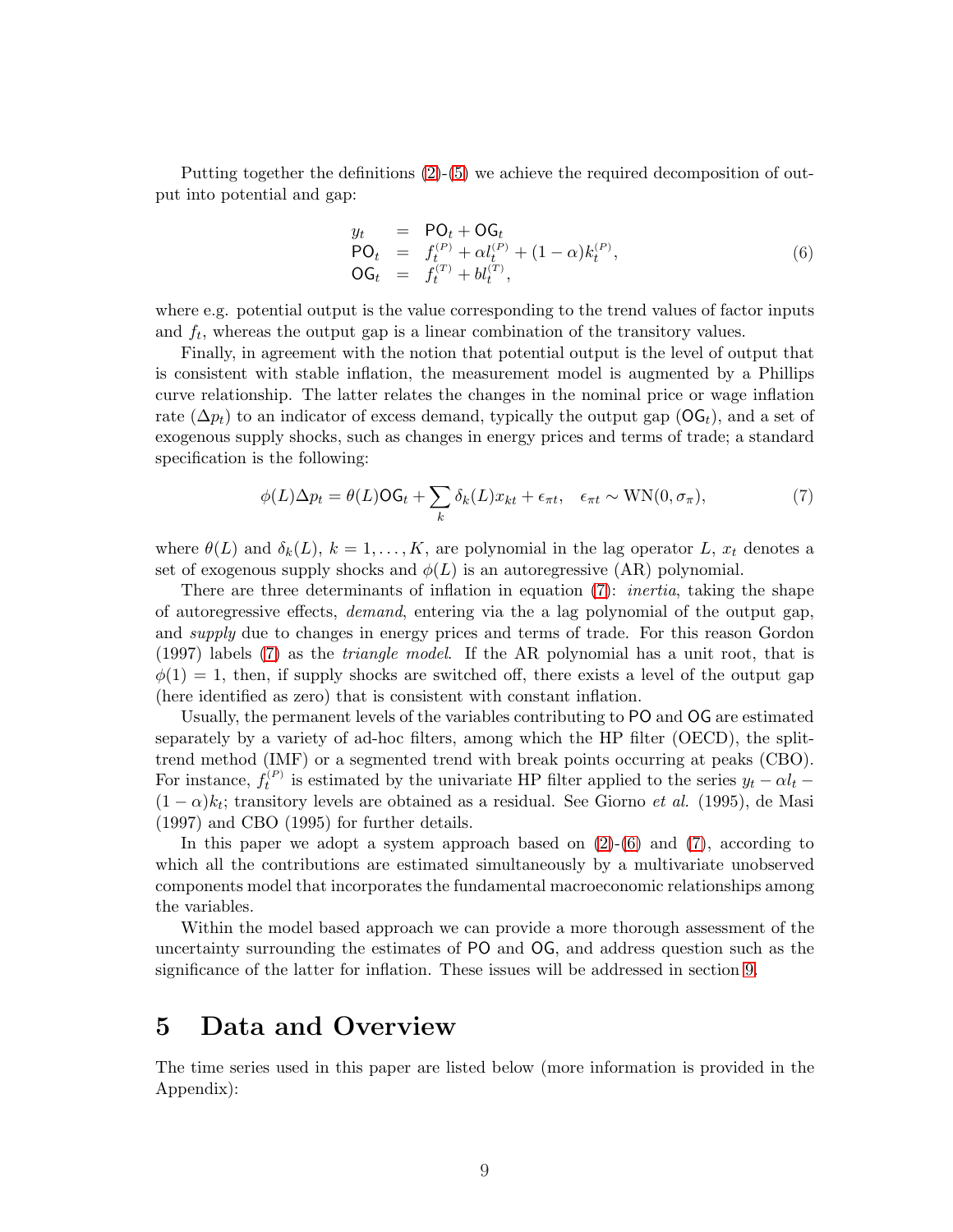| Series                     | Description                                   | Transformation |
|----------------------------|-----------------------------------------------|----------------|
| $y_t$                      | Gross Domestic Product at constant prices     | Log            |
| $k_t$                      | Capital Stock at constant prices              | Log            |
| $l_t$                      | Employment, Total                             | Log            |
| $f_t$                      | Solow's residual $(y_t - 0.65l_t - 0.35k_t)$  |                |
| $pr_t$                     | Labour Force Participation Rate               | Log            |
| $CUR_t$                    | Contribution of Unemployment Rate $(-e_t)$    | Log            |
| $n_{t}$                    | Population                                    | Log            |
| $c_t$                      | Capacity Utilisation (Survey based)           | Log            |
| $p_t$ :                    | Consumer prices index                         | Log            |
| $\ln$ COMPR <sub>t</sub> : | Commodity prices index (both oil and non-oil) | Log            |
| $\ln$ NEER <sub>t</sub> :  | Nominal effective exchange rate of the Euro   | Log            |

Quarterly observations are available for the period starting from the first quarter of the year 1970 and ending in the fourth quarter of 2001. All the series are non seasonal except for  $p_t$  and ln COMPR<sub>t</sub>; some weak seasonal effect was also detected for the labour market series, especially  $\text{CUR}_t$ , as discussed below. A plot of the series is available in figure [1.](#page-35-0) The second panel shows that  $f_t$  has a more pronounced cyclical behaviour with respect to  $y_t$ .

The contribution of the unemployment rate series  $(CUR<sub>t</sub>)$  is defined as minus the logarithm of the employment rate. If  $U_t$  denotes the unemployment rate, then  $CUR_t =$  $-\ln(1-U_t) \approx U_t$  is the first order Taylor approximation of the unemployment rate. The approximation is quite good as can be seen overlaying the plots of  $U_t$  and  $\text{CUR}_t$  (the leading term of the approximation error is  $-0.5U_t^2$ , and this is never greater than 0.007) and using the latter enables modelling the NAIRU without breaking the linearity of the model. The consequences for the measurement model amount only to a change of sign in  $(4)-(5)$  $(4)-(5)$  $(4)-(5)$ .

The multivariate unobserved components models for the estimation of potential output and the output gap, based on the production function approach outlined in the previous section, are formulated in terms of the 5 variable system

$$
\mathcal{Y}_t = [f_t, pr_t, \text{CUR}_t, c_t, p_t]', t = 1, \ldots, T;
$$

regression effects were included to account for intervention variables and exogenous variables, namely ln  $NEER_t$  and ln COMPR<sub>t</sub> for the consumer prices equation. The information set up to time t will be denoted by  $\mathcal{F}_t$ .

Unit roots and stationarity tests support the univariate characterisation of  $y_t, f_t, pr_t$ and  $CUR_t$  as I(1) series;  $pr_t$  and  $CUR_t$  are subject to a downward level shift in the fourth quarter of 1992, consequent to a major revision in the definition of unemployment, which imposed more severe requirements for a person to be classified as unemployed (dealing in particular with the nature and the timing of job search actions), with the effect of enlarging the population not economically active, and thus bringing down participation and unemployment levels. To assess stationarity in the presence of a level shift in 1992.4 we referred to the Busetti and Harvey (2001) test, which lead to rejection of the null hypothesis.

The logarithm of capacity utilisation in the manufacturing sector is slightly trending; in particular, there is a downward movement at the beginning of the sample. As a matter of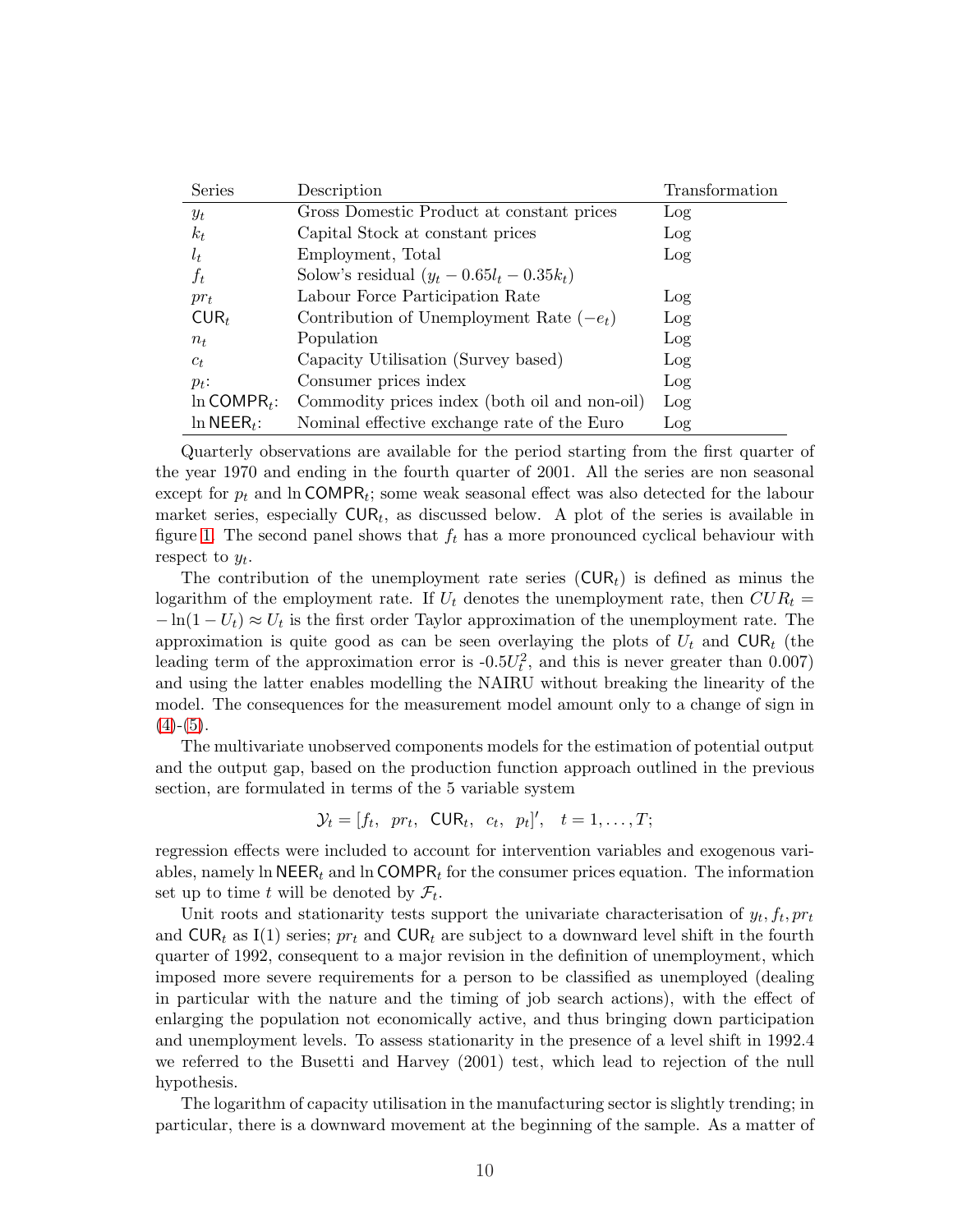<span id="page-12-0"></span>fact, the KPSS (see Kwiatowski *et al.*, 1994) statistic testing against a RW with drift leads to reject the stationary hypothesis for any reasonable value of the truncation parameter of the nonparametric estimate of the long run variance. However, the no drift statistic is not significant for low values of the truncation parameter. In line with this evidence, the ADF test with a constant and a linear trend never rejects the unit root hypothesis, but when only a constant is included it leads to a clear rejection of the null. This motivated us to evaluate whether this dependence on the specification of the deterministic component could be due to a break in the trend. For this purpose, we performed the trend stationarity test unconditional on the location of the break proposed by Busetti and Harvey (2001); this clearly suggests that we cannot reject stationarity when the trend is linear and subject to a level shift and slope break occurring in 1975.1 (model 2b in the Busetti and Harvey paper). This is the data point that provided the most favourable evidence for the null of trend-stationarity when we allow for a break in the trend.

The series  $p_t$  can be characterised as I(2); we addressed this issue by testing the stationarity of the quarterly inflation rate,  $\Delta p_t$ ; since the series displays seasonality, we tested stationarity at the zero and the seasonal frequencies (annual and semiannual) using Canova and Hansen (CH, 1995) test (without including an autoregressive term), with a nonparametric correction for serial correlation. The statistic for stationarity at the zero frequency is highly significant, taking values no smaller than 0.997 (the 5% critical value is 0.461) for values of the truncation parameter between 0 and 10; if a linear trend is included we need a high value of the truncation parameter (7) to accept the null. As for seasonality, the CH statistics are never significant.

In the next sections we consider alternative estimates of PO and OG arising from univariate, bivariate and multivariate unobserved component models. The latter are modelbased implementations of the production function approach. Once the models are cast in the state space form the Kalman filter and the associated smoothing algorithms enable maximum likelihood estimation and signal extraction; for a thorough exposition of the state space methodology we refer to Harvey (1989) and Durbin and Koopman (2001). All the computations were performed using using the library of state space function SsfPack 2.3 by Koopman et al. (2000), linked to the object oriented matrix programming language Ox 3.0 of Doornik (2001), except for the univariate models dealt with in the next section, for which estimation was carried out in Stamp 6.2. (Koopman *et al.*, 2000).

### 6 Univariate estimates

This section deals with univariate UC decompositions of the logarithm of the Euro area GDP into a trend component,  $\mu_t$ , a cyclical component,  $\psi_t$  and additive noise,  $\epsilon_t$ , which are nested in the following model (see Harvey and Jäger, 1993):

$$
y_t = \mu_t + \psi_t + \epsilon_t \qquad \epsilon_t \sim \text{NID}(0, \sigma_\epsilon^2),
$$
  
\n
$$
\mu_t = \mu_{t-1} + \beta_{t-1} + \eta_t, \qquad \eta_t \sim \text{NID}(0, \sigma_\eta^2)
$$
  
\n
$$
\beta_t = \beta_{t-1} + \zeta_t, \qquad \zeta_t \sim \text{NID}(0, \sigma_\gamma^2)
$$
  
\n
$$
\psi_t = \rho \cos \lambda_c \psi_{t-1} + \rho \sin \lambda_c \psi_{t-1}^* + \kappa_t, \qquad \kappa_t \sim \text{NID}(0, \sigma_\kappa^2)
$$
  
\n
$$
\psi_t^* = -\rho \sin \lambda_c \psi_{t-1} + \rho \cos \lambda_c \psi_{t-1}^* + \kappa_t^*, \qquad \kappa_t^* \sim \text{NID}(0, \sigma_\kappa^2)
$$
  
\n(8)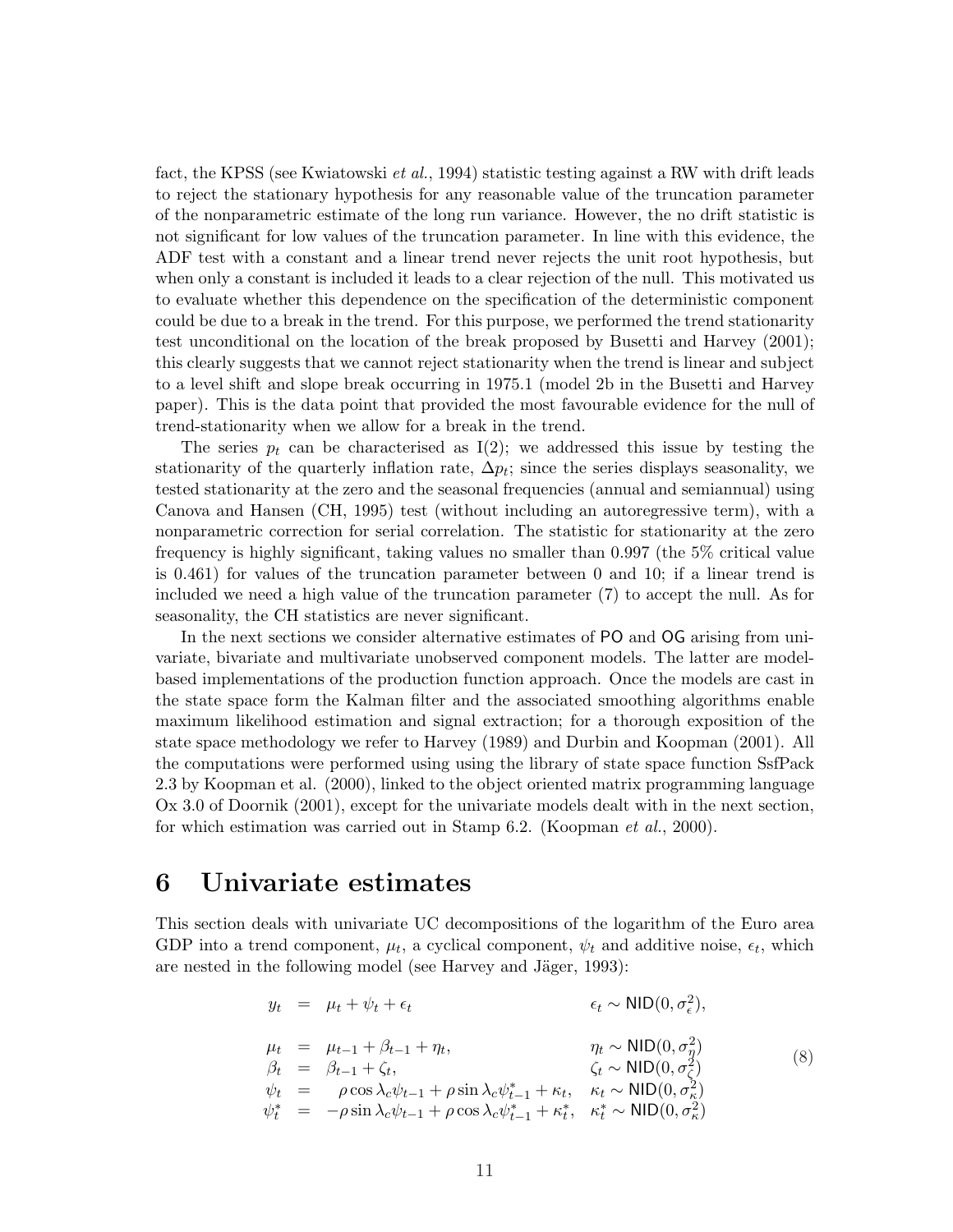where  $\eta_t$ ,  $\zeta_t$ ,  $\epsilon_t$ ,  $\kappa_t$ , and  $\kappa_t^*$  are mutually independent. In the sequel we shall refer to  $\mu_t$ as potential output,  $PO_t = \mu_t$ , and to  $\psi_t$  as the output gap,  $OG_t = \psi_t$ , although in this single equation framework there is no guarantee that the latter is a measure of inflationary pressures.

The component  $\mu_t$  is modelled as a local linear trend with an IMA(2,1) reduced form. For  $\sigma_{\zeta}^2 = 0$  it reduces to a random walk with constant drift, whereas for  $\sigma_{\eta}^2 = 0$  the trend is an integrated random walk (IRW). The reduced form of the cycle is the  $ARMA(2,1)$ process:

$$
(1 - \phi_1 L - \phi_2 L^2)\psi_t = (1 - \rho \cos \lambda_c L)\kappa_t + \rho \sin \lambda_c \kappa_{t-1}^*,
$$

 $\phi_1 = 2\rho \cos \lambda_c, \phi_2 = -\rho^2$ . For  $\lambda_c \in (0, \pi)$  the roots of the AR polynomial are a pair of complex conjugates with modulus  $\rho^{-1}$  and phase  $\lambda_c$ ; correspondingly, the spectral density displays a peak at  $\lambda_c$ , corresponding to a period of  $2\pi/\lambda_c$  quarters.

Model [\(8\)](#page-12-0) was estimated unrestrictedly and also imposing restrictions on the variance parameters to enhance an I(1) trend, a smooth trend and the Hodrick and Prescott (1997, HP henceforth) trend. Parameter estimates are reported in table [1,](#page-35-0) along with the maximised log likelihood, the Ljung-Box statistics  $Q(P)$  and the Doornik and Hansen (1994) normality test.

The unrestricted model (Model 1) estimates a short run cycle with a period of about three years, a damping factor close to 1, and with a very small disturbance variance; the smoothed estimates of  $\psi_t$ , presented in figure [2,](#page-36-0) show that the component is a poor representation of Euro Area business cycle. Also, underlying output growth (the smoothed estimate of  $\Delta \mu_t$ ), displayed in the second panel, is highly volatile.

Model 2 restricts  $\sigma_{\zeta}^2$  to zero; this representation is suggested by the stationarity of  $\Delta y_t$ , which is supported by the KPSS test. Naturally, nothing prevents that  $\mu_t$  has richer dynamics than a pure random walk with a drift, and in the next section we consider a damped slope model according to which  $\beta_t$  is a stationary first order autoregressive process and  $\mu_t$  is ARIMA(1,1,1). As in the previous case, no variation is attributed to the irregular component, but the cyclical variability is much increased at the expenses of the trend (see fig. [2\)](#page-36-0). Notice that the frequency of the cycle is virtually zero, and the estimated cycle has an  $AR(1)$  representation with parameter 0.91. The changes in the trend fluctuate around a fixed mean with less variability than in the unrestricted case.

When a smoothness prior is imposed (Model 3, the trend is an IRW) a part of the total variability is absorbed by the irregular component, and the changes in the trend are fully represented by the slope component  $(\Delta \mu_t = \beta_{t-1})$  which evolves very smoothly over time. It would be a matter of an endless debate whether the resulting changes in potential output are overly "cyclical". The fluctuations may reflect different facts: an interaction of the trend and the cycle, or autonomous changes (one may ascribe the rise in underlying growth in the second half of the nineties to the "new economy"). Very little changes if one further restricts  $\sigma_{\epsilon}^2 = 0$ , apart from the fact that the cycle now absorbs the irregular movements.

The last column (Model 5) refers to the restricted version of [\(8\)](#page-12-0) which yields the HP estimates of the trend. These amount to setting  $\sigma_{\epsilon}^2 = 0$ ,  $\rho = 0$ , so that  $\psi_t = \kappa_t \sim$ NID $(0, \sigma_{\kappa}^2), \sigma_{\eta}^2 = 0$ , and  $\sigma_{\zeta}^2 = \sigma_{\kappa}^2/1600$ ; hence, only the variance parameter  $\sigma_{\kappa}^2$  is estimated (this parameter is concentrated out of the likelihood function). Both the relatively low value of the likelihood and the diagnostics strongly reject those restrictions. With respect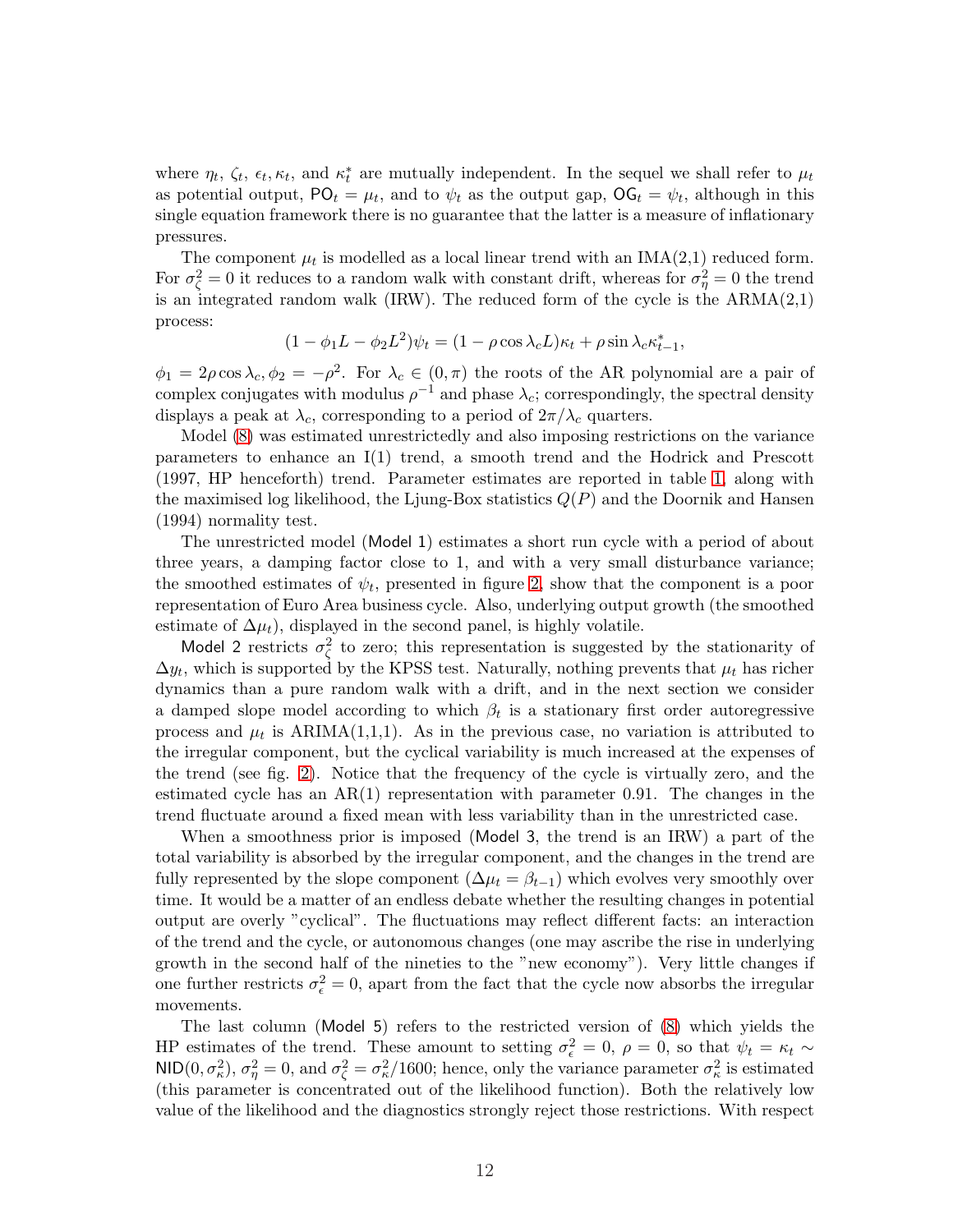<span id="page-14-0"></span>to the previous two models (which also enforce a smoothness prior) the smoothed estimates of the irregular component,  $\epsilon_t$ , are characterised by more cyclical variability than those of  $\psi_t$  and correspondingly, underlying growth is less variable.

As stated in section [3,](#page-7-0) univariate models provide a poor characterisation of the unobservable constructs we are deling with, and this makes us eager to pass promptly to the multivariate framework. The main purpose of this section was to illustrate the kind of model uncertainty that surrounds the estimation of PO and OG in the univariate framework. We will return to the uncertainty issue in section [9.](#page-25-0) Model selection and hypothesis testing constitute non standard issues and the reader is referred to Harvey (1989, ch. 5) and Harvey (2001) for these topics and for recent advances; however, for the reasons outlined above, we attach little relevance to the issue of selecting the best univariate model.

### 7 A Bivariate Model of Output and Inflation

A bivariate model of output and inflation combines equation [\(8\)](#page-12-0), generating the output gap,  $\mathsf{OG}_t = \psi_t$ , and an equation relating inflation to it. We now discuss in some detail the structural specification of the equation for  $p_t$ . As the reduced form will show, it is a generalisation of the Gordon's triangle model of inflation accounting for the presence of possibly stochastic seasonality in the price series.

The equation is specified as follows:

$$
p_t = l_t + \gamma_t + \delta_C(L) \ln \text{COMPR}_t + \delta_N(L) \ln \text{NEER}_t
$$

$$
l_{t} = l_{t-1} + \pi_{t-1}^{*} + \eta_{\pi t}
$$
  
\n
$$
\pi_{t}^{*} = \pi_{t-1}^{*} + \theta_{\pi}(L)OG_{t} + \zeta_{\pi t}
$$
  
\n
$$
\gamma_{t} = \gamma_{1t} + \gamma_{2t},
$$
  
\n
$$
\gamma_{1t} = -\gamma_{1,t-2} + \omega_{1t},
$$
  
\n
$$
\gamma_{2t} = -\gamma_{2,t-1} + \omega_{2t},
$$
  
\n
$$
\omega_{1t} \sim \text{NID}(0, \sigma_{\omega}^{2}),
$$
  
\n
$$
\omega_{2t} \sim \text{NID}(0, \sigma_{\omega}^{2});
$$
  
\n(9)

it is assumed that the disturbances are mutually independent and independent of any other disturbance in the output equation. Therefore, the only link between the prices and output equations is the presence of  $\mathsf{OG}_t$  as a determinant of  $\pi_t^*$ .

According to (9) the logarithm of the consumer price index is decomposed into a seasonal effect,  $\gamma_t$ , an exogenous component driven by the nominal effective exchange rate of the Euro and commodity prices, and the unobserved component  $l_t$ , representing the underlying level of consumer prices devoid of any seasonal and exogenous effects; it evolves as a random walk with a slope component,  $\pi_t^*$ , that represents the underlying quarterly inflation rate. This is itself a nonstationary component whose evolution is driven by the output gap and a disturbance term  $\zeta_{\pi t}$ . Moreover,

- the exogenous variables enter the equation via the lag polynomials  $\delta_C(L) = \delta_{C0} +$  $\delta_{C_1}L$ , and  $\delta_N(L) = \delta_{N0} + \delta_{N1}L$ . Note that  $\delta_C(1) = \delta_{C0} + \delta_{C1} = 0$  and  $\delta_N(1) =$  $\delta_{N0} + \delta_{N1} = 0$  imply long run neutrality of commodity prices and terms of trade, respectively, with respect to inflation.
- The unobserved component  $\pi_t^*$  measures underlying inflation, and is very close to the notion of core inflation proposed by Quah and Vahey (1995) as that part of inflation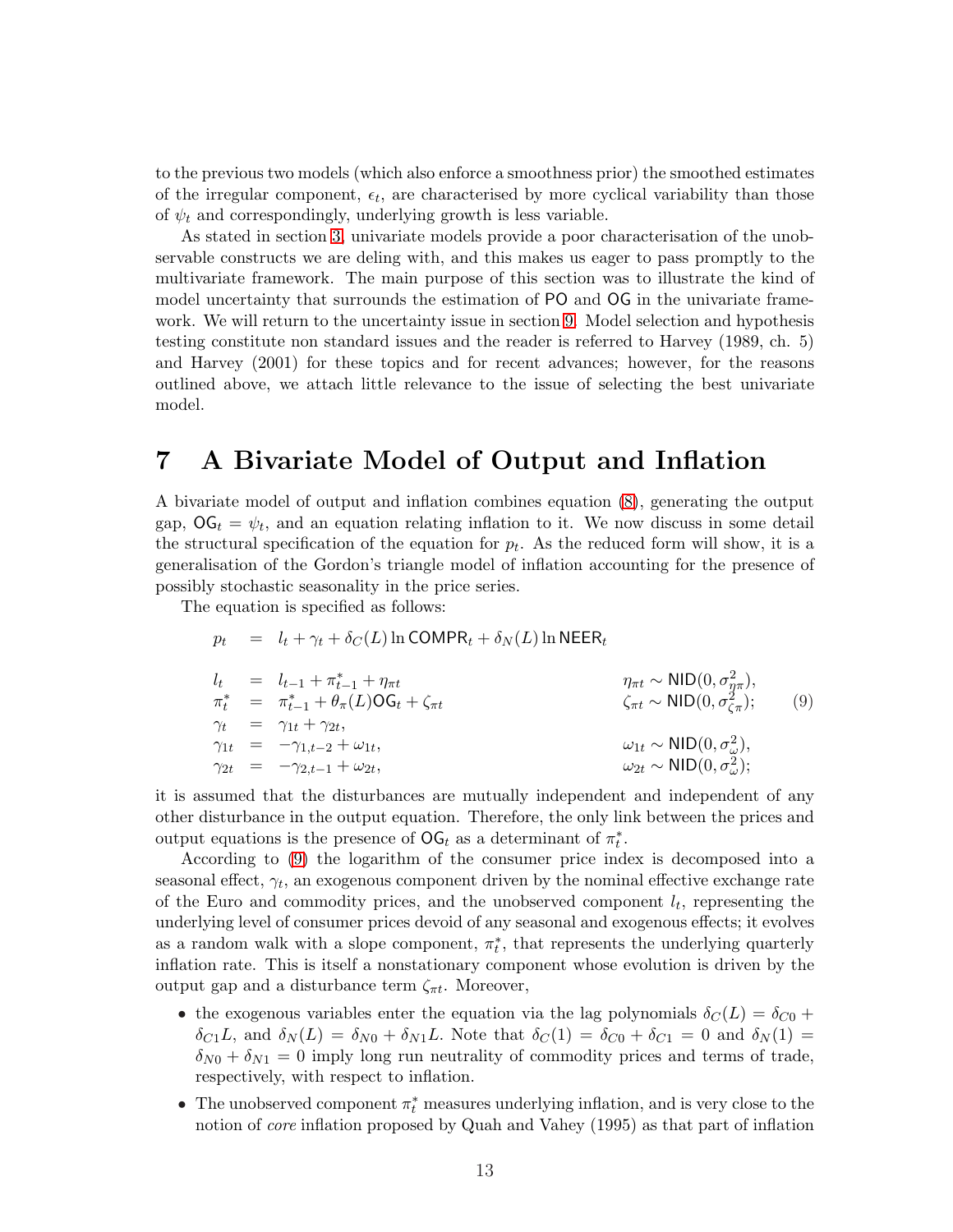that is driven by shocks that have no permanent impact on output. Apart from being characterised by inertia in the form of a unit root, it depends dynamically on the current and past values of the output gap, via the lag polynomial  $\theta_{\pi}(L) = \theta_{\pi 0} + \theta_{\pi 1}L$ . No further lags will be needed in our applications.

•  $\gamma_t$  is a stochastic trigonometric seasonal component such that  $S(L)\gamma_t = \theta_s(L)\omega_t^*$ ,  $S(L) = 1 + L + L^2 + L^3$ , where  $\theta_s(L)$  is an MA(2) polynomial whose coefficient can be determined uniquely from the last three equations in [\(9\)](#page-14-0); seasonality is deterministic when  $\sigma_{\omega}^2 = 0$  in [\(9\)](#page-14-0).

The reduced form of the equation [\(9\)](#page-14-0) is:

$$
\Delta \Delta_4 p_t = S(L)\theta_\pi(L)OG_{t-1} + \delta_C(L)\Delta \Delta_4 \ln \text{COMPR}_t + \delta_N(L)\Delta \Delta_4 \ln \text{NEER}_t + \theta(L)\epsilon_t
$$
\n(10)

where  $\theta(L)\epsilon_t$  is the MA(4) reduced form representation of  $S(L)\zeta_{\pi,t-1}+\Delta_4\eta_{\pi,t}+\Delta^2\theta_s(L)\omega_t$ . Notice that the  $S(L)$  filter applied to the contribution of the output gap avoids that the response of inflation to the output gap displays a seasonal feature. Hence the structural representation of Gordon's triangle model has the effect of isolating the response of the nonseasonal part of inflation with respect to the output gap.

When seasonality is deterministic (10) reduces to

$$
\Delta^2 p_t = \theta_\pi(L) \text{OG}_{t-1} + \text{DS}_t + \delta_C(L) \Delta^2 \ln \text{COMPR}_t + \delta_N(L) \Delta^2 \ln \text{NEER}_t + \theta(L) \epsilon_t
$$

where  $DS_t$  is a deterministic seasonal component and  $\theta(L)\epsilon_t$  is the MA(1) representation of the process  $\zeta_{\pi,t-1} + \Delta \eta_{\pi,t}$ .

Gordon (1997) stresses the importance of entering more than one lag of the output gap in the triangle model, which allows to distinguish between level and change effects; this follows from the decomposition  $\theta_{\pi}(L) = \theta_{\pi}(1) + \Delta \theta_{\pi}^{*}(L)$ . In our case  $\theta^{*}(L) = -\theta_{\pi}$ ;  $\theta_{\pi}(1) = \theta_{\pi 0} + \theta_{\pi 1} = 0$  implies that the **OG** has no permanent effect on inflation (but only transitory effects).

#### 7.1 Estimation results

The unrestricted bivariate model [\(8\)](#page-12-0)-[\(9\)](#page-14-0) was estimated along with restricted version; these aim at investigating the sensitiveness of the results to different specifications of the trend in output and the leading or coincident nature of the output gap. The estimation results are reported in table [2.](#page-42-0) Complying with the evidence arising from the Canova and Hansen (1995) test the variance parameter of the seasonal component in [\(9\)](#page-14-0) is always estimated equal to zero and seasonality is deterministic.

The unrestricted model produces a smooth potential output estimate that is very close to a deterministic trend: the estimated level disturbance variance is zero and the slope variance is very small. As a result the variance of the output gap is larger than that estimated by univariate models; its smoothed estimates are presented in figure [3.](#page-37-0) The output gap makes a significant contribution to underlying inflation, as highlighted by the estimates of the coefficients of  $\theta_{\pi}(L)$  and their standard errors. The null of long run neutrality of  $\mathrm{OG}_t$  on inflation is strongly rejected by the Wald test of the restriction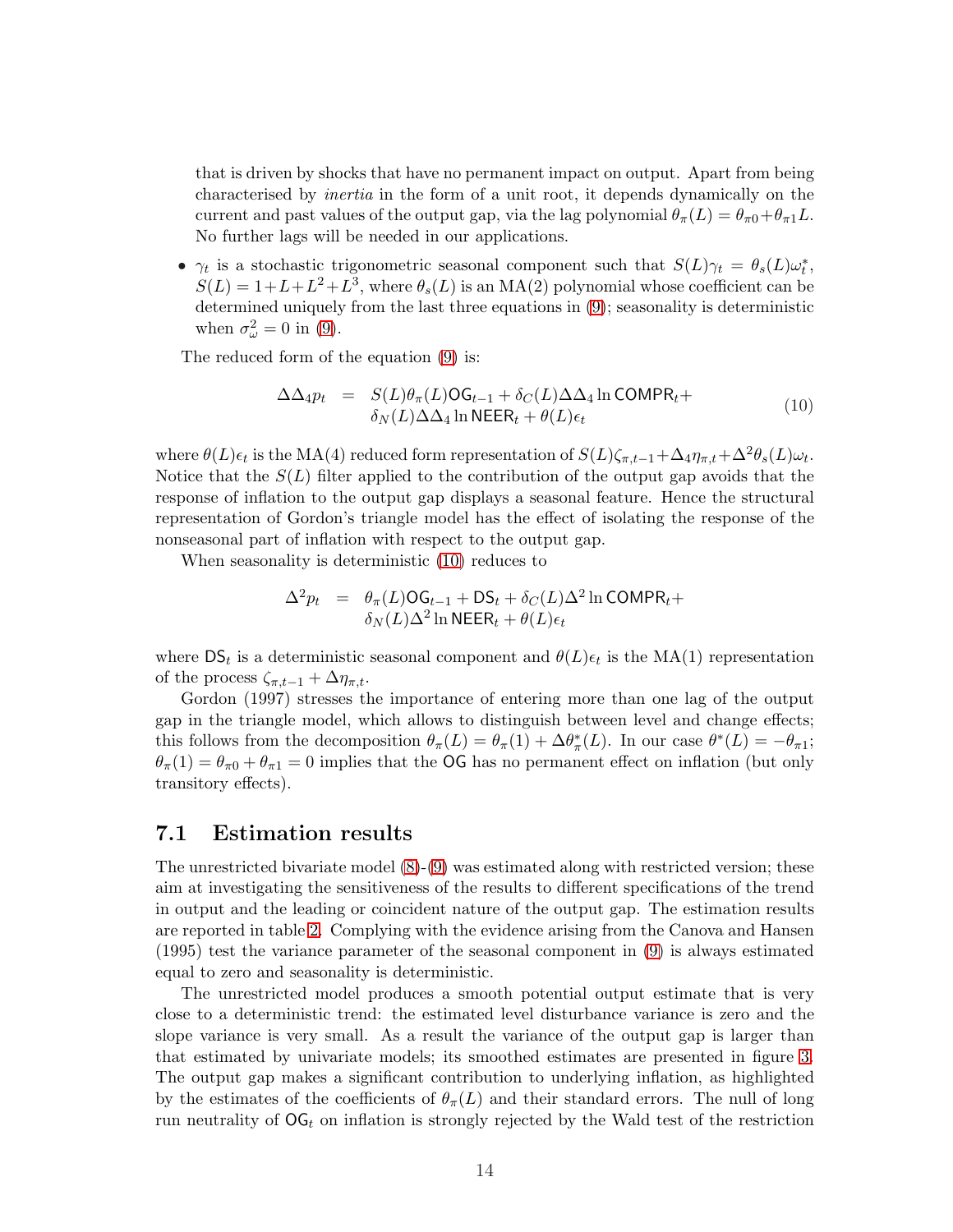<span id="page-16-0"></span> $\theta_{\pi}(1) = 0$ , reported in table [2.](#page-42-0) However, the most relevant effect is the *change* effect, which takes the value 0.146; the level effect, about 0.02, implies that if the output gap stays at 2% for two years (this would represent a major expansionary pattern) this would raise the inflation rate by 0.5 percentage points. Long run neutrality of  $\ln \text{NEER}_t$  and  $\ln$  COMPR<sub>t</sub> is also rejected.

The second specification enforces the restriction that the trend is a RW with drift  $(\sigma_{\zeta}^2 = 0$  in equation [\(8\)](#page-12-0)). The trend, loosely speaking, absorbs now more variability and the output gap has lower amplitude. This is reflected in the higher estimates of the coefficients in  $\theta_{\pi}(L)$ .

We also considered a different specification of  $\mathsf{PO}_t$  that is consistent with the I(1) hypothesis and allows the permanent component in output to display richer dynamics than a pure random walk with drift; this is Damped Slope model, according to which:

$$
\begin{array}{rcl}\n\mu_t & = & \mu_{t-1} + m + \beta_{t-1} \\
\beta_t & = & \phi\beta_{t-1} + \zeta_t, \quad \zeta_t \sim \text{NID}(0, \sigma_\zeta^2)\n\end{array} \tag{11}
$$

where m is the constant drift and  $\phi$  is the slope autoregressive parameter, taking values in (-1,1). The resulting reduced form representation for  $\mu_t$  is an ARIMA(1,1,1) process. This model provides the best fit to the data, and differs from the Unrestricted model in that PO growth is now evolving as an  $AR(1)$  process with AR coefficient equal to 0.84.

The Coincident specification is model [\(8\)](#page-12-0)-[\(9\)](#page-14-0) estimated unrestrictedly, but with the contemporaneous rather than lagged value of underlying inflation entering the level equation, that is  $l_t = l_{t-1} + \pi_t^* + \eta_{\pi t}$  (compare with [\(9\)](#page-14-0)); this modification allows the reduced form model for  $\Delta^2 p_t$  to depend on  $\theta_{\pi}(L) \textsf{OG}_t$ , so that the output gap is a coincident, rather than leading, indicator of inflationary pressures. It seems difficult to discriminate this specification from the Unrestricted one solely on the basis of the estimation results presented in table [2,](#page-42-0) but the rolling forecast experiment of the next section will clearly point out that the Unrestricted model provides more accurate inflation forecasts.

Finally, we present the bivariate model with the HP restrictions  $(\sigma_{\zeta}^2 = 1600\sigma_{\epsilon}^2, \sigma_{\eta}^2 = 0)$ imposed on the stochastic formulation of the trend in output. Again, these restrictions are strongly rejected, as the residuals show very rich autocorrelation patterns.

It is perhaps useful to stress that all the specification extract a cycle with a very long period.

### 7.2 Comparitive Performance of Rolling Forecasts for Bivariate Models

The five bivariate models can be now compared on the basis of their accuracy in forecasting inflation: if the output gap truly represents a measure of inflationary pressures, it must help in predicting future inflation. We use a rolling forecast experiment as an out-ofsample test of forecast accuracy. We assume that the variables to be forecasted are the annual inflation rate,  $\Delta_4 p_t$ , and the quarterly rate,  $\Delta p_t$ , although we present results only for the former, as the conclusions are unchanged.

For this purpose the sample period is divided into a pre-forecast period, consisting of observations up to and including 1994.4. The 1995.1-2001.4 observations are used to evaluate and compare the out-of-sample forecast performance of the various alternative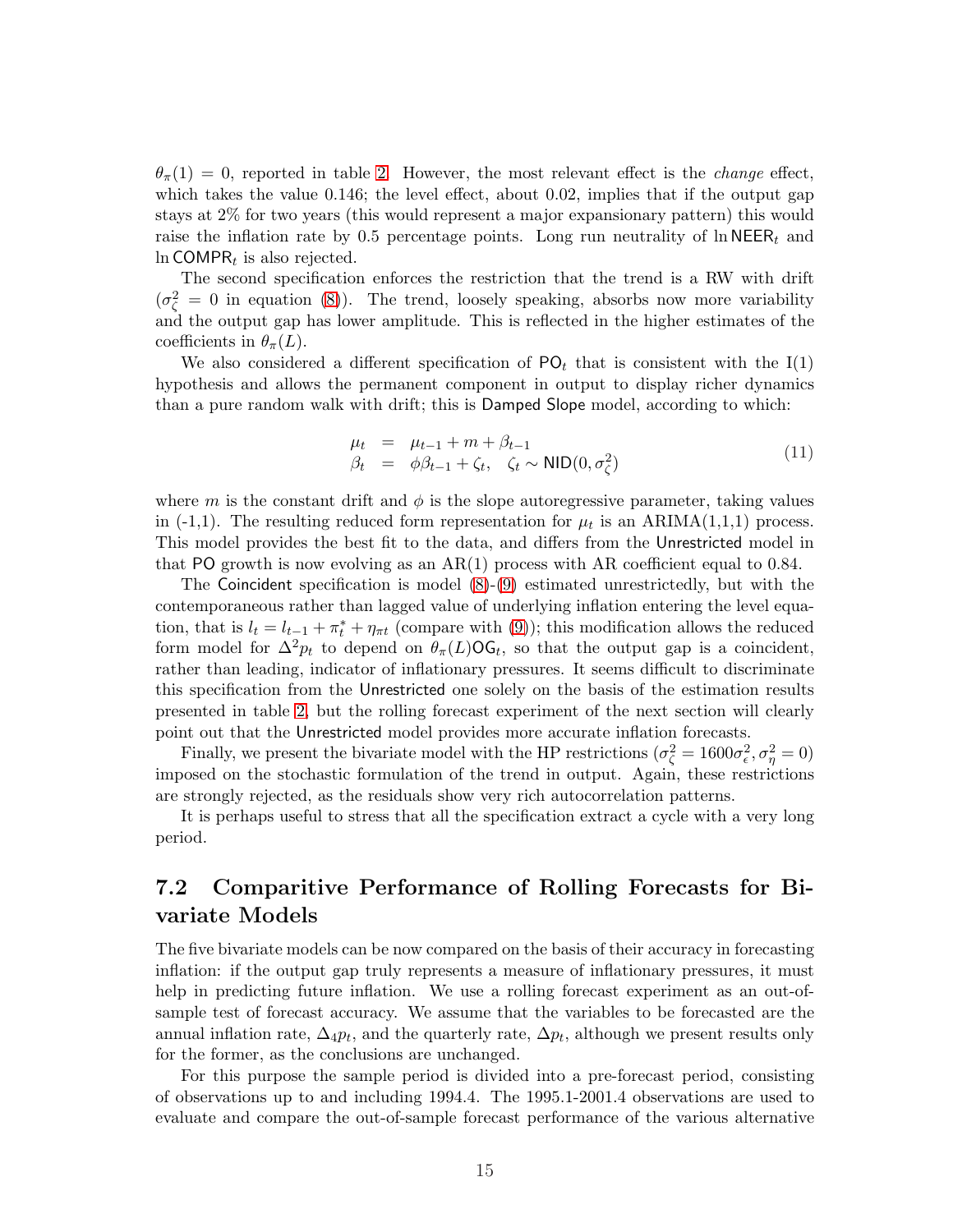<span id="page-17-0"></span>models. Hence, starting from 1995.1, each of the models of the previous section is estimated and 1 to 12 step-ahead forecasts are computed. Subsequently, the forecast origin is moved one step forward and the process is repeated until the end of sample is reached; the models is re-estimated each time the forecast origin is updated. The experiment provides in total 28 one step ahead forecasts and 16 three years ahead forecasts. Out-of-sample values for the exogenous variables were produced by the RW model for ln NEER and a local linear trend model (specified as in [8,](#page-12-0) but with no cycle) fitted to the observations from 1985 onwards for ln COMPR.

We assess performance relative to the random walk model for quarterly inflation with seasonal drift (RWSD model and exogenous effects:

$$
\Delta^2 p_t = \mathsf{DS}_t + \delta_C(L)\Delta^2 \ln \text{COMPR}_t + \delta_N(L)\Delta^2 \ln \text{NEER}_t + \xi_t, \ \xi_t \sim \text{NID}(0, \sigma^2). \tag{12}
$$

which constitutes our benchmark. We also consider the univariate model (this is referred to as Univariate in this section) consisting of [\(9\)](#page-14-0) without the output gap; this amounts to replacing  $\xi_t$  by MA(1) errors,  $\xi_t + \theta \xi_{t-1}$ , with negative MA parameter, in (12).

The results, reported in table [3](#page-43-0) indicate that there is an overall tendency is to slightly overpredict annual inflation, as indicated by the prevalence of negative mean forecast errors (expressed in percentage points). The largest biases correspond to the Coincident bivariate model. The mean square forecast errors, relative to the benchmark, clearly point out that the greatest forecast accuracy is provided by the Unrestricted bivariate model for forecast leads up to six quarters. For larger horizons, the bivariate models cannot outperform the Univariate forecasts.

The results also tell that the strategy of plugging the Hodrick and Prescott cycle estimates into the prices equation improves upon the Univariate model only at the one quarter lead time.

The bottom line reports the root mean square error for the benchmark model and points out that uncertainty is rather large: for instance, root mean square error of the forecasts of the annual inflation rate one year ahead arising from the the bivariate unrestricted model amounts to 2 percentage points (4% for the benchmark).

# 8 Multivariate models implementing the Production Function Approach

We consider multivariate unobserved components models for the estimation of potential output and the output gap, implementing the PFA approach outlined in section [4,](#page-8-0) that are formulated in terms of the 5 variables

$$
[f_t, pr_t, \text{CUR}_t, c_t, p_t]', t = 1, \ldots, T,
$$

including regression effects and intervention variables and exogenous variables, namely ln NEER<sub>t</sub> and ln COMPR<sub>t</sub> for the consumer prices equation. The latter has already been specified in [\(9\)](#page-14-0), whereas for the permanent-transitory decomposition of the first four variables we use different models, that will be presented in separate sections.

We set off with an explorative approach, specifying a system of seemingly unrelated equations that is the multivariate analogue of [\(8\)](#page-12-0), without assuming common cycles or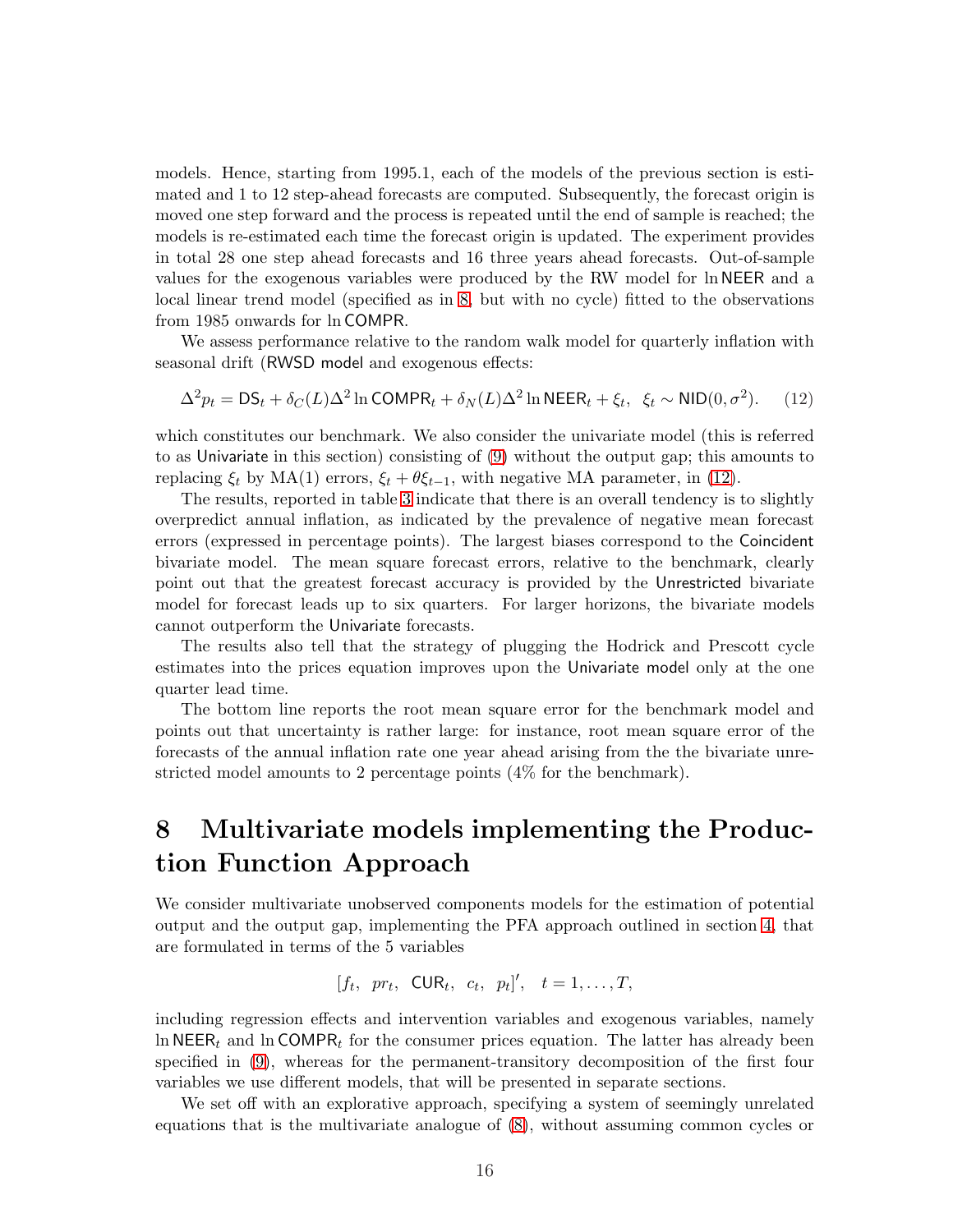<span id="page-18-0"></span>trends (section 8.1). In section [8.2](#page-20-0) we deal with a common cycle specification, with  $c_t$ defining the reference cycle, and discuss within this framework the hysteresis hypothesis (section [8.3\)](#page-21-0), according to which the cyclical variation affects permanently the trend in participation rates and unemployment. We finally introduce the pseudo-integrated cycle model, which provides an effective way of capturing the cyclical variability in the labour market variables. The models are compared in terms of goodness of fit and the ability to forecast annual inflation (section [8.5\)](#page-24-0).

#### 8.1 Seemingly Unrelated Time Series Equations

Gathering the first four variables in the vector  $y_t = [f_t, pr_t, \text{CUR}_t, c_t]'$ , we adopt a system of Seemingly Unrelated Time Series Equations (SUTSE) for estimating PO and OG according to the PFA. The system provides the multivariate generalisation of the decomposition [\(8\)](#page-12-0), and is specified as follows:

$$
\mathbf{y}_{t} = \boldsymbol{\mu}_{t} + \boldsymbol{\psi}_{t} + \boldsymbol{\Gamma} \mathbf{X}_{t} + \boldsymbol{\epsilon}_{t} \qquad \boldsymbol{\epsilon}_{t} \sim \text{NID}(\mathbf{0}, \boldsymbol{\Sigma}_{\epsilon}),
$$
\n
$$
\boldsymbol{\mu}_{t} = \boldsymbol{\mu}_{t-1} + \boldsymbol{\beta}_{t-1} + \boldsymbol{\eta}_{t}, \qquad \boldsymbol{\eta}_{t} \sim \text{NID}(\mathbf{0}, \boldsymbol{\Sigma}_{\eta})
$$
\n
$$
\boldsymbol{\beta}_{t} = \boldsymbol{\beta}_{t-1} + \boldsymbol{\zeta}_{t}, \qquad \boldsymbol{\zeta}_{t} \sim \text{NID}(\mathbf{0}, \boldsymbol{\Sigma}_{\zeta})
$$
\n
$$
\boldsymbol{\psi}_{t} = \rho \cos \lambda_{c} \boldsymbol{\psi}_{t-1} + \rho \sin \lambda_{c} \boldsymbol{\psi}_{t-1}^{*} + \boldsymbol{\kappa}_{t}, \quad \boldsymbol{\kappa}_{t} \sim \text{NID}(\mathbf{0}, \boldsymbol{\Sigma}_{\kappa})
$$
\n
$$
\boldsymbol{\psi}_{t}^{*} = -\rho \sin \lambda_{c} \boldsymbol{\psi}_{t-1} + \rho \cos \lambda_{c} \boldsymbol{\psi}_{t-1}^{*} + \boldsymbol{\kappa}_{t}^{*}, \quad \boldsymbol{\kappa}_{t}^{*} \sim \text{NID}(\mathbf{0}, \boldsymbol{\Sigma}_{\kappa})
$$
\n(13)

All the disturbances are mutually uncorrelated and uncorrelated with those in equation [\(9\)](#page-14-0). Symbols in bold denote vectors; for instance,  $\mu_t = {\mu_{it}, i = 1, 2, 3, 4}$  is the  $4 \times 1$ vector containing the permanent levels of  $f_t$ ,  $pr_t$ ,  $\text{CUR}_t$ , and  $c_t$ . The series display *similar* cycles,  $\psi_t$ , that are such that the transmission mechanism of cyclical disturbances is common (the damping factor and the cyclical frequency are the same across the series). Common cycles arise when  $\Sigma_{\kappa}$  has reduced rank. The matrix  $X_t$  contains interventions that account for a level shift both in LFPR and CUR in 1992.4, an additive outlier (1984.4) and a slope change in capacity;  $\Gamma$  is the matrix containing their effects.

The output gap and potential output are then defined as linear combinations of the cycles and trends in (13):

 $\mathsf{OG}_t = [1, \alpha, -\alpha, 0]'\psi_t, \quad \mathsf{PO}_t = [1, \alpha, -\alpha, 0]'\mu_t + \alpha n_t + (1-\alpha)k_t;$ 

the former affects the changes in underlying inflation as specified in [\(9\)](#page-14-0), which completes the model.

Model (13) features many sources of variation and needs to be restricted to produce reliable parameter estimates. The first restriction we impose is that the irregular component is present solely in the  $f_t$  equation, that is  $\epsilon_t = [\epsilon_{1t}, 0, 0, 0]'$ ; this appears to is a mild and plausible restriction. The second enforces the stationarity of  $c_t$  around a deterministic trend, possibly with a slope change, and amounts to zeroing out the elements of  $\Sigma_n$  and  $\Sigma_{\zeta}$  referring to  $c_t$ , and introducing a slope change variable in  $X_t$ . We experimented with both cases in which  $c_t$  is level stationary and stationary around a deterministic linear trend with a slope change, but it the sequel we are going to report only the second case, which produces better in sample fit and out of sample forecasts.

Next, we focus our attention on three constrained versions of the model (13)-[\(9\)](#page-14-0), which impose additional restrictions on the trend component; the first features RW trends with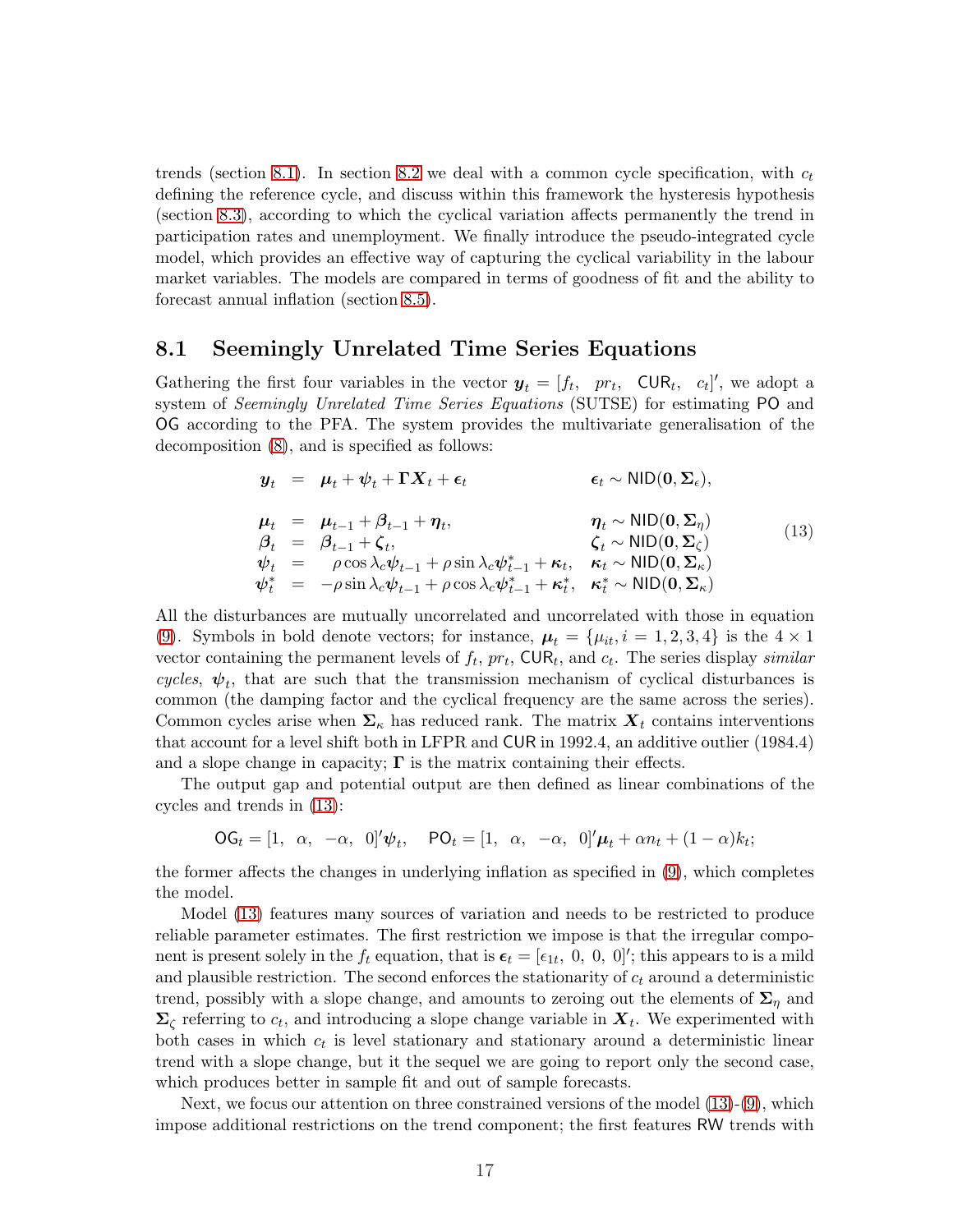<span id="page-19-0"></span>constant drifts ( $\Sigma<sub>c</sub> = 0$ ), the second specifies the trend as an integrated random walk (IRW), which amounts to setting  $\Sigma_{\eta} = 0$ ; the third is the damped slope model (DSlope), according to which the trends in  $f_t$ ,  $pr_t$ , and  $\text{CUR}_t$  are specified as:

$$
\begin{array}{rcl}\n\mu_{it} & = & \mu_{i,t-1} + m_i + \beta_{i,t-1} \\
\beta_{it} & = & \phi_i \beta_{i,t-1} + \zeta_{it},\n\end{array} \tag{14}
$$

where  $m_i$  is a constant, the damped slope parameter,  $\phi_i$ , is specific to each series, and the  $\zeta_{it}$ 's are NID disturbances that may be contemporaneously cross correlated across the series. The advantage of having different AR coefficients lies in the possibility of having different impulse responses to trend disturbances.

Apart from the DSlope specification, the appealing feature of the SUTSE trend-cycle decomposition is model invariance under contemporaneous aggregation, which means that output has the same univariate time series representation as in [\(8\)](#page-12-0).

We now highlight a few estimation results; full results and parameter estimates are available from the authors. The best fit to the data is provided by the DSlope model, according to the diagnostics presented in table [4.](#page-43-0) The normality statistics are never significant for all the three specifications and are not presented; also, the coefficients associated to  $\mathsf{OG}_t$  in the inflation equation are significant (for instance, in the IRW case  $\theta_{\pi0} = 0.21$  and  $\theta_{\pi1} = -0.16$ ) and long run neutrality is rejected for all the specification. Similar considerations hold for the effects of the exogenous supply shocks.

It can be noticed that all the SUTSE models fail to account for the cyclical dynamics in  $c_t$ , as pointed out quite clearly by the Ljung-Box statistic. Moreover, the RW specification is seriously misspecified as far as  $\text{CUR}_t$  is concerned. The standardised Kalman filter innovations corresponding to  $\text{CUR}_t$  display positive and slowly declining autocorrelations and the Ljung-Box statistic calculated on the first eight autocorrelations is 93.91. The likely reason is that the orthogonal RW trend plus cycle decomposition imposes that the spectral density of  $\Delta \text{CUR}_t$  is a minimum at the zero frequency, and, viewed from the frequency domain perspective, the model seriously underestimates the variance components around that frequency. Moreover, as we shall see later, the RW is characterised by a very poor forecasting performance.

For the IRW specification the cycles have a period of about six years ( $\tilde{\lambda}_c = 0.25$ ) and  $\tilde{\rho} = 0.93$ . This is noticeably shorter than that estimated from the bivariate models in section [7.](#page-14-0) Some interesting estimation results are revealed by the spectral decomposition of the covariance matrices  $\tilde{\Sigma}_{\zeta}$  and  $\tilde{\Sigma}_{\kappa}$ . For the former we have

| Eigenvalues of $10^7 \times \Sigma_c$ |         | 4.61  0.47  0.00 |               | 0.00 |
|---------------------------------------|---------|------------------|---------------|------|
| % of Total Variation                  | 90.81   | 9.19             | 0.00          | 0.00 |
|                                       |         | Eigenvectors     |               |      |
| $f_t$                                 | 0.01    | 1.00 0.05        |               | 0.00 |
| $pr_t$                                | 0.58    |                  | $0.03 - 0.81$ | 0.00 |
| $CUR_t$                               | $-0.81$ |                  | $0.04 - 0.58$ | 0.00 |
| $c_t$                                 |         | 0. OO            | 0.00          | 1.00 |

which suggests the presence of only two sources of slope variation, the most relevant being associated with  $pr_t$  and  $\text{CUR}_t$  and making them varying in opposite directions; the second, orthogonal to the first and characterised by a much smaller size, affects only  $f_t$ .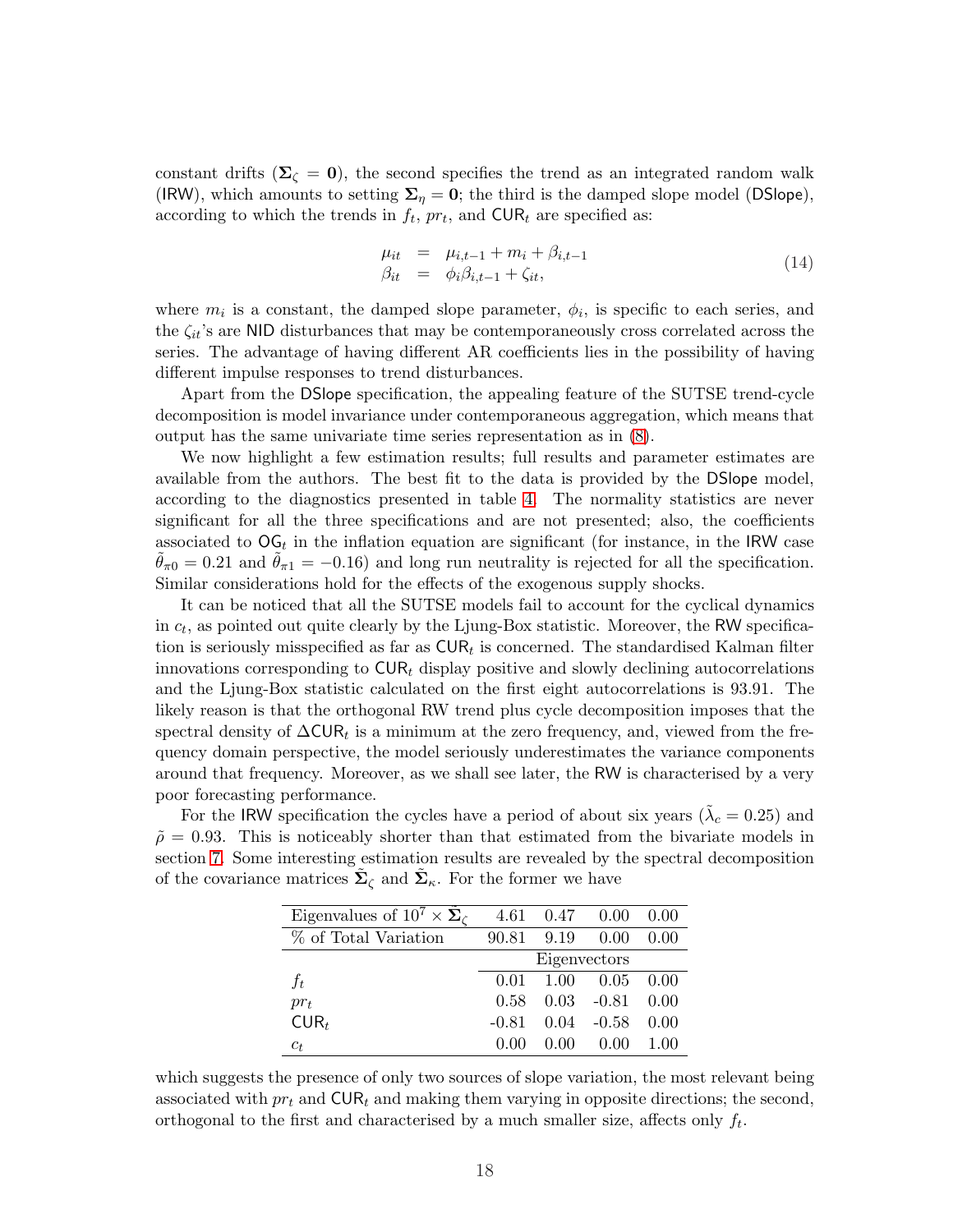| Eigenvalues of $10^7 \times \Sigma_{\kappa}$ | 554.91  | 43.23        | 15.02   | 5.52    |
|----------------------------------------------|---------|--------------|---------|---------|
| % of Total Variation                         | 89.69   | 6.99         | 2.43    | 0.89    |
|                                              |         | Eigenvectors |         |         |
| $f_t$                                        | 0.34    | $-0.91$      | $-0.23$ | $-0.00$ |
| $pr_t$                                       | $-0.00$ | 0.23         | $-0.91$ | $-0.34$ |
| $CUR_t$                                      | $-0.06$ | 0.06         | $-0.34$ | 0.94    |
| $c_t$                                        | 0.94    | 0.33         | 0.06    | 0 06    |

<span id="page-20-0"></span>As for the cyclical disturbances, the spectral decomposition of their covariance matrix resulted:

Hence, there is one source of cyclical variation that absorbs about 90% and can be identified with the cycle in  $c_t$ ; this enters  $f_t$  with a positive loading and  $\text{CUR}_t$  with a negative, although very small loading; the second source is less easily interpretable.

The DSlope specification gives results that are indistinguishable from IRW as far as the estimation of  $\overline{OG}_t$  and  $\overline{PO}_t$  are concerned; however, it is consistent with the single unit root hypothesis for  $f_t$ ,  $pr_t$  and  $\text{CUR}_t$ ; it is also noticeable that the autoregressive parameter estimated for the slope in  $f_t$  is not significantly different from zero, whereas those for  $pr_t$  and  $\text{CUR}_t$  are positive and high (0.9 for both). The spectral decompositions of the covariance matrices of the trend and cycle disturbances is analogous to that for IRW, pointing out only two sources of trend variation and a major source of cyclical variation accounting for 93% of total variation.

The smoothed components, along with the  $\overline{OG}$  and  $\overline{PO}_t$  estimates arising from the RW and IRW specifications are shown in the figures [4](#page-38-0) and [5,](#page-39-0) respectively. While the cycle in  $f_t$  is very similar, that in  $pr_t$  and  $\text{CUR}_t$  is much more variable in the RW case, whereas for IRW case most movements in the two variables are permanent. This is so since the latter allows the trend to move more rapidly and with greater persistence. Consequently, the OG has smaller amplitude and the labour makes a larger contribution to potential output growth.

#### 8.2 Common Cycle Specification

The multivariate SUTSE models lended some support for the presence of a common cycle that is driven by capacity; as a matter of fact, capacity utilisation is one of the determinants of the series  $f_t$ , along with hours worked and total factor productivity. Consequently, we expect that a substantial part of its cyclical variation is common to that in  $c_t$ , which represent a survey based measure of capacity utilisation. Taking the cycle in capacity as the reference cycle, we write

$$
c_t = m(t) + \psi_t,
$$

where  $m(t)$  is a deterministic trend with a slope change in 1975.1, and

$$
\psi_t = \phi_1 \psi_{t-1} + \phi_2 \psi_{t-2} + \kappa_t, \ \kappa_t \sim \text{NID}(0, \sigma_\kappa^2), \tag{15}
$$

acts as the common cycle; this has a second order autoregressive representation; for estimation purposes we impose complex stationary roots expressing  $\phi_1 = 2\rho \cos \lambda_c$  and  $\phi_2 = -\rho^2$ , where  $\rho$  and  $\lambda_c$  (representing the modulus and the phase of the roots of the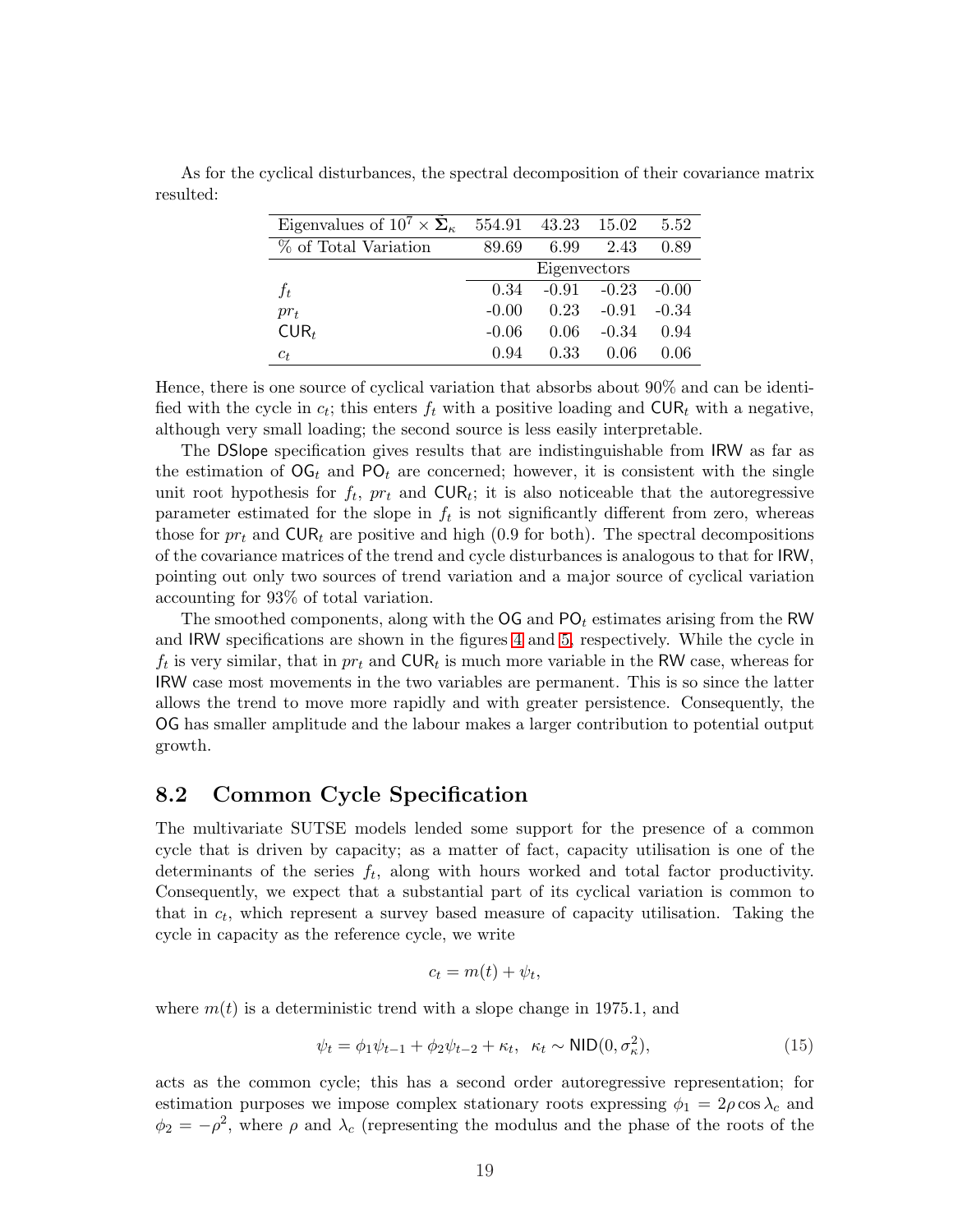<span id="page-21-0"></span>characteristic equation), lie respectively in  $[0, 1)$  and  $[0, \pi]$ . This representation is similar to the model for the stochastic cycle formulated in [\(8\)](#page-12-0), but differs in that it is devoid of the MA feature which characterises the latter, as can be deduced from the reduced form. As a consequence [\(15\)](#page-20-0) defines a slightly smoother cycle when  $\lambda_c$  is less than  $\pi/2$ . Its typical spectral shape is plotted in the right panel of figure [7.](#page-40-0)

The transitory components in  $f_t$ ,  $pr_t$  and  $\text{CUR}_t$  are expressed as a linear combination of the current and the lagged value of  $\psi_t$ :

$$
\psi_{it} = \theta_i(L)\psi_t, \quad \theta_i(L) = \theta_{i0} + \theta_{i1}L,
$$

where  $i = 1, 2, 3$ , indexes the three variables. Notice that  $\mathsf{OG}_t = \psi_{1t} + \alpha \psi_{2t} - \alpha \psi_{3t}$  yields again an  $ARMA(2,1)$  process, as in [\(8\)](#page-12-0) and [\(13\)](#page-18-0), with the difference that now the MA polynomial is unrestricted.

A second cycle, orthogonal to  $\psi_t$ , was added with the explicit intent to capture the residual cyclical variation, but it turned out to capture a seasonal stationary cycle in  $\mathsf{CUR}_t;$ this effect can be ascribed to underadjustment of the series for the individual countries and disappears after the major revision in the series that took place in 1992.4.

The permanent components in  $f_t$ ,  $pr_t$  and  $\text{CUR}_t$  were specified as IRW and as I(1) processes with a damped slope (DSlope) trends (see equation  $(14)$ ); the results are very similar and we will mostly refer to the former.

Selected estimation results are reported in table [5.](#page-44-0) The common cycle parameters were  $\tilde{\phi}_1 = 1.74$ ,  $\tilde{\phi}_2 = -0.84$  and  $\tilde{\sigma}_k^2 = 255 \times 10^{-7}$ . As in the SUTSE case this defines a cycle with a smaller period compared to that estimated by bivariate models of output and inflation. The fit is satisfactory, especially for the DSlope specification: residual autocorrelation is low with only one significant autocorrelation at lag 1 for  $c_t$ , which is quite remarkable for that series. Again, we do not report the normality statistics, as they were never significant. The variables load significantly on the common cycle (with a lagged response for  $pr_t$ ), but yet the bulk of the dynamics in  $pr_t$  and  $\text{CUR}_t$  are permanent, as can be seen from the plot of the smoothed components in figure [6,](#page-40-0) which refers to the IRW trend specification. As a consequence, labour makes a large contribution to potential output growth and affects very little the output gap, which is largely dependent on the transitory component of  $f_t$ . This was also true for the SUTSE models with IRW and DSlope trends, but with respect to those, the uncertainty surrounding the OG and PO estimates is much reduced, which is a simple consequence of imposing a common cycle.

The bottom line of table [5](#page-44-0) gives the estimate of the coefficients associated to the output gap OG in the triangle model for inflation. The usual considerations apply: the output gap makes a significant contribution, such that the change effect is considerable and the level effect, although significant, has little impact on the long run path of inflation.

The table also reports the autoregressive coefficients of the damped slope model [\(14\)](#page-19-0): this is estimated as zero for  $f_t$ , so that the trend is a RW with constant drift and it is large and positive for  $pr_t$  and  $\text{CUR}_t$ , the evidence being that trend disturbances are more persistent for the latter.

#### 8.3 Hysteresis

As we have seen, the dynamics in  $pr_t$  and  $\text{CUR}_t$  are largely permanent. This phenomenon is often referred to as hysteresis, although the term is attached different meanings. For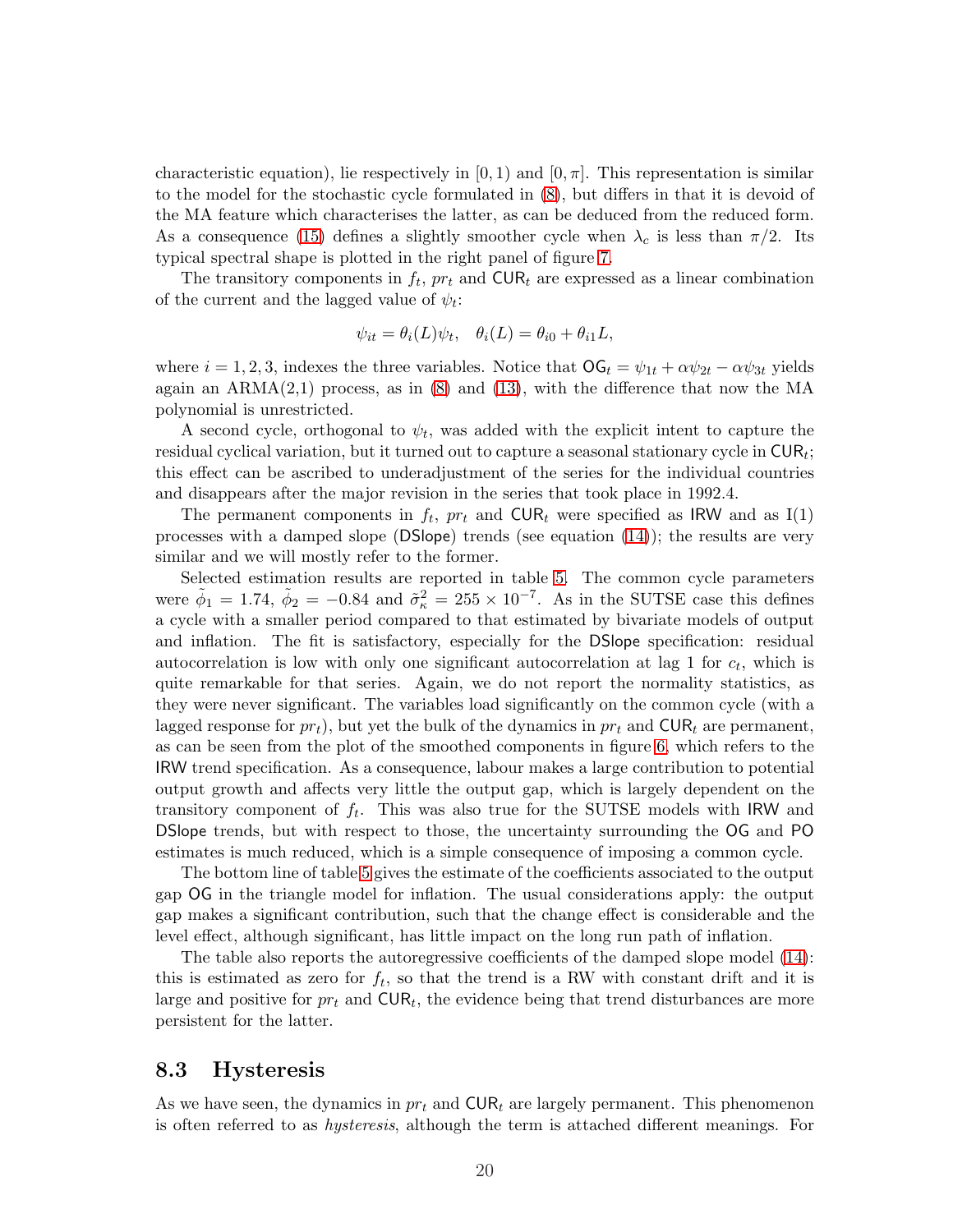<span id="page-22-0"></span>unemployment it is used to signify the absence of any tendency to revert to the same mean value after a shock. Accordingly, the natural rate of unemployment is time varying and possibly highly persistent. This does not necessarily imply that the series is not affected by the business cycle; it might be the case that the cyclical shocks modify permanently the long run path.

We can investigate this issue by a modification of the common cycle model, according to which the underlying cycle enters the trend equation rather than the levels of the series:

$$
\mu_{it} = \mu_{i,t-1} + \vartheta_i(L)\psi_t + m + \beta_{i,t-1}, \quad i = 1, 2, 3,\n\beta_{it}^* = \varphi_i \beta_{i,t-1} + \zeta_{it}, \qquad \zeta_{it} \sim \text{NID}(0, \sigma_{\zeta,i}^2)
$$
\n(16)

where again *i* indexes the series  $f_t$ ,  $pr_t$  and  $\text{CUR}_t$ . According to (16) there are two identifiable sources of trend variation, the first associated to the cycle in capacity and an independent source, modelled as a first order autoregression (DSlope) or a random walk  $(1(2))$ , which arises by setting  $\phi_i = 1, m = 0$ . The  $\zeta_{it}$ 's are allowed to be contemporaneously correlated.

If  $\vartheta_i(L)$  is a second order lag polynomial, then it admits the following decomposition:

$$
\vartheta_{i0} + \vartheta_{i1}L + \vartheta_{i2}L^2 = \vartheta(1)L + \Delta\theta_i(L)
$$

where  $\theta_i(L) = \theta_{i0} + \theta_{i1}L$ , with  $\theta_{i0} = \theta_{i0}$  and  $\theta_{i1} = \theta_{i0} + \theta_{i1}$ , so that we can extract a cycle in the levels by writing:

$$
y_{it} = \mu_{it}^* + \psi_{it},
$$
  
\n
$$
\mu_{it}^* = \mu_{i,t-1}^* + \vartheta_i(1)\psi_{t-1} + m + \beta_{i,t-1},
$$
  
\n
$$
\beta_{it} = \phi_i\beta_{i,t-1} + \zeta_{it},
$$
  
\n
$$
\psi_{it} = \theta_i(L)\psi_t.
$$
\n(17)

OG and PO are still defined as a linear combination of  $\psi_{it}$  and  $\mu_{it}^*$ , respectively, but will no longer be orthogonal, unless  $\vartheta_i(1) = 0$ , for all i, in which case the model is equivalent to the common cycle model of section [8.2.](#page-20-0) Hence, the test of  $\vartheta_i(1) = 0$  can be used to assess the hysteresis phenomenon. Model  $(17)$  is the Jäger and Parkinson  $(1994)$  hysteresis model.

The estimation results, reported in table [6](#page-44-0) lead to accept the hysteresis hypothesis for  $CUR_t$ , whereas the results are mixed for  $pr_t$ , as they depend on the specification of the slope component. Hysteresis is clearly rejected for  $f_t$ , for which an orthogonal cycle can be extracted. The trend-cycle decomposition of the variable does not differ much from that resulting from the common cycle models, with  $pr_t$  and  $\text{CUR}_t$  contributing little to  $\mathsf{OG}_t$ ; as a matter of fact, the estimates of the loading on  $\psi_t$  implied by the estimates of the  $\vartheta_i(L)$  polynomials are remarkably similar to those displayed in table [5:](#page-44-0) for instance, with respect to  $pr_t$  (I(2) case) we have  $\tilde{\theta}_{i0} = \tilde{\vartheta}_{i0} = -0.04$  and  $\tilde{\theta}_{i0} = \tilde{\vartheta}_{i0} + \tilde{\vartheta}_{i1} = 0.09$ . Only for CUR<sub>t</sub> the loading is slightly bigger, since  $\theta_{i0} = -0.11$ , and  $\theta_{i0} = 0.00$ .

#### 8.4 Pseudo-Integrated Cycles

We have seen that one of the major problems is eliciting cyclical variability in the labour variables. This may be due to the fact that the cycle in those series is more persistent, albeit still stationary, than that in capacity. The idea is that cyclical information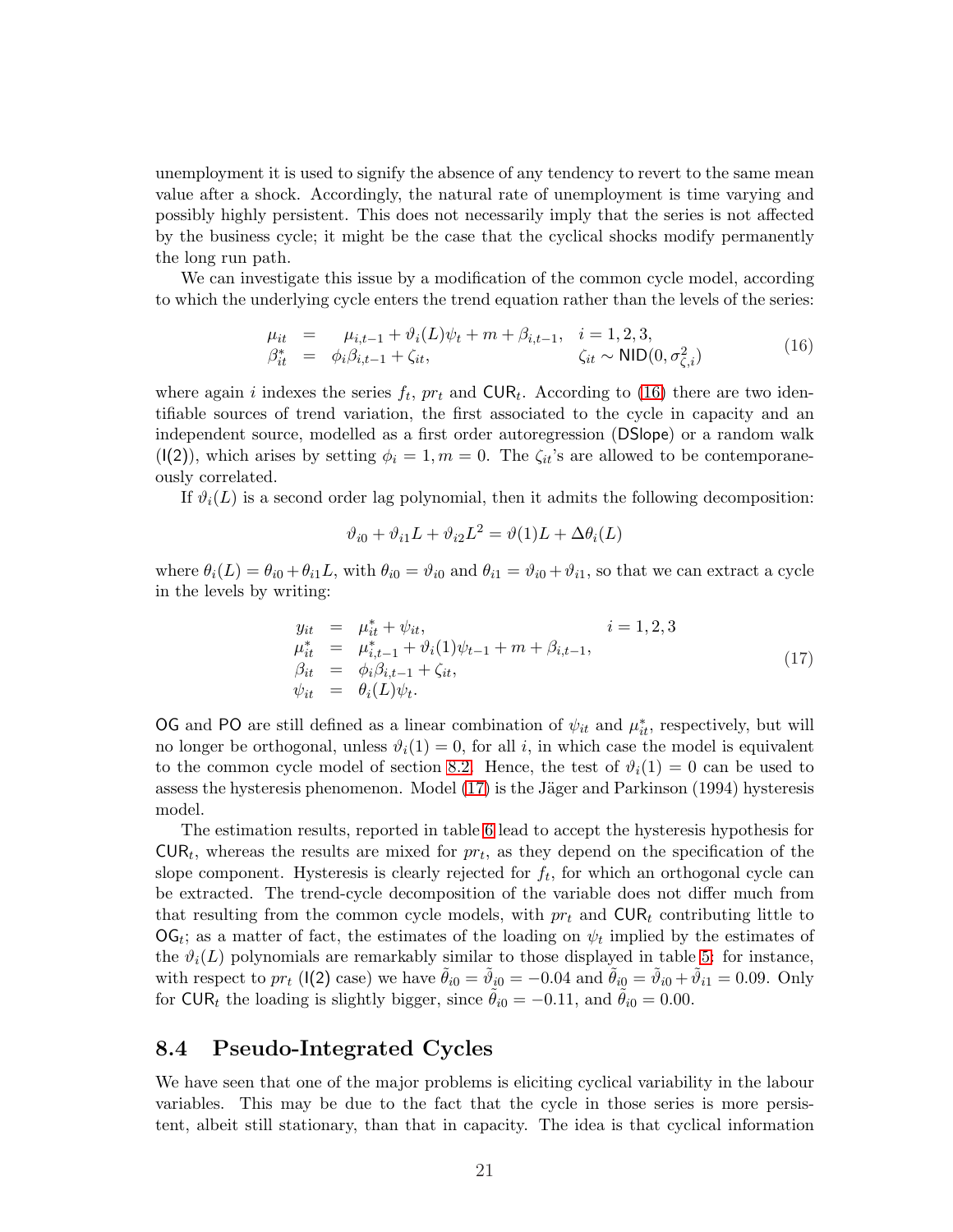can be propagated to other variables according to some transmission mechanism which acts as a filter on the driving cycle; to make this assertion more precise, we present the representation of the cycle in the *i*-th variable  $(i = 1, 2, 3)$  that encapsulates it:

$$
\psi_{it} = \rho_i \cos \lambda_i \psi_{i,t-1} + \rho_i \sin \lambda_i \psi_{i,t-1}^* + \theta_i (L) \psi_t + \kappa_{it}, \quad \kappa_{it} \sim \text{NID}(0, \sigma_{\kappa,i}^2)
$$
  
\n
$$
\psi_{it}^* = -\rho_i \sin \lambda_i \psi_{i,t-1} + \rho_i \cos \lambda_i \psi_{i,t-1}^* + \kappa_{it}^*, \qquad \kappa_{it}^* \sim \text{NID}(0, \sigma_{\kappa,i}^2)
$$
\n(18)

where  $\psi_t$  is the cycle in capacity utilisation (or, more generally, a coincident index of business cycle conditions),  $\kappa_{it}$  and  $\kappa_{it}^*$  are idiosyncratic disturbances, mutually uncorrelated and homoscedastic,  $\rho_i$  is a damping factor and  $\lambda_i$  a frequency in the range  $(0,\pi)$ .

We refer to  $(18)$  as a *pseudo-integrated cycle*. Model  $(18)$  encompasses several leading cases of interest:

- 1. If  $\theta_i(L) = 0$ , (18) defines a fully idiosyncratic cycle with frequency  $\lambda_i$ , damping factor  $\rho_i$  and disturbance variance  $\sigma_{\kappa,i}^2$ .
- 2. If  $\rho_i = 0$  and  $\sigma_{\kappa,i}^2 = 0$  the *i*-th cycle reduces to a model with a common cycle, that is  $\psi_{it} = \theta_i(L)\psi_t$ , as in section [8.2.](#page-20-0)
- 3. If  $\rho_i = \rho$ ,  $\lambda_i = \lambda_c$  and  $\sigma_{\kappa}^2 = 0$  the *i*-th cycle has the representation  $(1 2\rho \cos \lambda_c L +$  $\rho^2 L^2 \psi_{it} = \theta_i(L) \kappa_t$ , which defines a smooth cycle with a sharper peak at  $\lambda_c$ . Harvey and Trimbur (2002) refer to it as a second order cycle, in the context of designing band-pass filters in an unobserved components framework.

In general, according to  $(18)$ , the *i*-th cycle is driven by a combination of autonomous forces and by the common cycle; their impulse is propagated via an autoregressive mechanism. The corresponding spectral density can be bimodal or more spread around some frequency. The right panel of figure [8](#page-41-0) displays the spectral density implied for the  $\text{CUR}_t$ series, for which  $\lambda_i = 0$  and  $\rho_i = 0.91$ , so that

$$
(1 - \rho_i L)\psi_{it} = \theta_i(L)\psi_t + \kappa_{it}.
$$

The results from fitting multivariate PFA models with pseudo-integrated cycles and alternatively IRW and DSlope trend are reported in table [7.](#page-44-0) For the IRW specification the cycle driving that is pseudo-integrated in the  $\psi_{it}$ 's for  $f_t$ ,  $pr_t$  and  $\text{CUR}_t$  is

$$
\psi_t = 1.73\psi_{t-1} - 0.83\psi_{t-2} + \kappa_t, \ \kappa_t \sim \text{NID}(0, 254 \times 10^{-7}),
$$

and implies a spectral peak at the frequency 0.31 corresponding to a period of five years (see figure [8\)](#page-41-0). The specific damping factor,  $\rho_i$  is similar for  $pr_t$  and  $\text{CUR}_t$  and it is substantially lower for  $f_t$ ; the estimated frequencies  $\tilde{\lambda}_i$  resulted equal to zero, and the idiosyncratic variation is small, the exception being  $\tilde{\sigma}_{\kappa,i}$  for  $f_t$  in the IRW case. The slope disturbances,  $\zeta_{it}$ , for the labour variables are now perfectly correlated and orthogonal to those in  $f_t$ ; moreover, the AR coefficients in the DSlope specification are practically equal to one. Therefore, the trend in  $pr_t$  and  $\text{CUR}_t$  is effectively an integrated random walk.

The two specifications differ only for the trend-cycle decomposition of  $f_t$ : in the DSlope case, the trend is a random walk with constant drift, and absorbs part of the variability that IRW assigns to the cycle.

The individual components and the corresponding OG and PO growth estimates are plotted in figure [8,](#page-41-0) which refers to IRW. As expected, the model is capable of extracting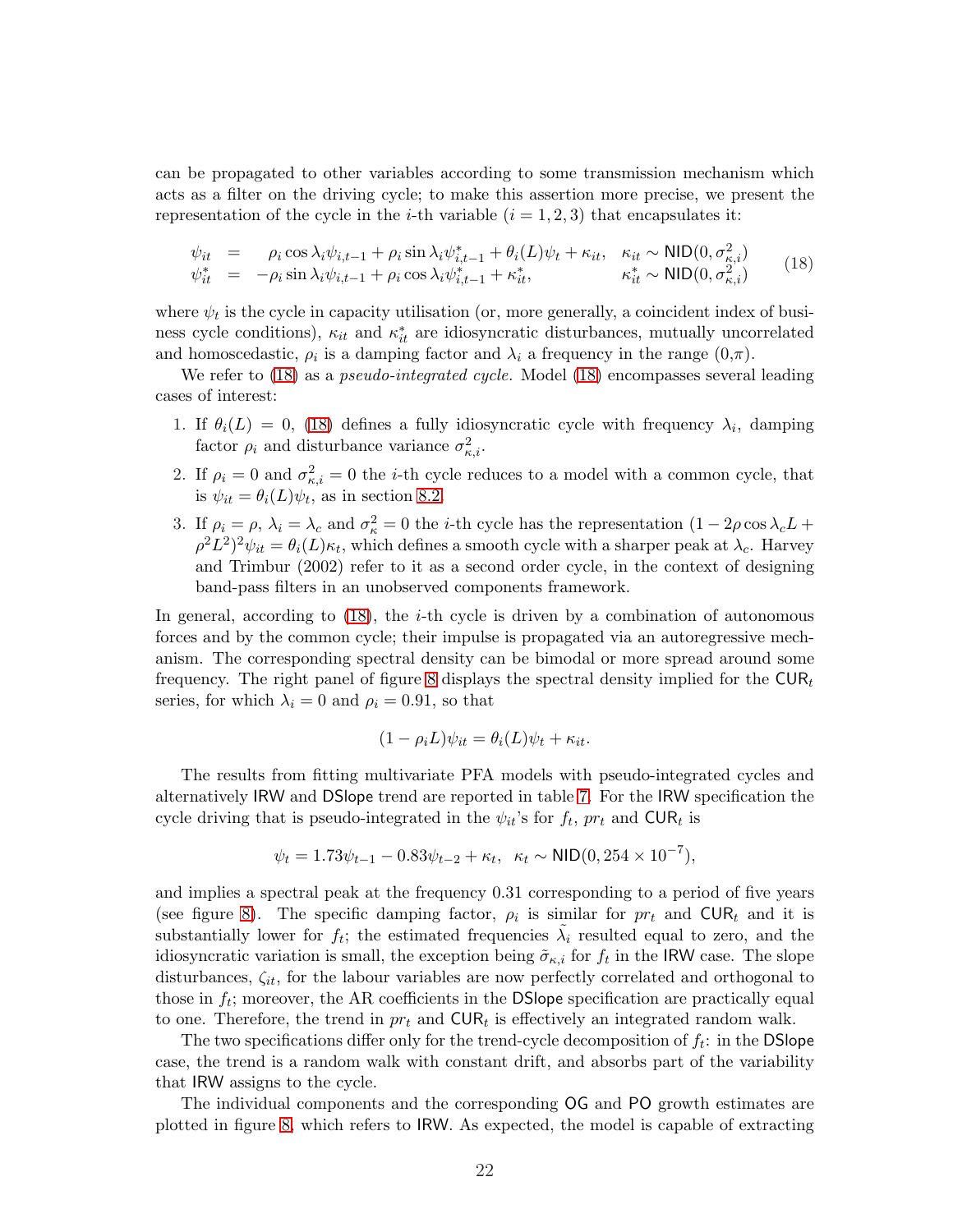<span id="page-24-0"></span>more cyclical variability from the series. Correspondingly, the PO growth estimates are smoother; higher uncertainty, resulting in wider confidence bounds, is the price we have to pay for enhancing smoothness.

The last row of table [7](#page-44-0) reports the estimated loadings of underlying inflation on the output gap; their relatively small size depends on the fact that the estimated output gap has greater amplitude, i.e. it represents a greater portion of output, than it had for the common cycle case; the Wald test for long run neutrality resulted 18.64, which is highly significant.

#### 8.5 Comparison of forecast performance and discussion

Table [8](#page-45-0) reports the mean forecast error and the root mean square error, relative to that of the benchmark model [\(12\)](#page-17-0), resulting from the rolling forecast experiment exposed in section [7.2,](#page-16-0) aiming at assessing the predictive accuracy of the various models implementing the production function approach, the target variable being the annual inflation rate.

The models under scrutiny are the three SUTSE model with different trend specifications, and the two versions of common cycle, hysteresis and pseudo-integrated cycle models that were discussed in the previous sections.

The main evidence is that the PFA models outperform the benchmark only at very short forecast leads; it never outperforms the Unrestricted bivariate model of output and inflation (compare with results in table [2\)](#page-42-0).

Within the PFA approach it is difficult to discriminate the predictive accuracy of the various alternatives, apart from the fact that the SUTSE model with RW trends seems to be characterised by a decisively worse performance in terms of root mean square error, and this has to be ascribed to the large forecasting biases which affect it. Moreover, specifying  $I(2)$  trends improves slightly out of sample forecast accuracy, except for the hysteresis case. While it is quite plausible that the SUTSE, Common Cycle and Hysteresis models should perform similarly, as they imply similar OG estimates, drawing little information on labour, it is noticeable that the pseudo-integrated model gives similar results.

In conclusion, the assessment of predictive accuracy leaves us uncertain as to the best characterisation of key macroeconomic concepts such as potential output and the output gap. In the next section we discuss how the uncertainty issue can be dealt with using unobserved components methods.

Although the PFA approach cannot outperform a simple bivariate model of output and inflation it reduces substantially the uncertainty in the estimates of the output gap and enables the breakdown of potential output growth into the three determinants: the Solow's residual, capital and labour (growth accounting); figure [9](#page-41-0) shows the contribution of the three factors for the common cycle and the pseudo-integrated cycle models with IRW trends, highlighting the differences between the two. One piece of evidence that is robust is that the increase in PO growth in the last decade has to be ascribed to labour, whereas the decline in the 70ies and the 80ies is due to decreasing rates of capital and productivity growth.

The relatively poor performance of the PFA approach could be ascribed to two factors: the first is the restrictive nature of the assumptions about technology: the approach is based on a specific production function with constant returns to scale, that is however amenable to statistical treatment, and we assumed that the elasticity of output with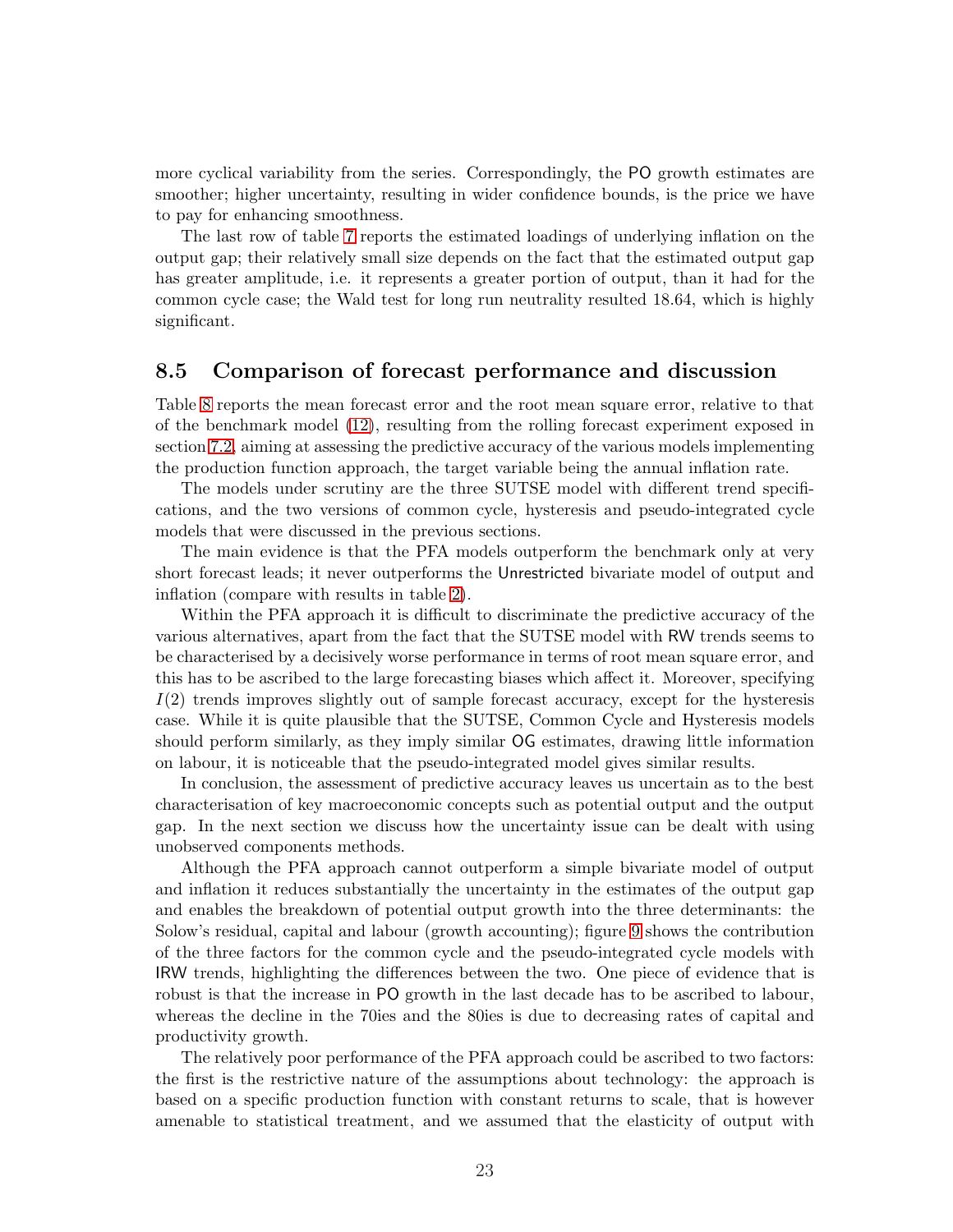<span id="page-25-0"></span>respect to labour was constant and equal to labour's output share. We leave to future research the issue of investigating alternative functional forms (at the cost of making the model nonlinear) and estimating core technology parameters. The second can be discerned from the plot of the estimates of  $\mathsf{OG}_t$  implied by PFA models: we have already stressed that they are characterised by a much smaller period with respect to that implied by bivariate models of output and inflation and, as a matter of fact, during the test period, starting from 1995.1, the PFA estimates display three full cycles of comparable amplitude, of which only the last (around the turn of the century) corresponded to effective inflationary pressures. In conclusion, the PFA  $\text{OG}_t$  estimates overemphasise the inflationary pressures in 1994-1999, which is a period of deflation, as can be seen from the last panel of figure [3.](#page-37-0)

# 9 Reliability of Potential and Output Gap estimates

In an unobserved components framework, smoothing algorithms provide the standard error of  $PO_t$  and  $OG_t$ , thereby allowing a direct assessment of their uncertainty. Understandably, there is great concern over this point for policy matters, and below we argue that unobserved components methods can trace some crucial aspects of the uncertainty.

Orphanides and van Norden (1999) and Cambda-Mendez and Rodriguez-Palanzuela (2001) propose the following taxonomy of the possible sources of uncertainty in estimating latent variables, such as the output gap:

- 1. data revision
- 2. model uncertainty
- 3. parameter uncertainty
- 4. final estimation error
- 5. statistical revision

The first source deals with the uncertainty arising from revisions in the raw data due to accrual of more information (this is thoroughly investigated in Orphanides and van Norden, 1999), revision in quarterly estimates of national accounts due to distribution of annual figures, seasonal adjustment and other infinite impulse response filters, changes in the definition of macroeconomic aggregates.

The previous sections testify the kind of model uncertainty that the investigator faces when estimating key macroeconomic latent variables: model assessment can be based on the ability to forecast inflation, which however is one of the uses of the model; out of sample forecasting performance is indeed a good test that is consistent with the notion of the output gap as a measure of inflationary pressure. Nevertheless, the production function approach reduces the uncertainty of the estimates and yields as a by product the contribution of labour, capital and total factor productivity to potential output growth.

The uncertainty remains even if we restrict our domain to the models implementing the PFA: the common cycle model, that is such that labour makes most of its contribution to potential output, and the pseudo-integrated cycle model, according to which labour contributes more substantially to the output gap, are virtually indistinguishable on the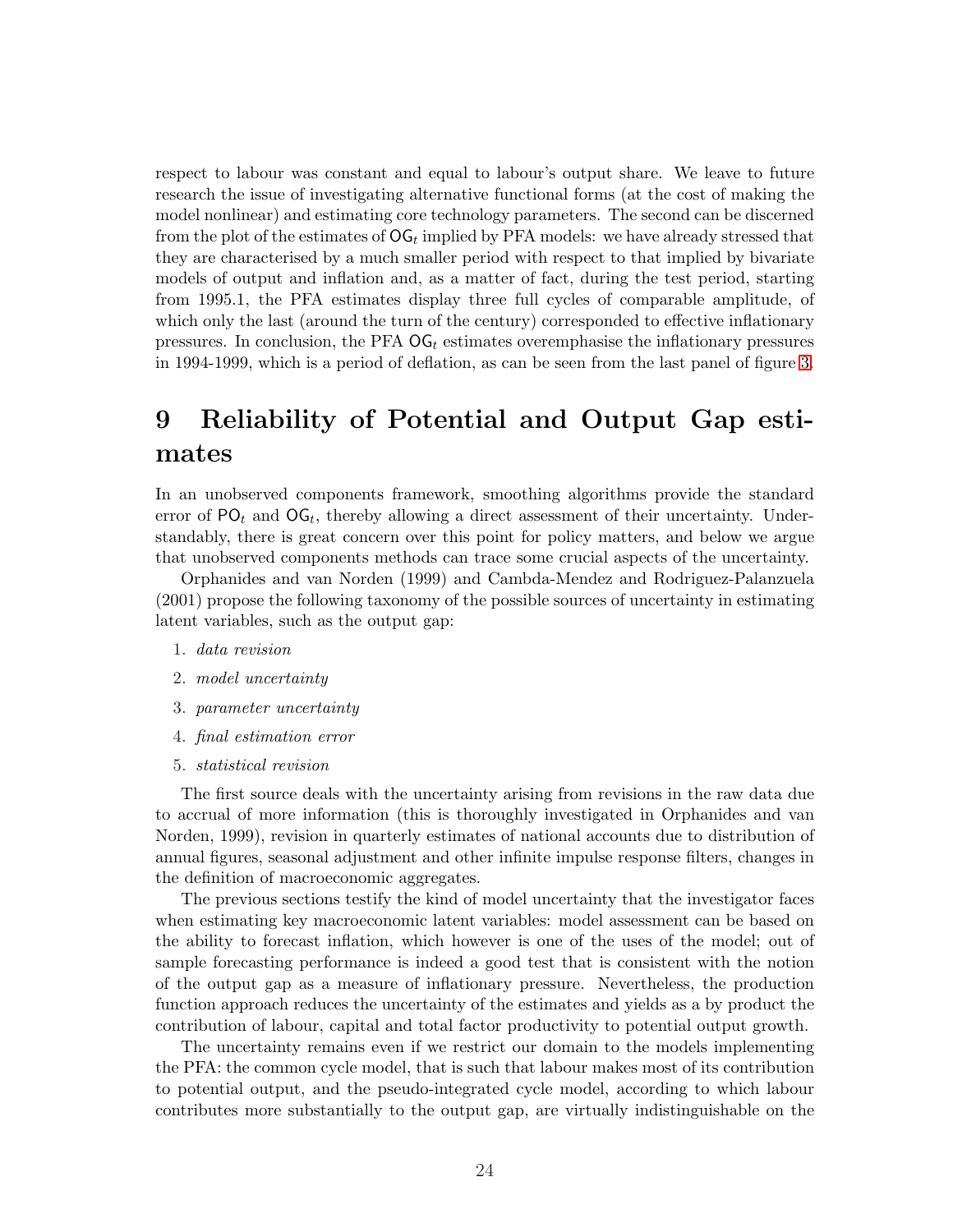basis of their goodness of fit and forecasting performance. A smoothness prior on potential output growth might be advocated to select the latter, but what if we do not want to impose it?

As in forecasting, the uncertainty can be reduced by combining the estimates: the optimal weights can be straightforwardly obtained if one knew the covariance matrix of the estimates arising from different models, but this is of course not directly available, since the models are estimated independently. For this purpose we make the following proposal: suppose that  $\widetilde{\mathsf{OG}}_{jt} = \mathsf{E}(\mathsf{OG}_t | \mathcal{F}_T, M_j)$  denotes the smoothed estimate of the output gap at time t produced by model j  $(M_i)$ ; for each model j and each t, the algorithm known as the simulation smoother (De Jong and Shepard, 1994) enables to draw repeated sample from the distribution of  $\mathsf{OG}_{it}$  conditional on the available series and  $M_i$ ; let us denote the draws by  $\tilde{\mathsf{OG}}_{jt}^{(k)}, k = 1, \ldots, K$ . The replications can be used to estimate the covariance matrix of the estimates arising from the different models, say  $V_t$ , with  $(j, l)$  element:

$$
v_{jl,t} = \frac{1}{K} \sum_{k=1}^{K} \left( \tilde{\mathbf{OG}}_{jt}^{(k)} - \tilde{\mathbf{OG}}_{jt} \right) \left( \tilde{\mathbf{OG}}_{lt}^{(k)} - \tilde{\mathbf{OG}}_{lt} \right).
$$

The set of weights, summing up to one, that are used to produce the the combined estimate The set of weights, summing up to one, that are used to produce the the  $\sum_j w_{jt} \widetilde{\mathbf{O}} \mathbf{G}_{jt}$  with minimal variance can be easily shown to be equal to:

$$
\mathbf{w}_t = \frac{1}{\mathbf{i}' \mathbf{V}_t^{-1} \mathbf{i}} \mathbf{V}_t^{-1} \mathbf{i}, \quad (\mathbf{w'}\mathbf{i} = 1),
$$

where  $i$  denotes a vector of ones.

The remaining sources can also be thoroughly assessed within the state space methodology. For an unobserved component the Kalman filter and smoother deliver the minimum mean square linear estimate conditional on the available sample and the maximum likelihood estimate of the parameters of the model, say  $\tilde{\theta}$ ; the latter is such that asymptotically  $\theta \sim N(\theta, V_{\theta})$ , where  $V_{\theta}$  is the covariance matrix of the ML estimates.

Given a signal in macroeconomics,  $\varsigma_t$ , the fixed interval smoother thus provides  $E(\varsigma_t|\mathcal{F}_T, \tilde{\theta})$ ,  $\text{Var}(\varsigma_t | \mathcal{F}_T, \tilde{\boldsymbol{\theta}})$ . We can account for parameter uncertainty by looking at the posterior moments of the signal unconditional on  $\theta$ :

$$
\mathsf{E}(\varsigma_t|\mathcal F_T)=\mathsf{E}_{\tilde{\theta}}[\mathsf{E}(\varsigma_t|\mathcal F_T,\tilde{\pmb{\theta}})],\;\;\mathsf{Var}(\varsigma_t|\mathcal F_T)=\mathsf{Var}_{\tilde{\theta}}[\mathsf{E}(\varsigma_t|\mathcal F_T,\tilde{\pmb{\theta}})]+\mathsf{E}_{\tilde{\theta}}[\mathsf{Var}(\varsigma_t|\mathcal F_T,\tilde{\pmb{\theta}})],
$$

where the subscript stresses that the moments on the right hand side are evaluated with respect to the distribution of  $\theta$ . The unconditional moments can by evaluated by stochastic simulation techniques, drawing a large number of independent samples  $\tilde{\boldsymbol{\theta}}^{(k)} \sim \mathsf{N}(\tilde{\boldsymbol{\theta}}, \boldsymbol{V}_{\theta}), k = 1, \ldots, K$ , and using the fixed interval smoother to evaluate the moments of the signal conditional on the draws.

Our experience is that this source of uncertainty is overstated, to a certain extent. For instance for the PFA model with common cycle and damped slopes of section [8.2](#page-20-0) the standard error of the  $\overline{OG}_t$  estimates around the middle of the sample conditional on the maximum likelihood estimates is 0.0036, whereas the unconditional one (estimated on the basis of 5000 replications) is 0.0039.

Finally, a thorough assessment of the role of revisions can be made in the state space framework using a fixed point smoother (see De Jong, 1991). This could be used to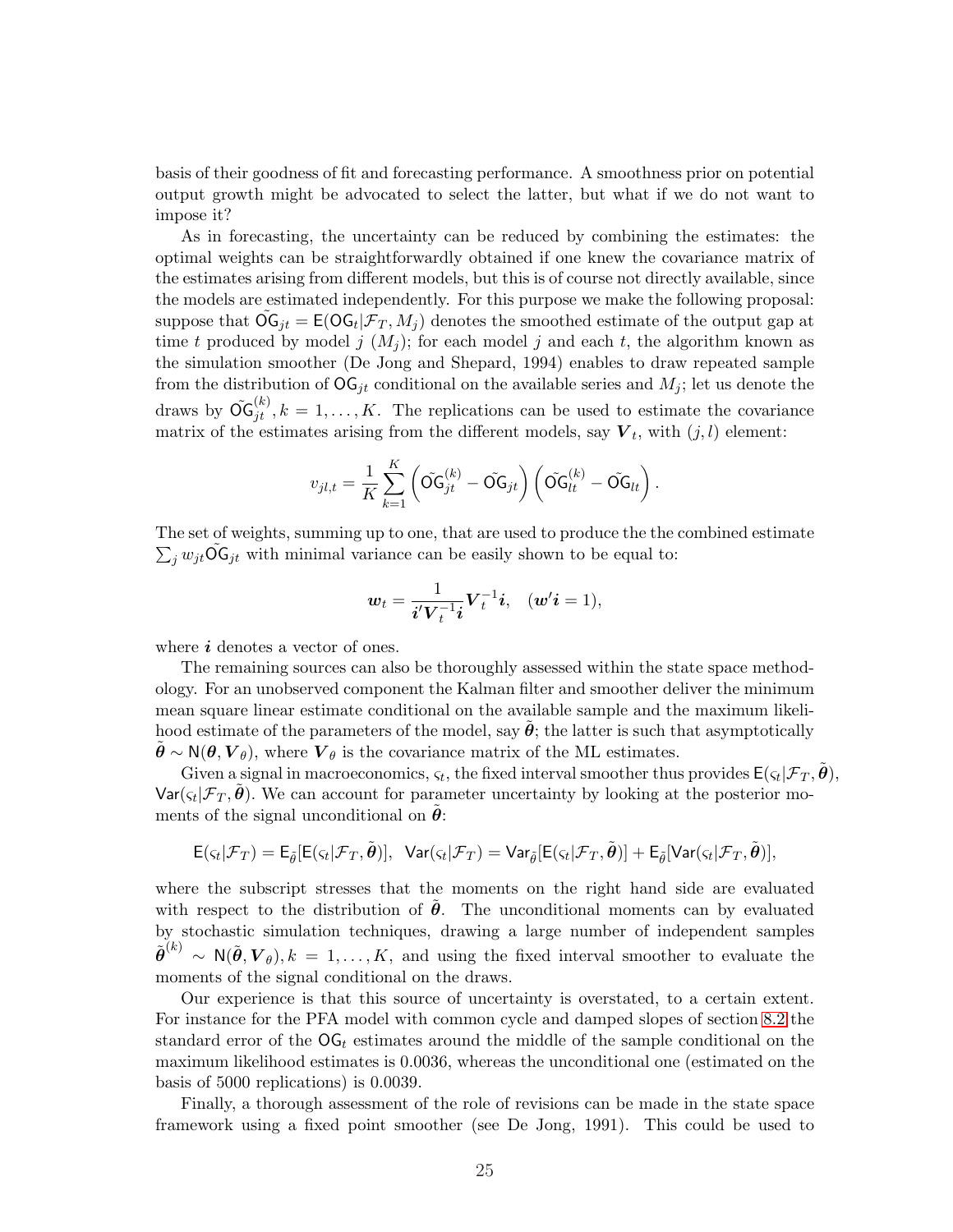establish, for instance, the percentage reduction in the estimation error variance due to the accrual of additional information. A general rule is that smoother signals are prone to higher revisions, and this suggests that the standard errors of the estimates will provide a preliminary assessment of their relative importance. Smoothness of the signal is usually at odds with its reliability, unfortunately, and this has to be brought in mind when imposing smoothness priors on the components. Nevertheless, given the structure the measurement model, the availability of future observations reduces the estimation error; hence, in the absence of structural breaks, statistical revisions are sound and a fact of life, i.e. a natural consequence of optimal signal extraction. However, the reliability of the signal can be increased at the end of the sample if the observed series is extended with forecasts that are more informative than the model's forecasts.

### 10 Conclusions

This paper evaluated a system-based unobserved components model for estimating potential output and the output gap for the Euro Area. As a benchmark we estimated two types of unoserved components models that feature prominently in the literature. These were a univariate decomposition of output into a trend and a cyclical component, and a bivariate model of output and inflation where the two variables are linked via the output gap. Against these benchmarks we fitted and validated multivariate unobserved components models explicitly based on the production function approach. More specifically, we estimated systems of five time series equations, namely for total factor productivity, the labour force participation rate, the employment rate, capacity utilisation and the consumer price index. The first four equations define the output gap, conditional on the price equation which relates the output gap to underlying inflation according to a variant of Gordon's triangle model.

For both the benchmark models and the system-based multivariate models we tested several specifications, encompassing a wide range of economic interpretation, by imposing restrictions on the model parameters and by imposing priors on the cyclical and trend components. In a number of cases we found it difficult to discriminate between the different specifications solely on the basis of fit and estimation results. As a performance indicator we therefore used the accuracy of the specifications in predicting inflation in a rolling forecasting experiment. In addition, we looked at the uncertainty bands of the estimates as a selection criterion.

Our findings are the following. Judging from the root mean square errors, the predictive accuracy does not vary much between the individual specifications of the productionfunction based model and can thus give not much guidance in selecting the best representation of trend (potential output) and cycle (output gap) within the system approach. At the same time, starting from a system of seemingly unrelated equations, this allowed for incorporating restrictions that correspond to some of our economic priors without a loss in forecasting accuracy. One such prior was the hypothesis of a common cycle driven by capacity utilisation in the cyclically sensitive manufacturing sector, an additional one was the hysteresis hypothesis according to which cyclical shocks may have a permanent impact on the trends. The latter was found to be relevant for the labour market variables for which the bulk of the dynamics proved to be permanent. While not increasing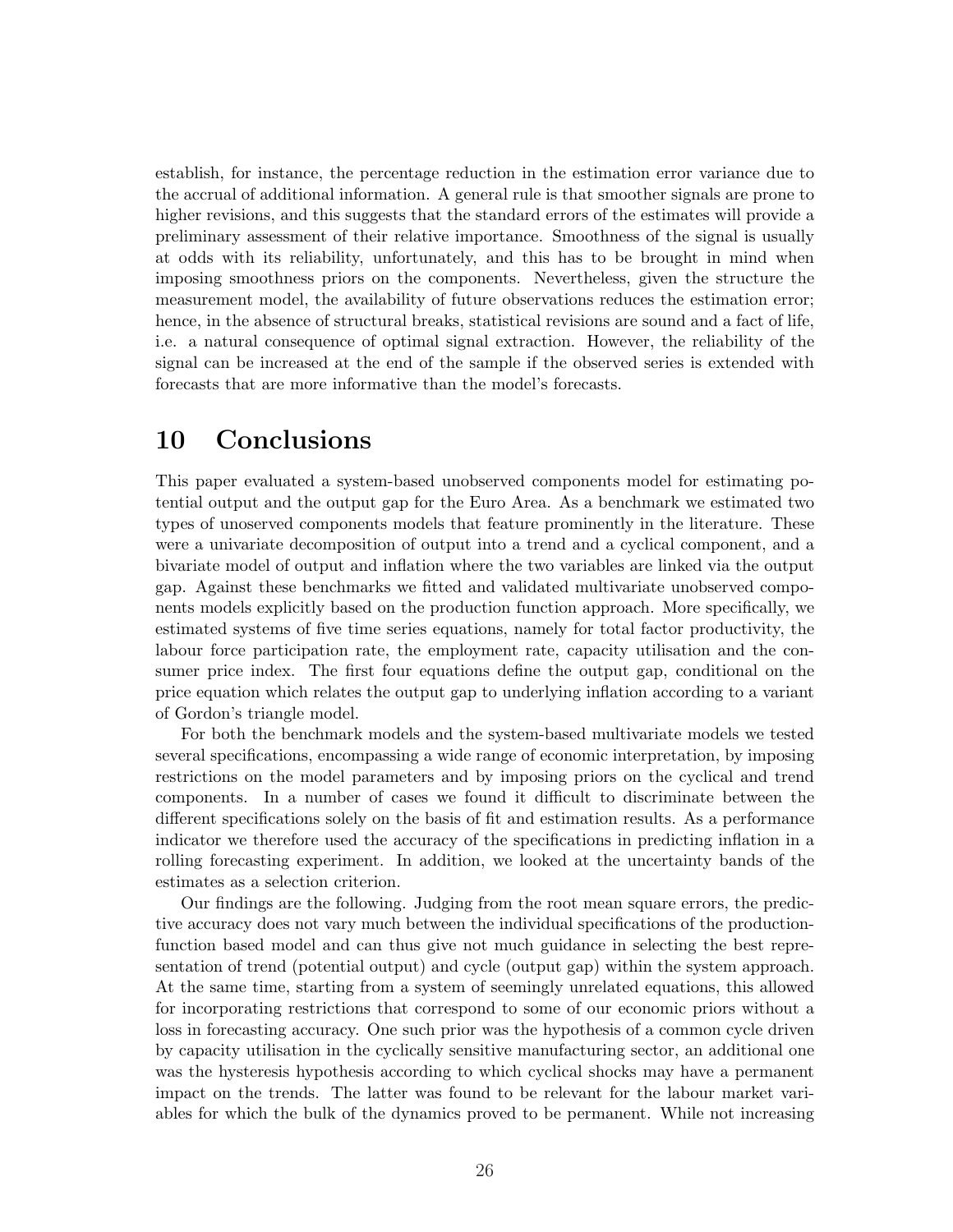forecasting accuracy, these restrictions tended to reduce the uncertainty surrounding the potential output and output gap estimates. Given the problem that the different specifications tended to extract too little cyclical variability from, in particular, the labour market variables we also tested a model specifications with pseudo-integrated cycles that proved quite effective in enhancing the smoothness in potential output. The results from the pseudo-integrated cycle specification were virtually indistinguishable from the common cycle and hysteresis specifications in terms of goodness of fit and forecasting performance and also generated a relatively smooth potential output series. Such smoothness would be in line with the view that potential output growth represents the longer-term growth path of the economy and is not expected to vary much between individual years, but the cost of achieving this was a wider confidence bands around the estimates. In policy applications this would imply a trade-off between possibly more plausible economic results and higher uncertainty.

Compared with the benchmark models we found that the production-function based model can compete with bivariate models of output and inflation only at a forecast lead of one quarter, but performed increasingly worse once the forecast horizon started to exceed one quarter. The unrestricted bivariate model of output and inflation always outperformed the production function-based model. Finally, for horizons beyond two years the bivariate models do not outperform a univariate model for the consumer price index. In turn, the production function-based models implied lower uncertainty for the estimates of the output gap.

Overall, the results confirm the economically trivial but statistically not always straightforward perception that more information reduces estimation uncertainty. In this respect the bivariate models outperform univariate models and the production function based models outperform the bivariate models. At the same time, forecasting accuracy speaks in favour of the bivariate models. This shows that in applying these models, users such as policy makers are faced with the trade off between higher forecast accuracy and lower uncertainty. Overlaying this is a second trade-off, namely that between achieving estimates of smoother potential output growth and incurring higher uncertainty surrounding these estimates.

For policy makers, the production function based model has the advantage of being grounded on economic theory and - due to the relative richness of included variables - of facilitating the interpretation of perceived developments in potential output and output gaps. This is all the more the case as it generates as a by-product estimates of a structural rate of unemployment and a measures of underlying inflation, both of which can be assessed in terms of their economic plausibility. One way of remedying the relative deficiencies of the production function model in terms of forecasting accuracy would be to combine it with the estimates of the more successful models, using optimal weights, but this is an area that we leave for future research.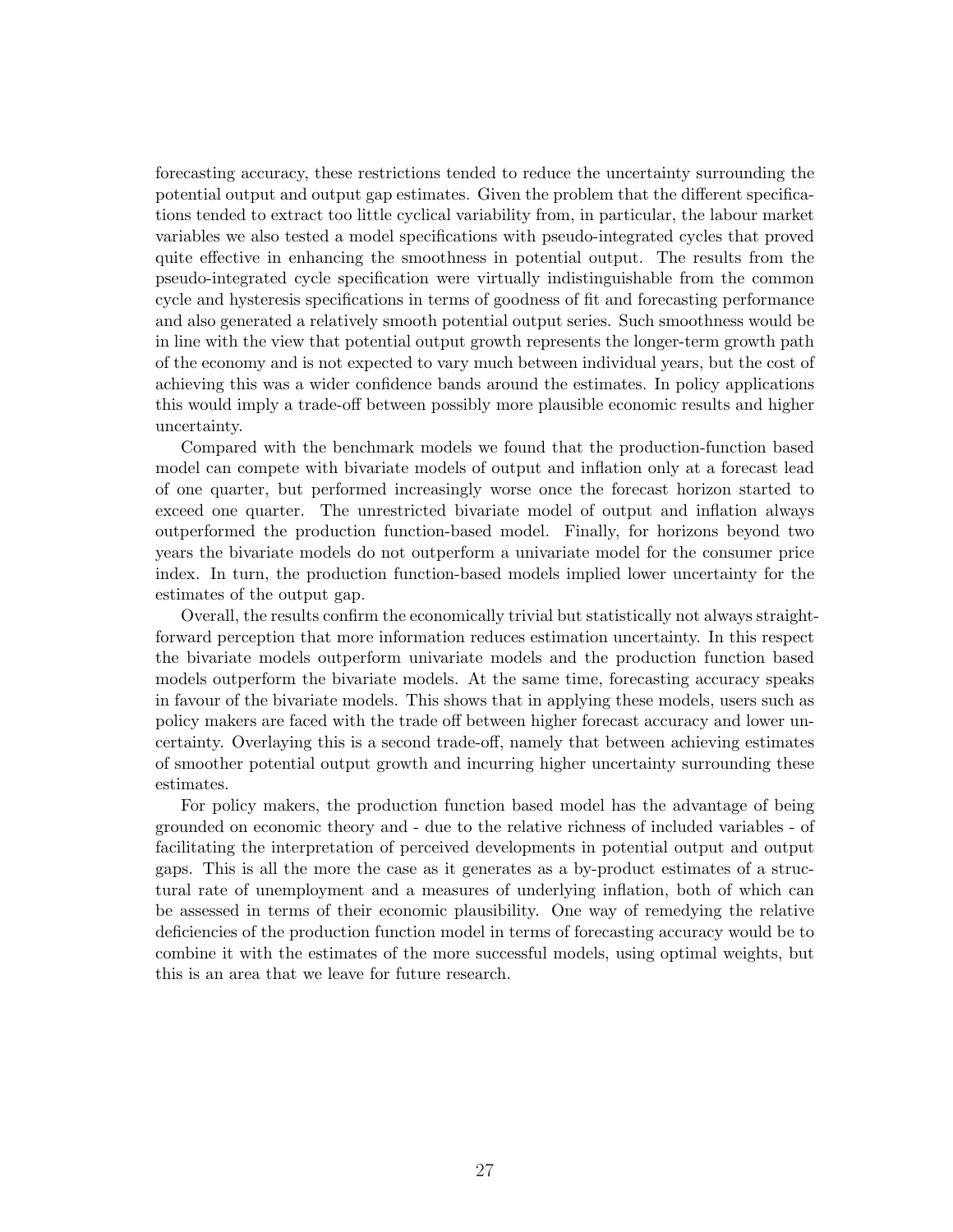## References

- Akerlof G., Perry, G. and W. Dickens (1996), "The Macroeconomics of Low Inflation", Brookings Papers on Economic Activity, 1:1996.
- Apel, M., and Jansson, P. (1999), "A Theory-Consistent System Approach for Estimating Potential Output and the NAIRU", Economics Letters, 64, 271-275.
- Artus, P. (1977), "Measures of potential output in manufacturing for eight industrial countries, 1955-78", IMF Staff Papers v.24, March 1977, pp. 1-35.
- Blanchard, O. (1997): "Medium Run", Brookings Papers on Economic Activity, pp. 89-141.
- Blanchard O., A. Blinder, M. Eichenbaum, Solow, R. and J. Taylor (1997), Symposium on "Is there a core of practical macroeconomics that we should all believe?", American Economic Review Papers and Proceedings, 87(2), pp. 230-246.
- Blanchard, O. and Katz L. (1999), "Wage Dynamics: Reconciling Theory and Evidence", American Economic Review 89(2), 69-74.
- Blanchard, O. and Quah, D. (1989), "The dynamic effects of aggregate demand and aggregate supply disturbances", American Economic Review, 79, 65358.
- Beveridge, S., Nelson, C.R. (1981), "A new Approach to the Decomposition of Economic Time Series into Permanent and Transitory Components with Particular Attention to the Measurement of the 'Business Cycle'", Journal of Monetary Economics, 7, 151-174.
- Busetti, F. and Harvey, A.C. (2001), "Testing or the presence of a random walk in series with structural breaks", Journal of Time Series Analysis, 22, 127-150.
- Canova, F. and Hansen, B.E. (1995), "Are seasonal patterns constant over time? A test for seasonal stability", Journal of Business and Economic Statistics, 2, 292-349.
- Camba-Mendez, G., and Rodriguez-Palenzuela, D. (2001), "Assessment Criteria for Output Gap Estimates", ECB Working Paper No. 54, European Central Bank.
- CBO, Congressional Budget Office (1995), "CBO's Method for Estimating Potential Output", CBO Memorandum, Washington, U.S.
- de Jong, P. (1989), "Smoothing and Interpolation with the State Space Model", Journal of the American Statistical Association, 84, 1085-1088.
- de Jong, P., and Shephard, N.G. (1995), "The simulation smoother for time series models", Biometrika, 82, 339-350.
- de Masi, P. (1997), "IMF Estimates of Potential Output: Theory and Practice", IMF Working Paper, 177, International Monetary Fund. 29, 1-16.
- DeSerres, A., Guay, A., St-Amant, P. (1995), "Estimating and projecting potential output using structural VAR methodology: the case of the Mexican economy". Bank of Canada, Working paper 92/2.
- Espinosa-Vega M. A. and S. Russell, 1997. "History and theory of the NAIRU: a critical review," *Economic Review*, (Q II) pp. 4-25. Federal Reserve Bank of Atlanta.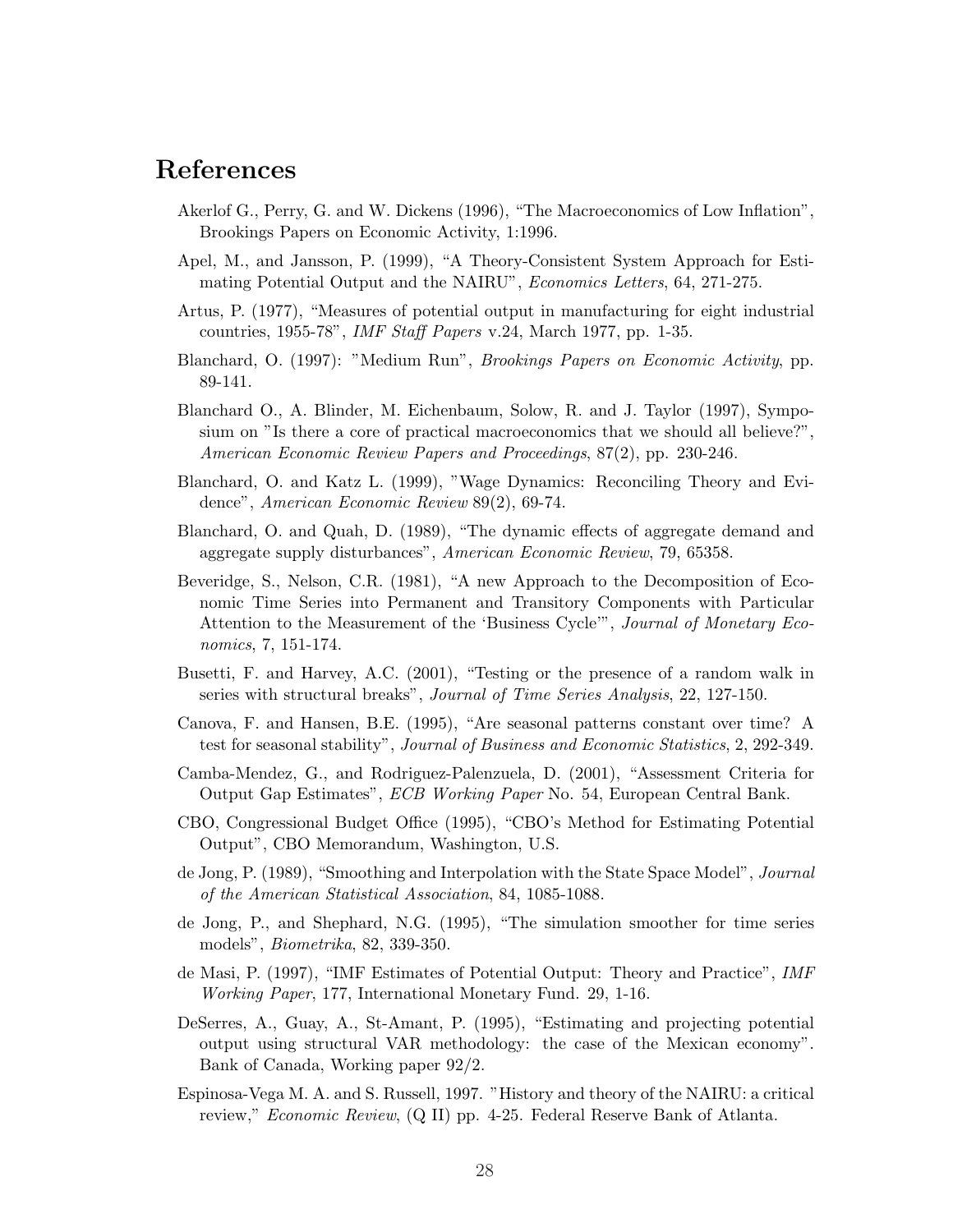- Doornik, J.A. (2001), Ox. An Object-Oriented Matrix Programming Language, Timberlake Consultants Press, London.
- Doornik, J.A. Hansen H., (1994), "An omnibus test for univariate multivariate normality". Discussion paper, Nuffield College, Oxford.
- Durbin, J., and Koopman, S.J. (2001), Time Series Analysis by State Space Methods, Oxford University Press, Oxford, UK.
- Ehrmann, M., and Smets, F. (2001), "Uncertain potential output: implications for monetary policy", *ECB Working Paper* No. 59, April 2001,;
- Eisner, R. (1997), "A new view of the NAIRU." In P. Davidson and J. Kregel (eds.), Improving the Global Economy: Keynesianism and the Growth in Output and Employment. Cheltenham U.K.: Edward Elgar.
- European Commission (2000), European Economy, Directorate-General for Economic and Financial Affairs, 2000, Number 3.
- Fagan G., J. Henry, R. Mestre (2001): "An area-wide model (AWM) for the euro area", ECB Working Paper No. 42, January 2001.
- Fair R. (2000): "Testing the NAIRU Model for the United States", The Review of Economics and Statistics, February 2000, 64-71.
- Freedman, C. (1989): "Monetary policy in the 1990s: lessons and challenges", in Monetary policy issues in the 1990s, Proceedings of the Federal Reserve Bank of Kansas, pp. 1-53.
- Friedman, M. (1968): "The Role of Monetary Policy", American Economic Review, v. 58, :pp.1-17.
- Gali, J. (2002): "New Perspectives on Monetary Policy, Inflation, and the Business Cycle", NBER Working Paper No.8767, February 2002.
- Gerlach, S., and Smets, F. (1999): "Output Gaps and Monetary Policy in the EMU Area", European Economic Review, 43, 801-812.
- Giorno, C., Richardson, P., Roseveare, D., and van den Noord, P. (1995), "Estimating Potential Output, Output Gaps and Structural Budget Balances", OECD Economics Department Working Paper No. 152, Paris.
- Gordon, R.J. (1984), "Unemployment and the Growth of Potential Output in the 1980s," Brookings Papers on Economic Activity, vol 15, no. 2), pp. 537-64.
- Gordon, R.J. (1997), "The Time-Varying NAIRU and its Implications for Economic Policy", Journal of Economic Perspectives, 11 (2), 11-32.
- Gordon R.J. (1998), "Foundations of the Goldilocks Economy: Supply Shocks and the Time-Varying NAIRU", Brookings Papers on Economic Activity, no.2, pp. 297-346.
- Greenslade J.V., Hall, S.G., Nixon, J. and S. G. B. Henry (2000), "Unemployment, the natural rate and structural change", in Holly, S. and M. Weale (eds.) Econometric Modelling. Techniques and Applications, Cambridge University Press, Cambridge, U.K.
- Haltmaier, J.T. (1996), "Inflation Adjusted Potential Output", International Finance Discussion Papers No. 561, Board of Governors of the Federal Reserve System.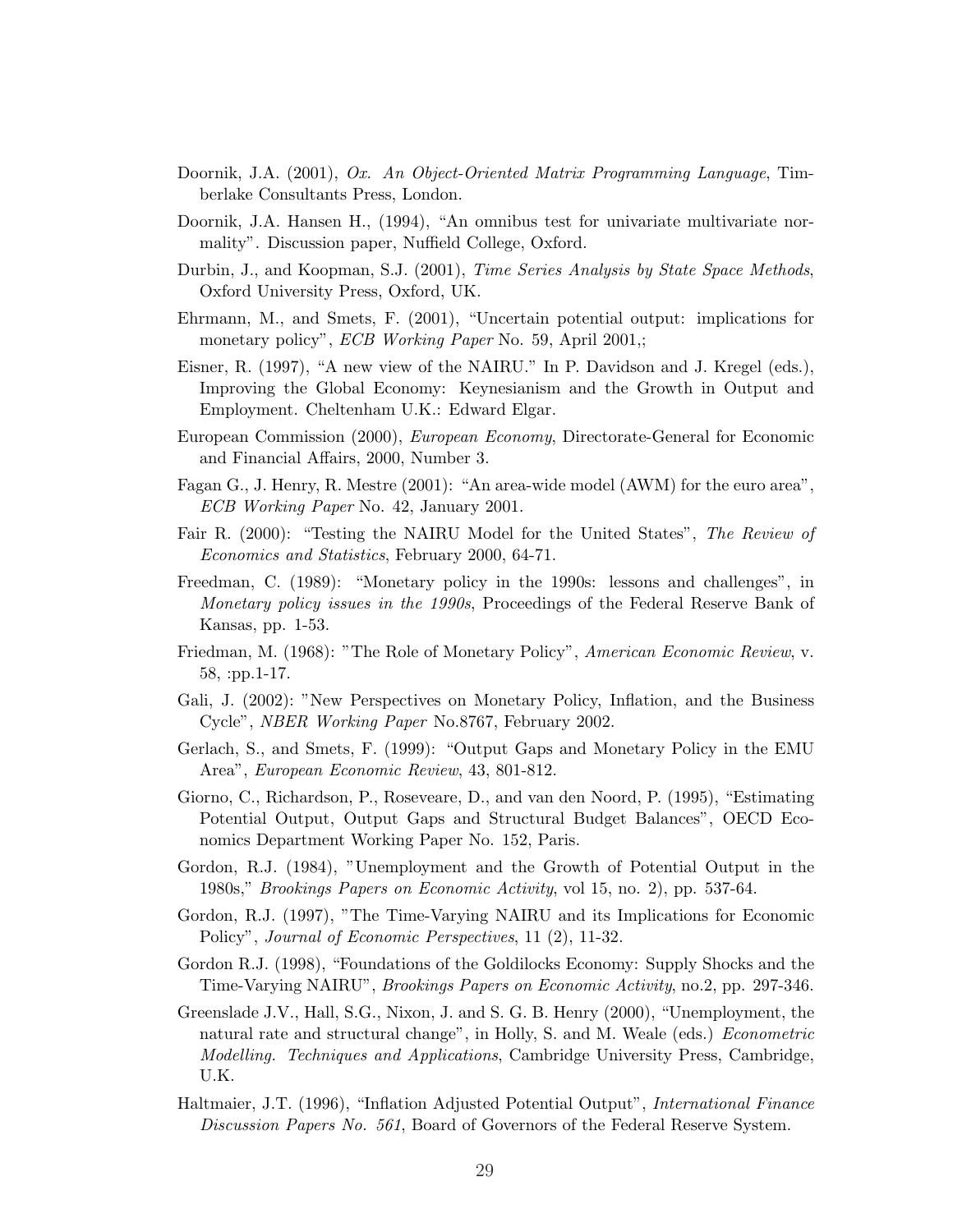- Harvey, A.C. (1989), Forecasting, Structural Time Series and the Kalman Filter, Cambridge University Press, Cambridge, UK.
- Harvey, A.C. (2001), Testing in unobserved components models, Journal of Forecasting, 20, 1-19.
- Harvey, A.C., and Trimbur, T. (2002), "General model-based filters for extracting trends and cycles in economic time series", Review of Economics and Statistics (to appear).
- Harvey, A.C., and Jäger, A.  $(1993)$ , Detrending, stylized facts and the business cycle", Journal of Applied Econometrics, 8, 231-247.
- Hodrick R.J., and Prescott, E.C. (1997), "Postwar U.S. Business Cycles: an Empirical Investigation", Journal of Money, Credit and Banking, 29, 1-16.
- Issing O., Gaspar, V., Angeloni, I. and O. Tristani (2001), Monetary Policy in the Euro Area Strategy and Decision-Making at the European Central Bank, Cambridge University Press, Cambridge, U.K.
- Jäger, A., and Parkinson, M. (1994), "Some Evidence on Hysteresis in Unemployment Rates", European Economic Review, 38, 329-342.
- King, R.G. and Rebelo, S.T. (1993), Low frequency filtering and real business cycles", Journal of Economic Dynamics and Control, 17, 207-231.
- Kim, C-J., and Nelson, C.R (1999), "Has the U.S. Economy become more Stable? A Bayesian Approach based on a Markov-Switching Model of the Business Cycle", The Review of Economics and Statistics, 81, 608-616.
- Koopman S.J., Shepard, N., and Doornik, J.A. (1999), "Statistical algorithms for models in state space using SsfPack 2.2", *Econometrics Journal*, 2, 113-166.
- Koopman S.J., Harvey, A.C., Doornik, J.A., and Shephard, N. (2000), STAMP 6.0 Structural Time Series Analyser, Modeller and Predictor (London, Timberlake Consultants Ldt., 2000).
- Kuttner, K.N. (1994), "Estimating potential output as a latent variable", *Journal of* Business and Economic Statistics, 12, 361-368.
- Kwiatkowski, D., Phillips, P.C.B., Schmidt, P., and Shin, Y. (1992), "Testing the null hypothesis of stationarity against the alternative of a unit root: How sure are we that economic time series have a unit root?", Journal of Econometrics 54, 159-178.
- Laxton, D., and Tetlow, R. (1992), A Simple Multivariate Filter for the Measurement of Potential Output, Bank of Canada Technical Report No. 59, Bank of Canada, Ottawa.
- Layard, R., Nickel, S. and R. Jackman (1991), Unemployment, Oxford University Press, Oxford.
- Nelson, E. and K. Nikolov (2001): "UK inflation in the 1970s and 1980s: the role of output gap mismeasurement", Bank of England, WP n.148.
- Okun A. (1962): "Potential GNP: Its Measurement and Significance", 1962 Proceedings of the Business and Economic Statistics Section of the American Statistical Association. Reprinted in Okun A., The Political Economy of Prosperity, pp.132-45. New York: Norton, 1970.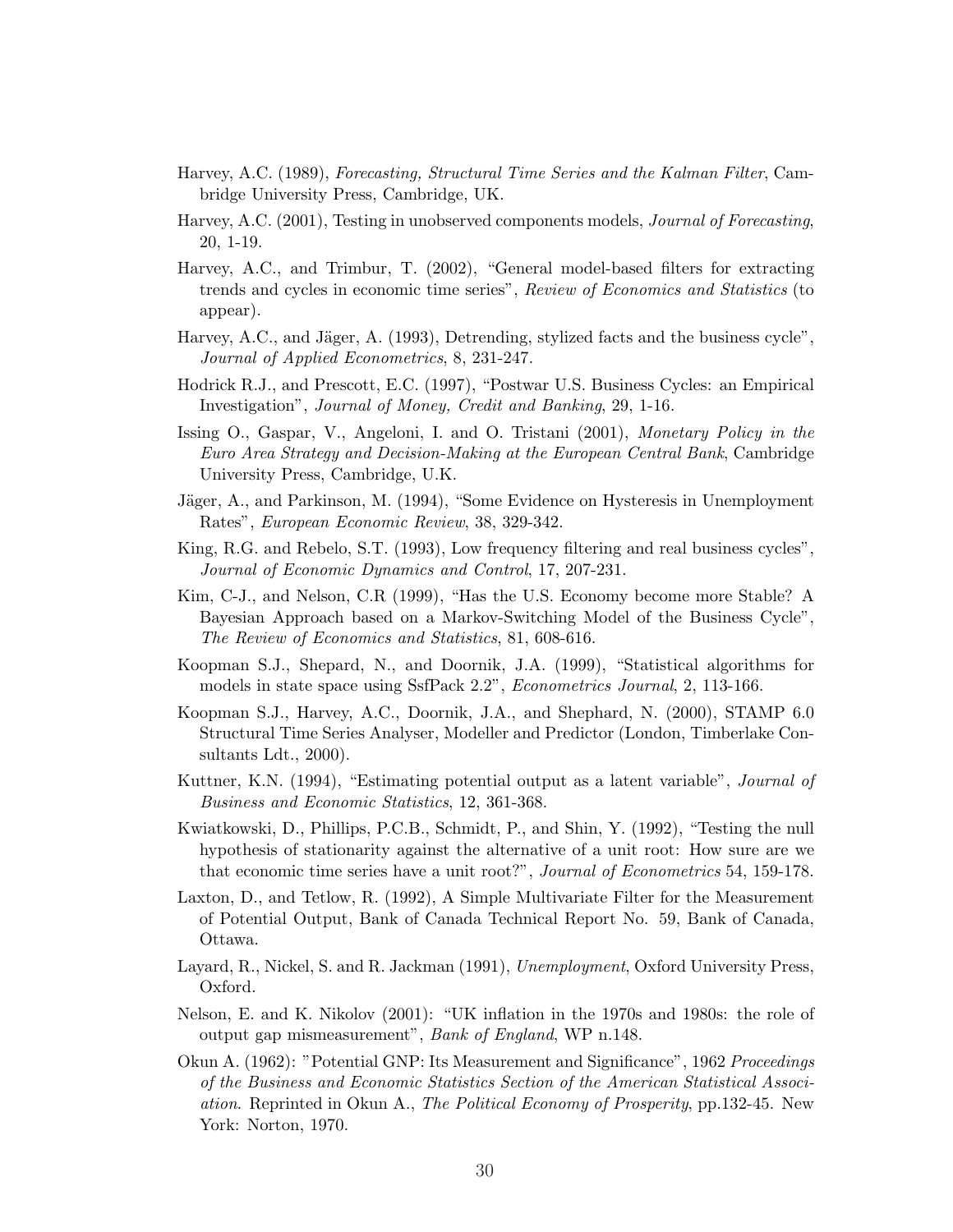- Orphanides, A. (2001): "Monetary Policy Rules Based on Real-Time Data", American Economic Review, 91(4), pp.964-85.
- Orphanides, A., van Norden, S. (1999), "The Reliability of Output Gap Estimates in Real Time", Finance and Economics Discussion Series, Board of Governors of the Federal Reserve System, Washington.
- Phelps, E.S. (1968), "Money-Wage Dynamics Dynamics and Labor-Market Equilibrium", Journal of Political Economy, v. 6, pp.678-711.
- Phillips, A. W. (1958), "The Relation Between Unemployment and the Rate of Change of Money Wage Rates in the United Kingdom, 1861-1957", Economica, 25, 283-99.
- Rudebusch G. and L. Svensson (1999), "Policy Rules for Inflation Targeting", In Taylor, J. (ed.), Monetary Policy Rules, University of Chicago Press, 203-246.
- Rünstler, G. (2002), "The Information Content of Real-Time Output Gap Estimates. An Application to the Euro Area" Working paper, European Central Bank, Directorate General Research, Frankfurt am Main.
- Smets F (2000), "What horizon for price stability", *ECB Working Paper* No. 24, July 2000
- Solow (2001), "Applying growth theory across countries", The World Bank Economic Review, v. 15 (2), pp.283-88.
- Staiger D., Stock, J., and Watson, M. (1997), "How Precise are Estimates of the Natural Rate of Unemployment?", in C. Romer and D. Romer (eds), Reducing Inflation: Motivation and Strategy, University of Chicago Press.
- Taylor J. B. (1999), "A Historical Analysis of Monetary Policy Rules,"in Monetary Policy Rules edited by John B. Taylor (Chicago: University of Chicago Press.
- Tobin J. (1997), "Supply Constraints on Employment and Output: Nairu Versus Natural Rate", Cowles Foundation Discussion Papaper n. 1150.
- Quah, D., and Vahey S. (1995), "Measuring core inflation", Economic Journal, 105, 1130-1144.
- Scott, A. (2000), "A Multivariate Unobserved Components Model of Cyclical Activity", Reserve Bank of New Zealand Discussion Paper DP2000/02.
- Smets, F. (1998), "Output Gap Uncertainty: Does it Matter for the Taylor Rule?", BIS Working Paper No. 60, Bank for International Settlements, Basel, Switzerland.
- St-Amant, P., and van Norden, S. (1997), "Measurement of the Output Gap: A Discussion of Recent Research at the Bank of Canada", Technical Report, No. 79, Bank of Canada.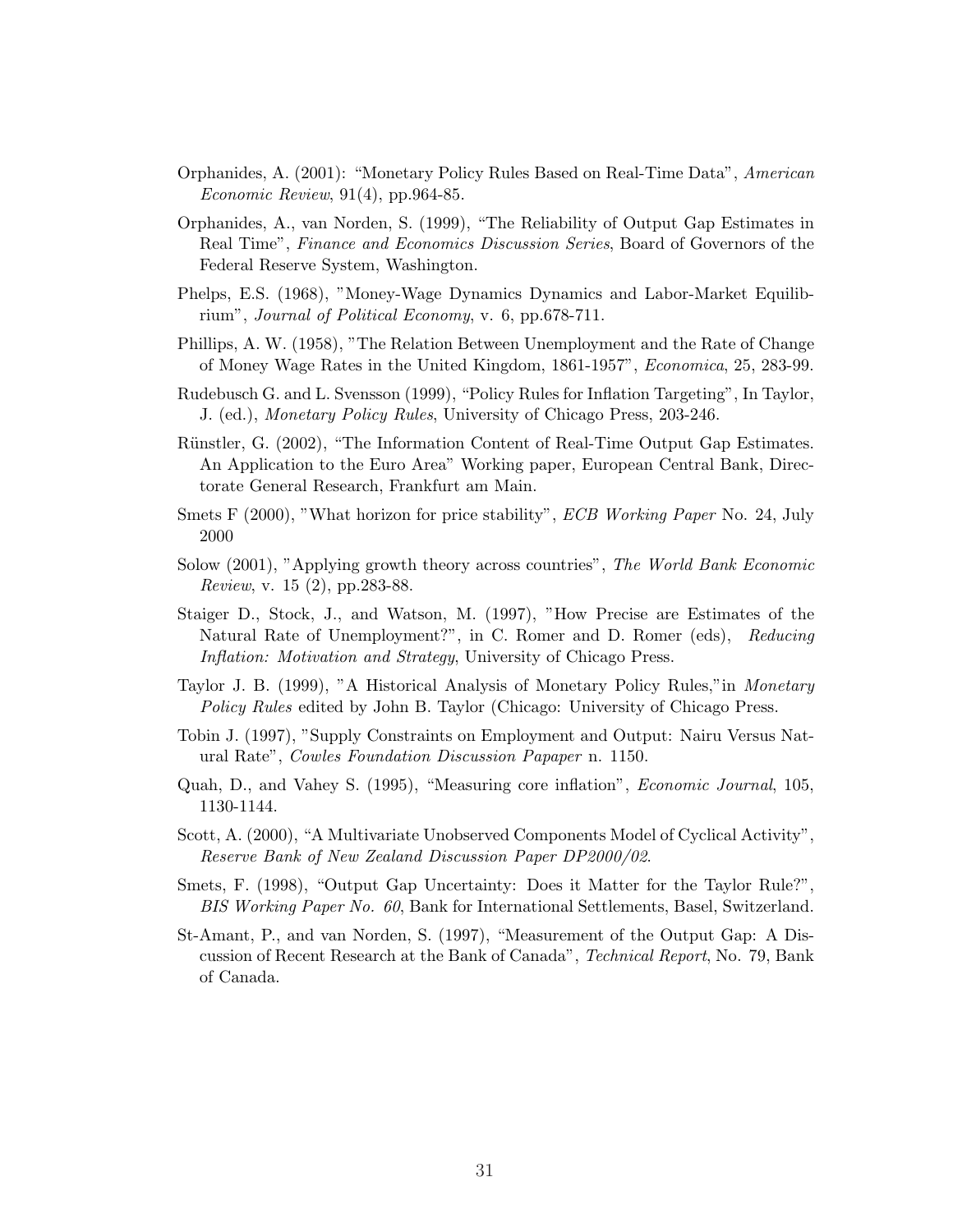### Appendix: Description of the data set

The database is quarterly, with the sample extending from the first quarter of 1970 to the fourth quarter of 2001. As far as possible Euro area wide data were taken from official sources such as Eurostat or the European Commission. Historical data for euro area-wide aggregates were largely taken from the Area-Wide Model (AWM) database (see Fagan, Henry and Mestre, 2001, for more details on the compilation of these data, spanning the period from 1970.1 to 1998.4 for most series).

For some series, aggregates were compiled from data for the individual euro area countries using various sources, mainly the databases from the BIS, the European Commission and the OECD. Where a single source did not provide country data back to the first quarter of 1970, series from different sources were joined after having been re-based to a common base period. Moreover, where information was only available at an annual frequency (such as for working-age population), data were converted into quarterly data by means of an interpolation filter. Overall, therefore, the degree of harmonisation of the Euro area-wide data tends to be lower for the earlier parts of the sample than for the later periods.

Gross Domestic product at constant prices Seasonally adjusted. Eurostat data from 1991.1 and own compilations for previous years.

Capital stock at constant prices Constructed from Euro area wide data on seasonally adjusted fixed capital formation by means of the perpetual inventory method. Data on fixed capital formation are Eurostat data from 1991 Q1 and own compilations for previous years. Data on capital retirement constructed on the basis of a retirementto-capital ratio that gradually increases from 1.7% to 2.4% over the course of the sample. Initial capital stock reflects an investment-to-capital ratio of 7.2% at the beginning of 1970.

Employment and Unemployment Seasonally adjusted. Eurostat data from 1991.1 and AWM data for previous years.

Solow's Residual Calculated as a residual from growth accounting - real GDP minus a weighted average of the contributions from capital and employment, based on the calculation of the average labour GDP share. The latter (denoted  $\alpha$  in main text) is calculated as compensation per employee times total employment over nominal GDP, averaged over the sample period.

Employment rate Seasonally adjusted. Eurostat data from 1993 Q1 and AWM data for previous years.

Working age population aged 14-65 years. Euro area wide annual data from the European Commission AMECO database interpolated to quarterly data.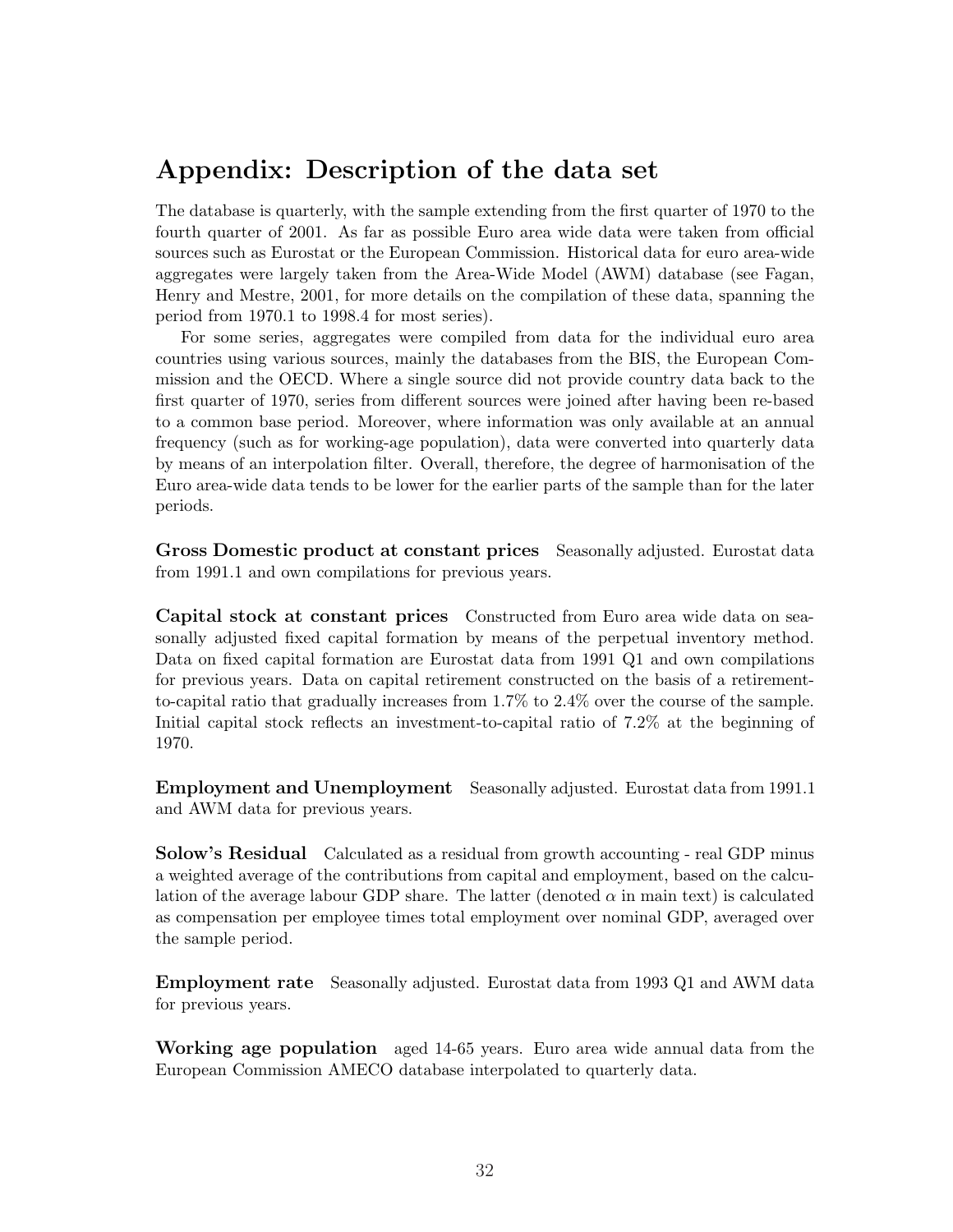Participation rate Calculated as the ratio of the labour force over the working age population. The labour force is calculated from data on employment and unemployment.

Capacity Utilisation Seasonally adjusted rate of capacity utilisation in manufacturing. European Commission data from 1980.1 and own compilations (GDP-weighted average of available national indices) for previous years. The coverage of country data in the first half of the 1970s is somewhat less than 70% of the Euro area.

Consumer price index Not seasonally adjusted. Eurostat data from 1991.1 and own compilations for previous years.

Nominal effective exchange rate of the Euro Eurostat data from 1991.1 and own compilations for previous years.

Commodity price index (including oil) Eurostat data from 1991.1 and own compilations for previous years.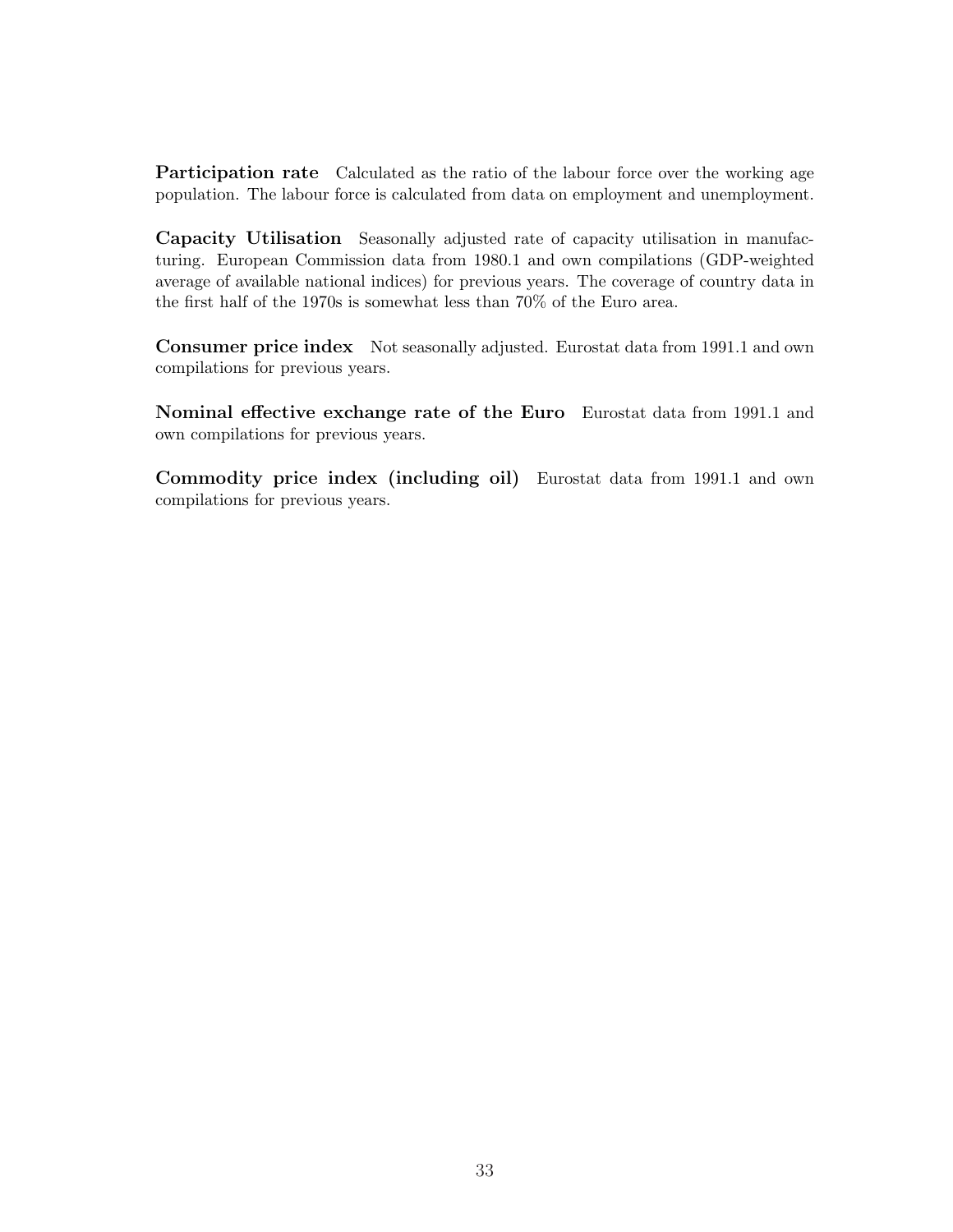<span id="page-35-0"></span>

Figure 1: Plot of the time series used for the implementation of the Production Function Approach.

|                       |              |                         |                | $\cdot$ +. The variance parameters are intensified by $\cdot$ to $\cdot$ , $\cdot$ (1) denotes a resulted |         |
|-----------------------|--------------|-------------------------|----------------|-----------------------------------------------------------------------------------------------------------|---------|
|                       | Model 1      | Model 2                 | Model 3        | Model 4                                                                                                   | Model 5 |
|                       | Unrestricted | $\sigma_{\epsilon}^2=0$ | $\sigma_n^2=0$ | $\sigma_n^2 = \sigma_{\epsilon}^2 = 0$                                                                    | HP      |
|                       | 257.19       | 125.10                  | 0(r)           | 0(r)                                                                                                      | 0(r)    |
| $\sigma$              | 10.81        | 0(r)                    | 20.63          | 15.93                                                                                                     | 0.98    |
| $\sigma_{\kappa}^2$   | 6.88         | 208.70                  | 91.87          | 191.46                                                                                                    | 1570.10 |
| $\rho$                | 0.99         | 0.98                    | 0.91           | 0.86                                                                                                      | 0(r)    |
| $2\pi/\lambda_c$      | 12.16        | 51.20                   | 13.01          | 15.98                                                                                                     | 0(r)    |
| $\sigma_{\epsilon}^2$ | 0.00         | 0.00                    | 43.52          | 0(r)                                                                                                      | 0(r)    |
| loglik                | 645.08       | 639.88                  | 644.01         | 643.11                                                                                                    | 534.86  |
| Q(8)                  | 2.27         | 20.15                   | 1.62           | 3.42                                                                                                      | 250.43  |
| Normality             | 11.01        | 9.93                    | 10.97          | 12.80                                                                                                     | 38.36   |
|                       |              |                         |                |                                                                                                           |         |

Table 1: Parameter estimates and diagnostics for UC models of quarterly Euro Area GDP, 1970.1-2001.4. Variance parameters are multiplied by  $10^7$ ; (r) denotes a restricted parameter.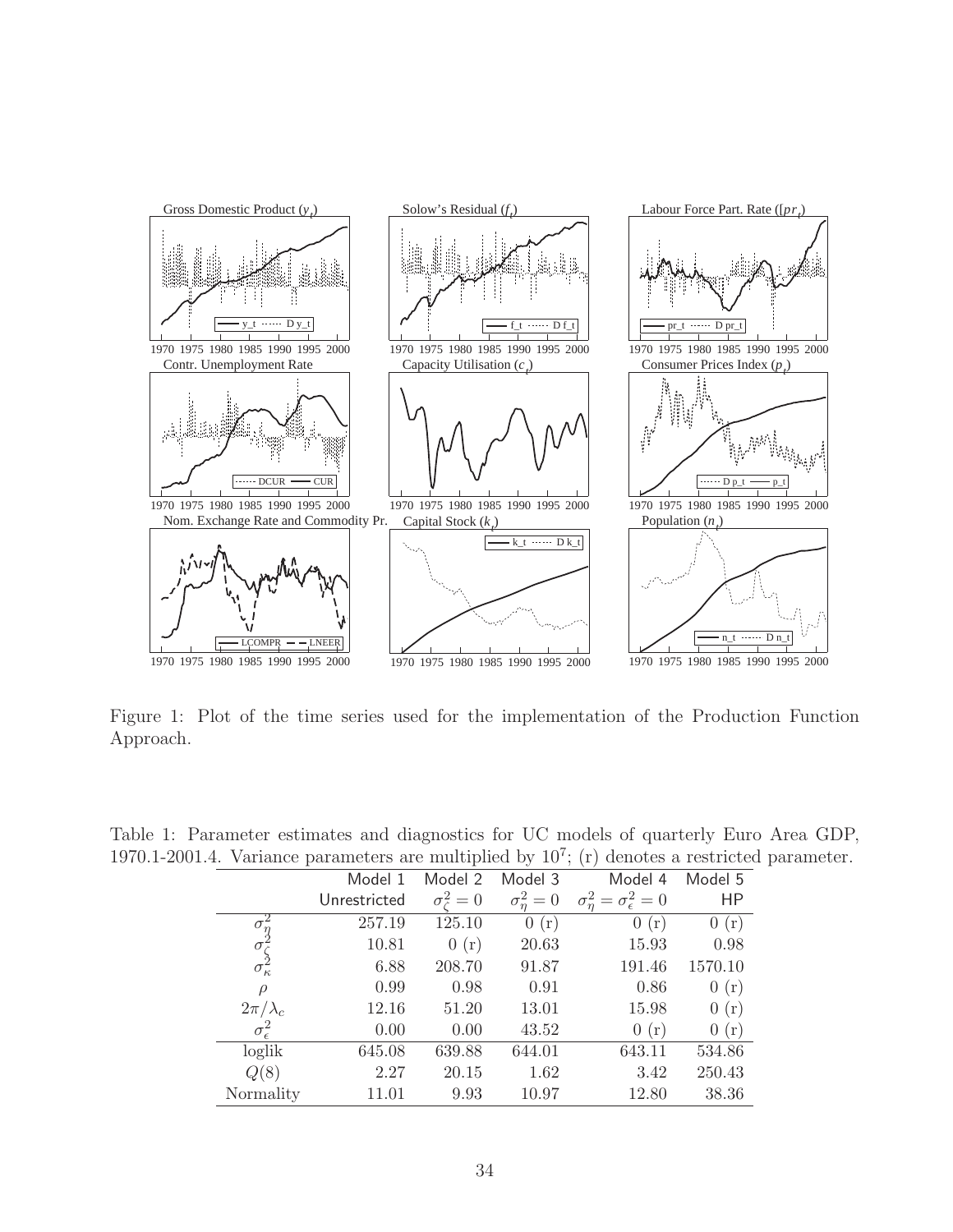<span id="page-36-0"></span>

Figure 2: Univariate estimates of the output gap,  $\tilde{\psi}_{t|T}$ , and of potential output growth,  $\Delta \tilde{\mu}_{t|T}$ .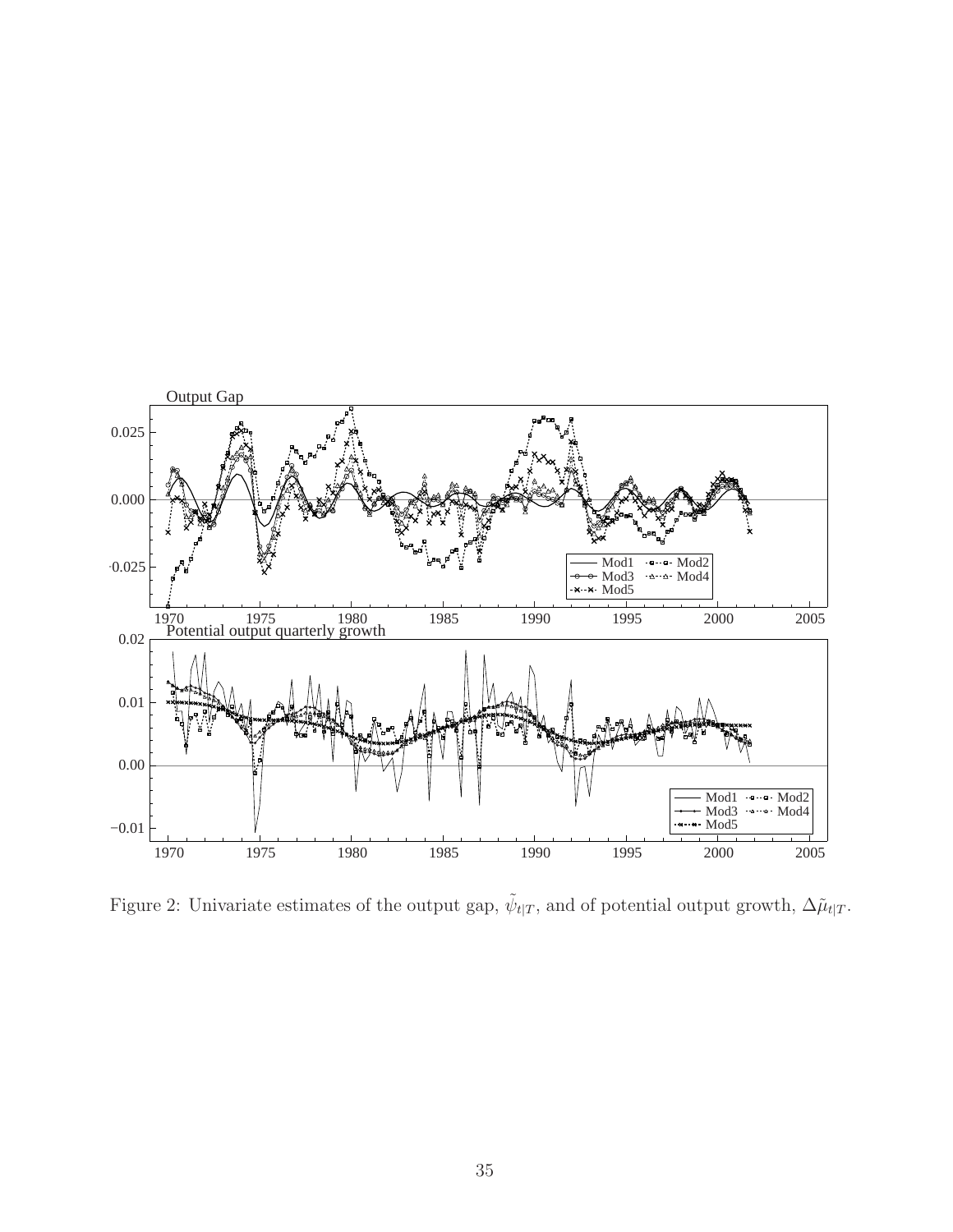<span id="page-37-0"></span>

Figure 3: Bivariate estimates of potential output ( $\tilde{PO}_{t|T} = \tilde{\mu}_{t|T}$ ), potential output growth  $(400 \times \Delta \tilde{\mu}_{t|T})$ , the output gap  $(\tilde{\psi}_{t|T})$ , and underlying inflation,  $(400 \times \tilde{\pi}_{t|T}^*)$ , with 95% confidence intervals.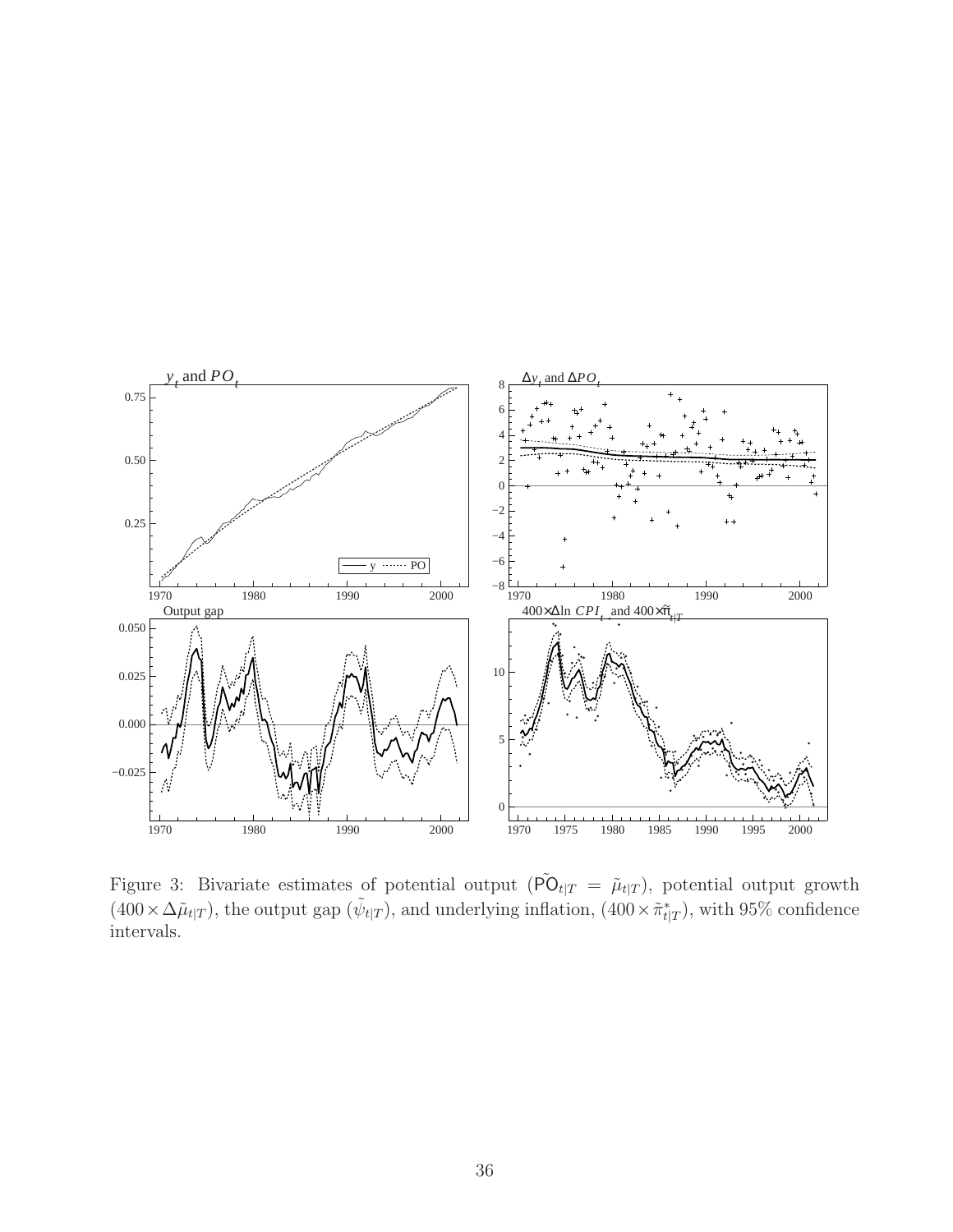<span id="page-38-0"></span>

Figure 4: Multivariate Sutse model with RW trends. Smoothed components for the series and estimates of  $\mathsf{OG}_t$  and potential output growth (with  $95\%$  confidence bounds).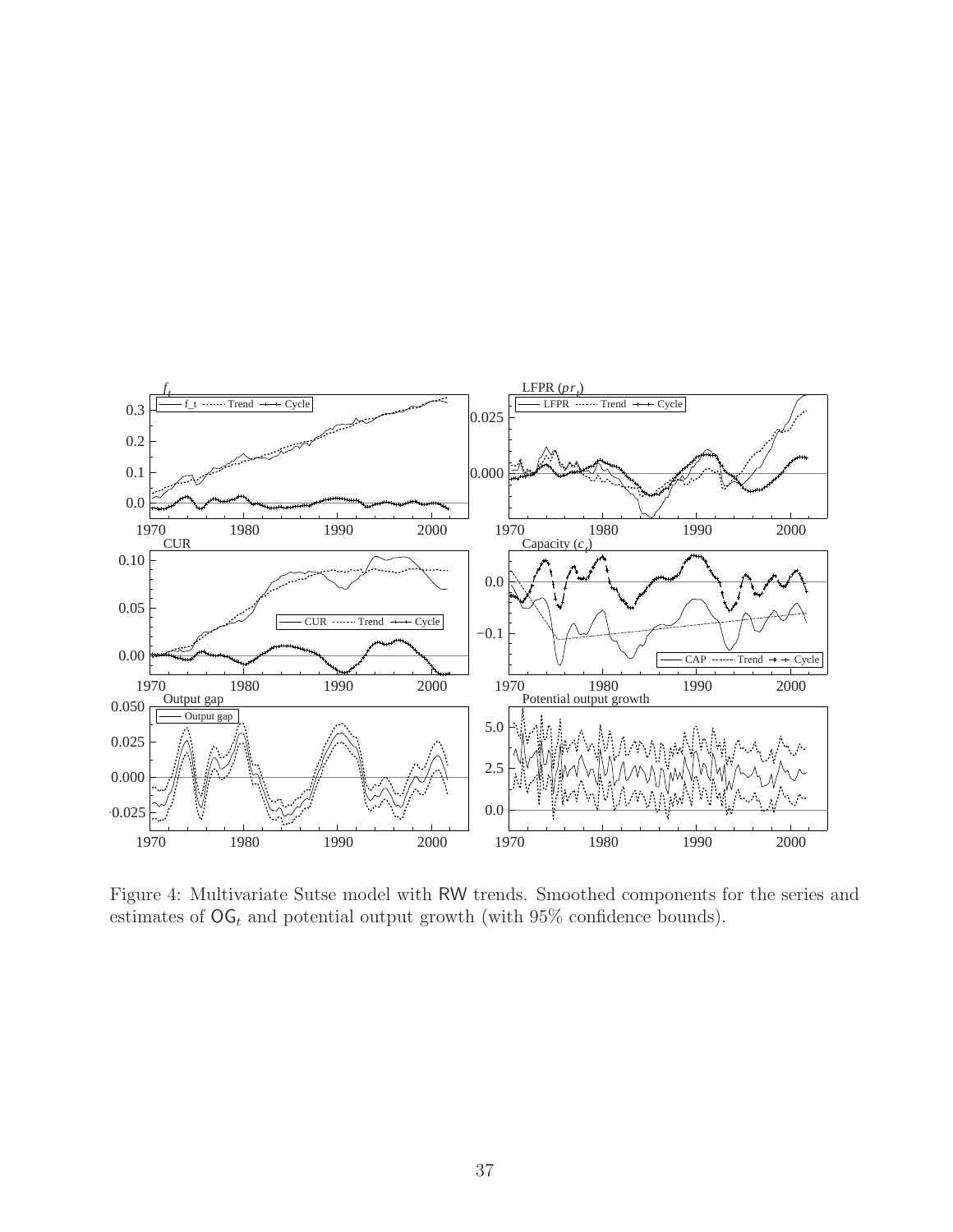<span id="page-39-0"></span>

Figure 5: Multivariate Sutse model with IRW trends. Smoothed components for the series and estimates of  $\mathsf{OG}_t$  and potential output growth (with  $95\%$  confidence bounds).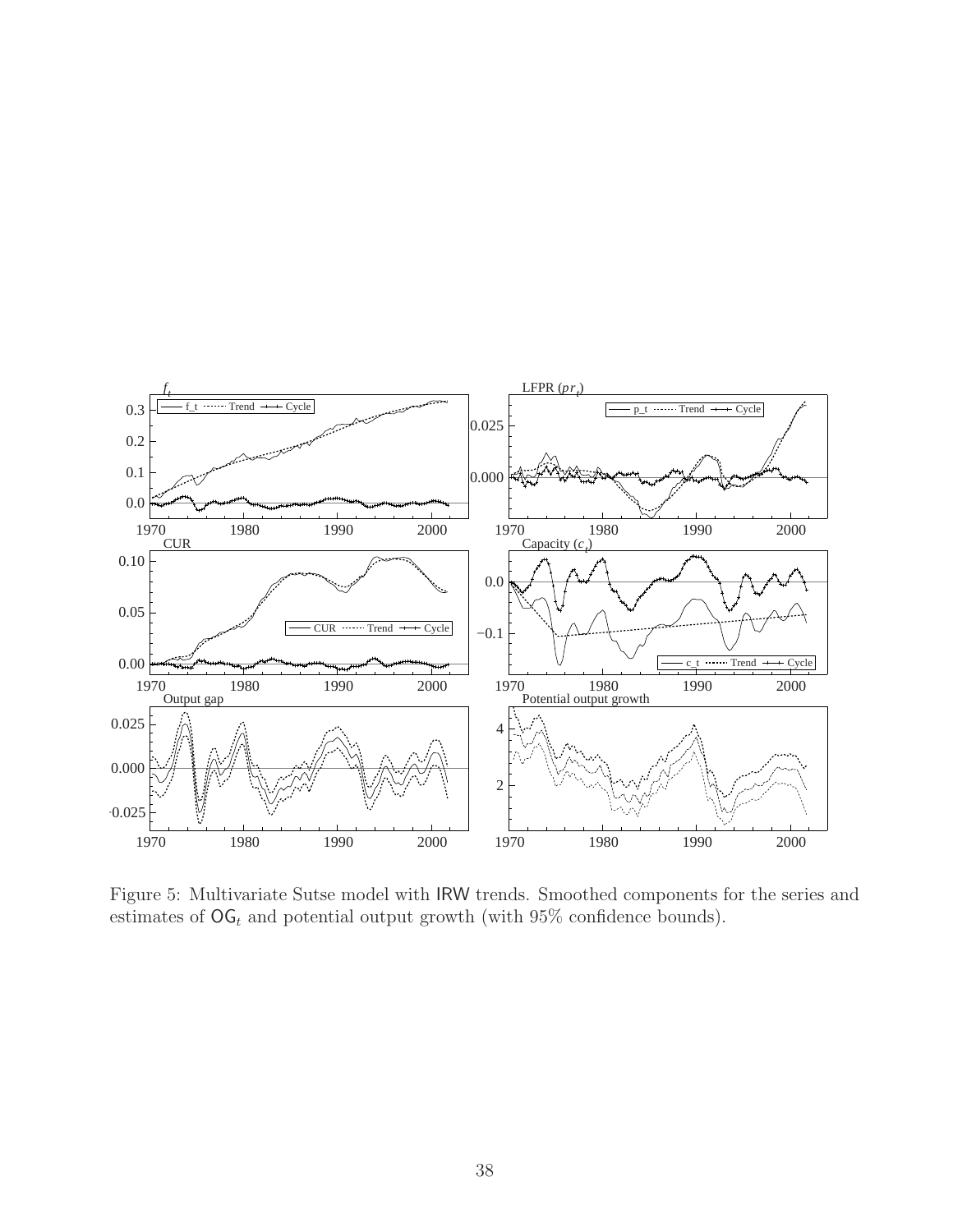<span id="page-40-0"></span>

Figure 6: Multivariate Common Cycle model with IRW trends. Smoothed components for the series and estimates of  $\mathsf{OG}_t$  and potential output growth (with 95% confidence bounds).



Figure 7: Typical spectral density of the process  $\psi_t = \phi_1 \psi_{t-1} + \phi_2 \psi_{t-2} + \kappa_t$ , with  $\phi_1 = 1.73$  and  $\phi_2 = -0.83$  (left panel), and spectral density of the pseudo-integrated cycle  $\psi_{it} = \rho_i \psi_{i,t-1} +$  $\vartheta_i(L)\psi_t + \kappa_{it}$  adapted to CUR<sub>t</sub> (right panel).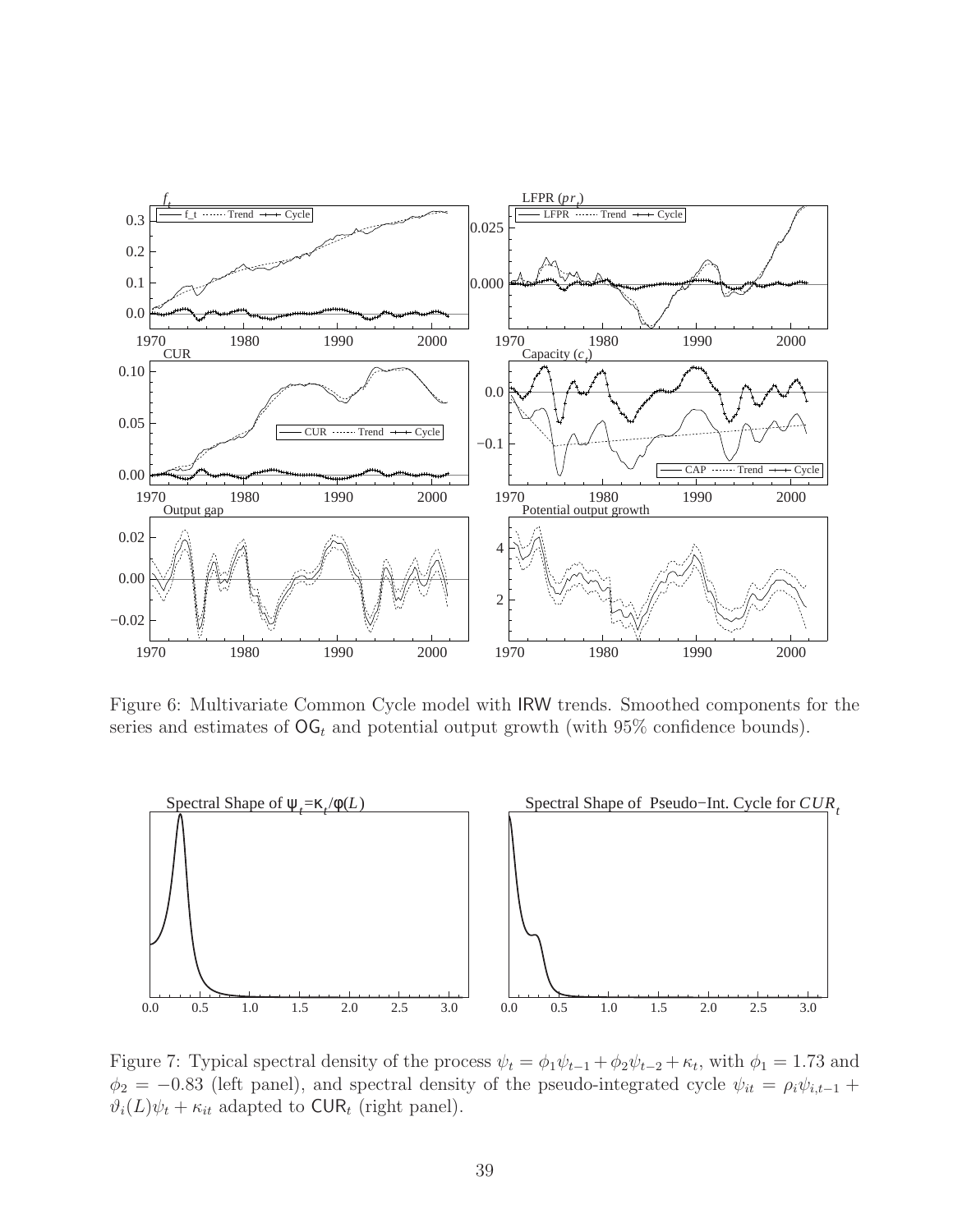<span id="page-41-0"></span>

Figure 8: Multivariate PFA model with IRW trends and pseudo-integrated cycles. Smoothed components for the series and estimates of  $\textsf{OG}_t$  and potential output growth (with 95% confidence bounds).



Figure 9: Growth accounting: decomposition of potential output growth into the contribution of the Solow's residual, capital and labour.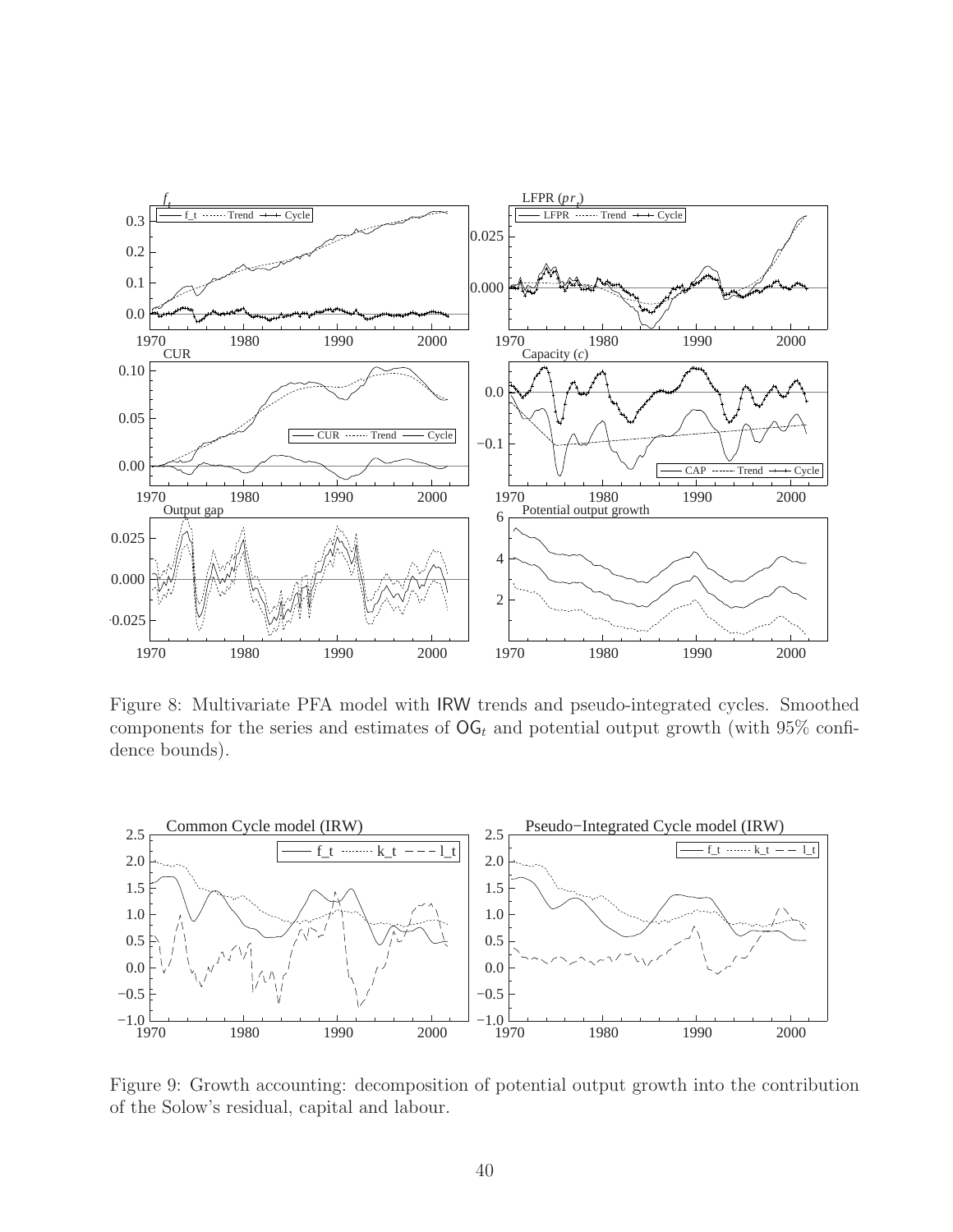<span id="page-42-0"></span>Table 2: Parameter estimates and diagnostics for bivariate models of quarterly Euro Area log GDP  $(y_t)$  and the logarithm of the consumer price index  $(p_t)$ , 1970.1-2001.4. Standard errors in parenthesis.

|                                                                                                                                                                                                                 | Unrestricted           | $\sigma_{\zeta}^2=0$ | Damped Slope                    | Coincident         | HP                      |
|-----------------------------------------------------------------------------------------------------------------------------------------------------------------------------------------------------------------|------------------------|----------------------|---------------------------------|--------------------|-------------------------|
|                                                                                                                                                                                                                 |                        |                      | $y_t$ Equation                  |                    |                         |
| organization as one 170 rever.<br>$\begin{array}{c} \sigma_\eta^2 \\ \sigma_\zeta^2 \\ \phi \end{array}$<br>189.26<br>0.00<br>0.00<br>0.40<br>0(r)<br>$\overline{m}$<br>$\sigma_{\kappa}^2$<br>299.08<br>145.78 |                        |                      | $\overline{0(r)}$               |                    |                         |
|                                                                                                                                                                                                                 |                        |                      | 10.80                           | 4.86               | 0.60                    |
|                                                                                                                                                                                                                 |                        | 0.84                 |                                 |                    |                         |
|                                                                                                                                                                                                                 |                        |                      | 0.006                           |                    |                         |
|                                                                                                                                                                                                                 |                        |                      | 271.09                          | 257.72             | 966.40                  |
| $\rho$                                                                                                                                                                                                          | 0.96                   | 0.96                 | 0.94                            | 0.92               | 0(r)                    |
| $2\pi/\lambda_c$                                                                                                                                                                                                | 46.26                  | 36.44                | 36.18                           | 28.84              | 0(r)                    |
| $\sigma_{\epsilon}^2$                                                                                                                                                                                           | 0.00                   | 0.00                 | 0.00                            | 0.08               | 0(r)                    |
|                                                                                                                                                                                                                 |                        |                      | $p_t$ Equation                  |                    |                         |
|                                                                                                                                                                                                                 | 43.06                  | $\overline{43.12}$   | 47.09                           | 48.72              | 0.00                    |
| $\begin{array}{l} \sigma_{\eta\pi}^2 \\ \sigma_{\zeta\pi}^2 \\ \sigma_\omega^2 \\ \delta_{C0} \end{array}$                                                                                                      | 11.11                  | 5.24                 | 5.01                            | 3.98               | 9.90                    |
|                                                                                                                                                                                                                 | $\overline{0}$         | $\overline{0}$       | $\overline{0}$                  | $\overline{0}$     | $\overline{0}$          |
|                                                                                                                                                                                                                 | 0.004                  | 0.004                | 0.004                           | 0.004              | 0.005                   |
| s.e                                                                                                                                                                                                             | (0.002)                | (0.002)              | (0.003)                         | (0.002)            | (0.002)                 |
| $\delta_{C1}$                                                                                                                                                                                                   | 0.004                  | 0.004                | 0.004                           | 0.004              | 0.005                   |
| s.e                                                                                                                                                                                                             | (0.002)                | (0.002)              | (0.002)                         | (0.002)            | (0.002)                 |
| $\delta_{N0}$                                                                                                                                                                                                   | $-0.019$               | $-0.017$             | $-0.019$                        | $-0.017$           | $-0.020$                |
| s.e                                                                                                                                                                                                             | (0.009)                | (0.009)              | (0.009)                         | (0.009)            | (0.009)                 |
| $\delta_{N1}$                                                                                                                                                                                                   | $-0.029$               | $-0.027$             | $-0.030$                        | $-0.031$           | $-0.029$                |
| s.e                                                                                                                                                                                                             | (0.010)                | (0.009)              | (0.009)                         | (0.009)            | (0.009)                 |
| $\theta_{\pi 0}$                                                                                                                                                                                                | 0.163                  | 0.260                | 0.193                           | 0.155              | 0.336                   |
| s.e                                                                                                                                                                                                             | (0.028)                | (0.063)              | (0.038)                         | (0.034)            | (0.034)                 |
| $\theta_{\pi 1}$                                                                                                                                                                                                | $-0.146$               | $-0.228$             | $-0.164$                        | $-0.104$           | $-0.267$                |
| s.e                                                                                                                                                                                                             | (0.028)                | (0.057)              | (0.035)                         | (0.033)            | (0.032)                 |
|                                                                                                                                                                                                                 |                        |                      | Wald tests of restrictions      |                    |                         |
| $\theta_{\pi}(1)=0$                                                                                                                                                                                             | $7.\overline{27^{**}}$ | $4.11*$              | $6.02*$                         | $14.56***$         | $10.\overline{45^{**}}$ |
| $\delta_C(1)=0$                                                                                                                                                                                                 | $5.43*$                | $5.95^{\ast}$        | $6.07*$                         | $5.97*$            | $7.19**$                |
| $\delta_N(1)=0$                                                                                                                                                                                                 | $13.83**$              | $11.77**$            | $15.21**$                       | $15.27^{\ast\ast}$ | $13.95***$              |
|                                                                                                                                                                                                                 |                        |                      | Diagnostics and goodness of fit |                    |                         |
| loglik                                                                                                                                                                                                          | 994.10                 | 990.62               | 1001.81                         | 992.77             | 874.22                  |
| $Q(8)$ $y_t$                                                                                                                                                                                                    | $9.07\,$               | 12.11                | 6.09                            | $3.96\,$           | 261.12                  |
| $Q(8)$ $p_t$                                                                                                                                                                                                    | 5.41                   | 5.83                 | 5.66                            | 6.34               | 18.80                   |
| Normality $y_t$                                                                                                                                                                                                 | 8.19                   | 7.01                 | 5.64                            | 9.74               | 16.63                   |
| Normality $p_t$                                                                                                                                                                                                 | 2.68                   | 4.36                 | 2.54                            | 7.24               | 5.47                    |

∗ significant at the 5% level; ∗∗ significant at the 1% level.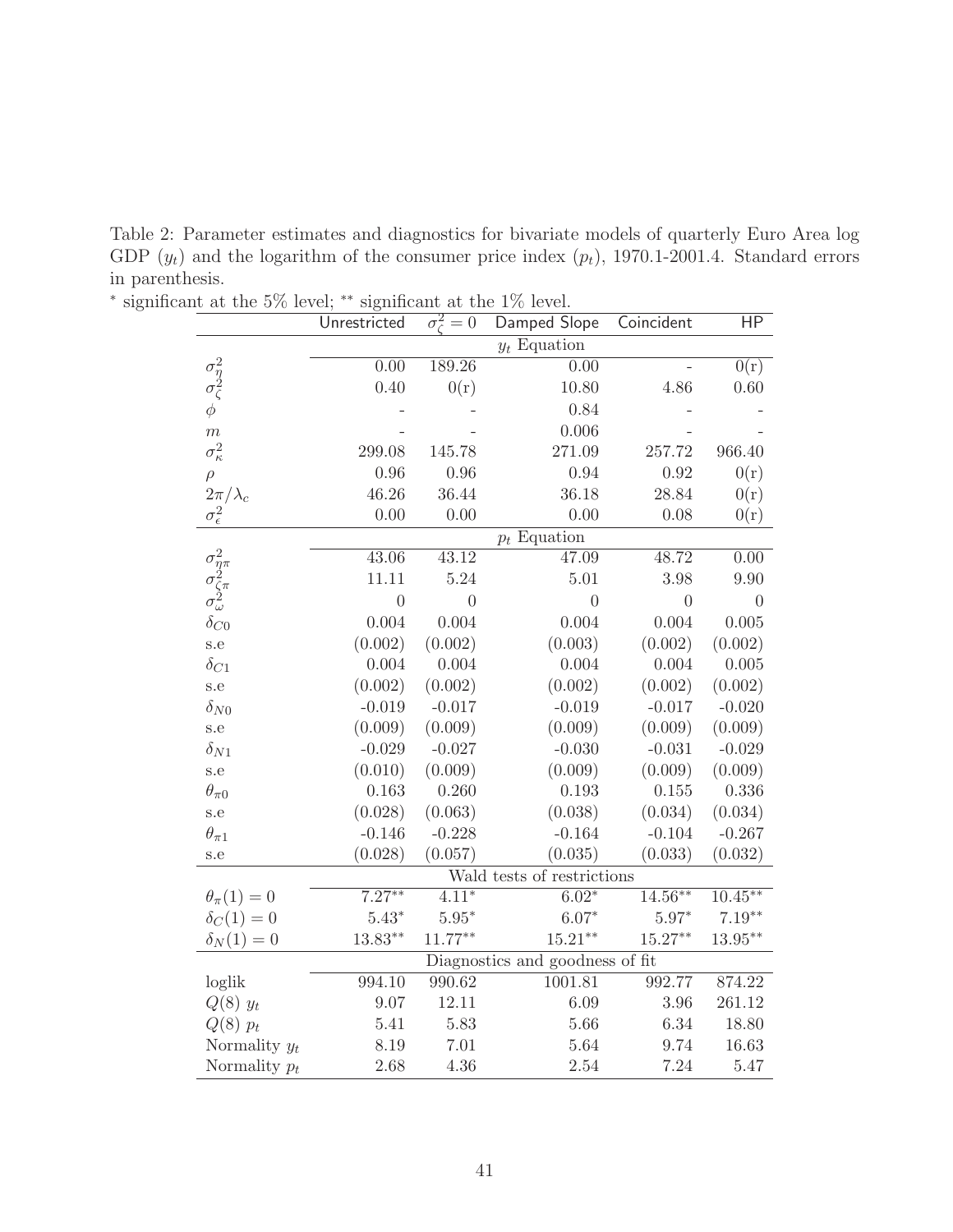|                                  |         |         |         | Mean error in percentage points |                    |         |         |         |         |
|----------------------------------|---------|---------|---------|---------------------------------|--------------------|---------|---------|---------|---------|
|                                  |         |         |         |                                 | Forecast lead time |         |         |         |         |
| Models                           | $1$ qrt | 2 qrts  | 3 qrts  | 4 qrts                          | 5 qrts             | 6 qrts  | 7 qrts  | 8 qrts  | 12 grts |
| <b>RWSD</b>                      | $-0.01$ | 0.05    | 0.01    | $-0.02$                         | $-0.19$            | $-0.35$ | $-0.63$ | $-0.64$ | $-1.09$ |
| Univariate                       | $-0.01$ | 0.03    | $-0.01$ | $-0.10$                         | $-0.27$            | $-0.46$ | $-0.68$ | $-0.76$ | $-1.16$ |
| <b>Bivariate Unrestricted</b>    | $-0.01$ | 0.02    | $-0.04$ | $-0.14$                         | $-0.26$            | $-0.44$ | $-0.65$ | $-0.71$ | $-1.14$ |
| Bivariate $\sigma_{\zeta}^2 = 0$ | $-0.01$ | 0.02    | $-0.06$ | $-0.19$                         | $-0.38$            | $-0.63$ | $-0.95$ | $-1.09$ | $-1.94$ |
| Biv. Damped Slope                | $-0.00$ | 0.04    | $-0.00$ | $-0.11$                         | $-0.27$            | $-0.49$ | $-0.75$ | $-0.87$ | $-1.52$ |
| Biv. Coincident                  | $-0.05$ | $-0.07$ | $-0.20$ | $-0.41$                         | $-0.65$            | $-0.94$ | $-1.25$ | $-1.40$ | $-2.13$ |
| Biv. HP                          | $-0.06$ | $-0.04$ | $-0.11$ | $-0.26$                         | $-0.41$            | $-0.62$ | $-0.84$ | $-0.94$ | $-1.39$ |
|                                  |         |         |         | Relative root mean square error |                    |         |         |         |         |
|                                  |         |         |         |                                 | Forecast lead time |         |         |         |         |
| Models                           | $1$ qrt | 2 qrts  | 3 qrts  | 4 qrts                          | 5 qrts             | 6 qrts  | 7 qrts  | 8 qrts  | 12 qrts |
| <b>RWSD</b>                      | 1.00    | 1.00    | 1.00    | 1.00                            | 1.00               | 1.00    | 1.00    | 1.00    | 1.00    |
| Univariate                       | 0.90    | 0.82    | 0.81    | 0.80                            | 0.80               | 0.78    | 0.84    | 0.89    | 1.01    |
| Bivariate Unrestricted           | 0.83    | 0.69    | 0.62    | 0.60                            | 0.70               | 0.75    | 0.88    | 0.90    | 1.02    |
| Bivariate $\sigma_{\zeta}^2 = 0$ | 0.84    | 0.71    | 0.66    | 0.67                            | 0.82               | 0.92    | 1.13    | 1.24    | 1.70    |
| Biv. Damped Slope                | 0.83    | 0.70    | 0.65    | 0.63                            | 0.74               | 0.80    | 0.96    | 1.03    | 1.34    |
| Biv. Coincident                  | 0.90    | 0.81    | 0.85    | 0.91                            | 1.08               | 1.17    | 1.41    | 1.54    | 1.87    |
| Biv. HP                          | 0.84    | 0.80    | 0.81    | 0.80                            | 0.86               | 0.86    | 0.98    | 1.06    | 1.21    |
| Root MSE RWSD                    | 0.02    | 0.03    | 0.03    | 0.04                            | 0.04               | 0.04    | 0.04    | 0.04    | 0.03    |

<span id="page-43-0"></span>Table 3: Univariate and bivariate models of  $y_t$  and  $p_t$ : comparison of forecast performance in the test period 1995.1-2001.4.

Table 4: Likelihood and Ljung-Box statistics for multivariate SUTSE models

|          | RW              | <b>IRW</b>                  | <b>DSlope</b> |
|----------|-----------------|-----------------------------|---------------|
|          |                 | Log Likelihood              |               |
|          | 2702.11 2749.71 |                             | 2778.23       |
|          |                 | Ljung-Box Statistic, $Q(8)$ |               |
| $f_t$    | 22.42           | 14.29                       | 12.99         |
| $pr_t$   | 16.00           | 9.14                        | 8.78          |
| $CUR_t$  | 93.91           | 17.62                       | 16.21         |
| $c_t$    | 153.79          | 101.34                      | 97.63         |
| $ln$ CPI | 7.41            | 8.05                        | 7.46          |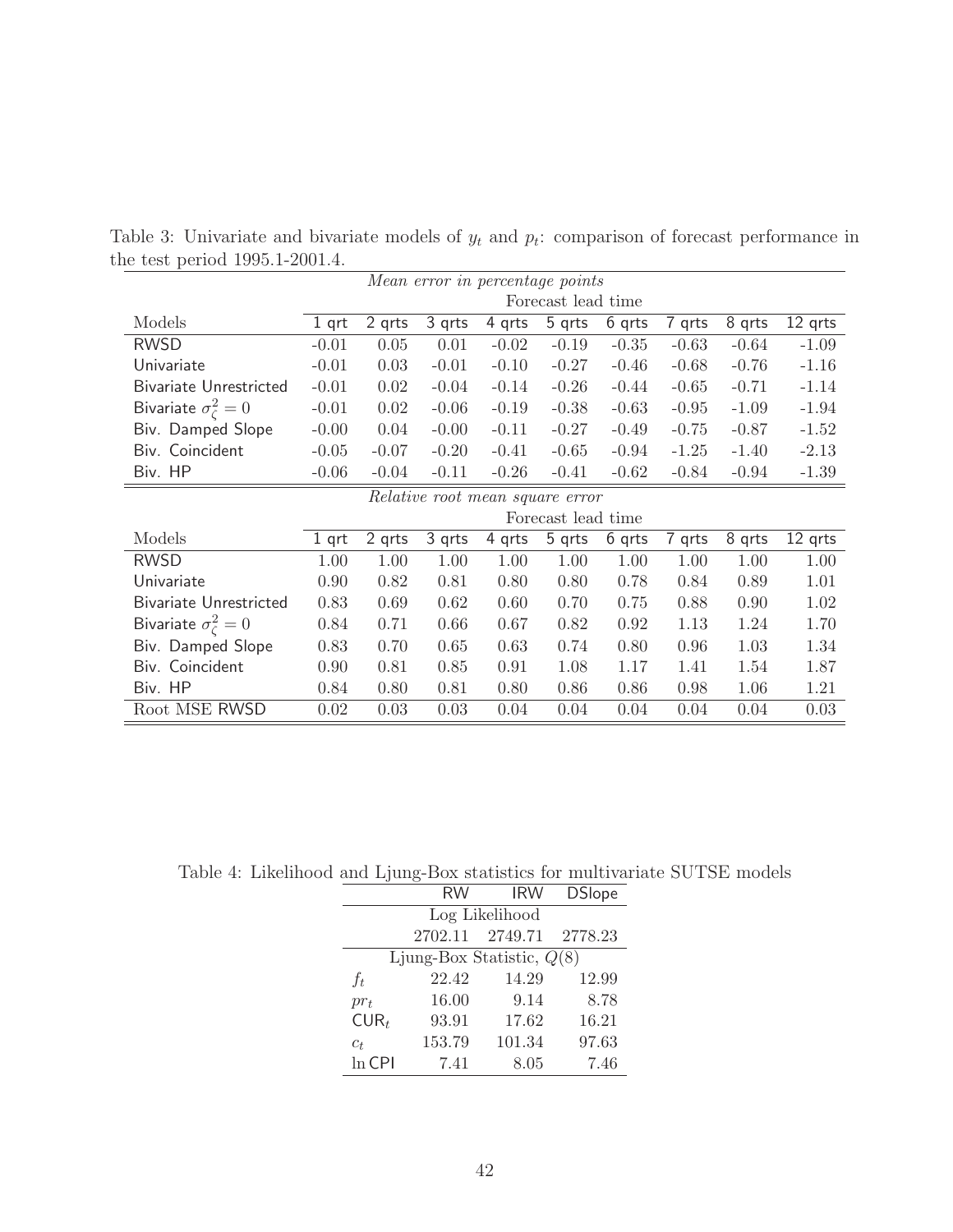|          |               | <b>IRW</b>    |       |               | <b>DSlope</b> |         |       |
|----------|---------------|---------------|-------|---------------|---------------|---------|-------|
| Log Lik. |               | 2805.77       |       |               | 2833.20       |         |       |
|          | $\theta_{i0}$ | $\theta_{i1}$ | Q(8)  | $\theta_{i0}$ | $\theta_{i1}$ | Slope   | Q(8)  |
| $f_t$    | $0.50*$       | $-0.20*$      | 16.43 | $0.49*$       | $-0.19*$      | 0.00    | 10.96 |
| $pr_t$   | $-0.04$       | $0.07*$       | 9.92  | $-0.04$       | $0.07*$       | $0.76*$ | 3.67  |
| $CUR_t$  | $-0.06*$      | $-0.03$       | 13.62 | $-0.06*$      | $-0.03$       | $0.88*$ | 12.68 |
| $c_t$    |               |               | 15.06 |               |               |         | 15.32 |
| $p_t$    | $0.19*$       | $-0.14*$      | 5.12  | $0.19*$       | $-0.14*$      |         | 5.16  |

<span id="page-44-0"></span>Table 5: Parameter estimates and diagnostics for multivariate common cycle models

Table 6: Parameter estimates and diagnostics for multivariate hysteresis models

|          |                  |                          | I(2)             |                          |       |                  |                          | <b>DSlope</b>    |                  |                          |       |
|----------|------------------|--------------------------|------------------|--------------------------|-------|------------------|--------------------------|------------------|------------------|--------------------------|-------|
| Log Lik. |                  |                          | 2780.71          |                          |       |                  |                          | 2820.69          |                  |                          |       |
|          | $\vartheta_{i0}$ | $v_{i1}$                 | $\vartheta_{i2}$ | $\vartheta_i(1)$         | Q(8)  | $\vartheta_{i0}$ | $\vartheta_{i1}$         | $\vartheta_{i2}$ | $\vartheta_i(1)$ | Slope                    | Q(8)  |
| $f_t$    | $0.55*$          | $-0.79*$                 | $0.25*$          | 0.01                     | 17.24 | $0.55*$          | $-0.79*$                 | $0.26*$          | 0.02             | 0.00                     | 11.22 |
| $pr_t$   | $-0.04$          | $0.13*$                  | $-0.08*$         | 0.01                     | 23.33 | $-0.02$          | $0.11*$                  | $-0.07*$         | $0.02*$          | $0.27*$                  | 10.09 |
| $CUR_t$  | $-0.11*$         | $0.11*$                  | $-0.03*$         | $-0.03*$                 | 15.39 | $-0.10*$         | $0.10*$                  | $-0.02*$         | $-0.02*$         | $0.90*$                  | 15.06 |
| $c_t$    |                  | $\overline{\phantom{0}}$ |                  | $\overline{\phantom{a}}$ | 15.10 |                  | $\overline{\phantom{a}}$ |                  |                  | $\overline{\phantom{a}}$ | 15.32 |
| $p_t$    | $0.16*$          | $-0.12*$                 |                  | $\overline{\phantom{m}}$ | 6.75  | $0.16*$          | $-0.12*$                 |                  |                  | $\overline{\phantom{a}}$ | 5.16  |

Table 7: Parameter estimates and diagnostics for multivariate PFA models with pseudointegrated cycles

|          |               |                 | <b>IRW</b>        |                             |       |               |                 | <b>DSlope</b> |                             |                   |       |
|----------|---------------|-----------------|-------------------|-----------------------------|-------|---------------|-----------------|---------------|-----------------------------|-------------------|-------|
| Log Lik. |               |                 | 2816.79           |                             |       |               |                 | 2828.23       |                             |                   |       |
|          | $\theta_{i0}$ | $\theta_{i1}$   | $\rho_i$          | $\tilde{\sigma}_{\kappa,i}$ | Q(8)  | $\theta_{i0}$ | $\theta_{i1}$   | $\rho_i$      | $\tilde{\sigma}_{\kappa,i}$ | Slope             | Q(8)  |
| $f_t$    | $0.42*$       | $-0.23*$        | $0.34*$           | 134                         | 5.60  | $0.44*$       | $-0.21*$        | $0.21*$       | 0                           | 0.00              | 9.77  |
| $pr_t$   | $0.02*$       | $0.01*$         | $0.89*$           |                             | 10.42 | 0.01          | $0.01*$         | $0.90*$       | 0                           | $0.99*$           | 9.98  |
| $CUR_t$  | $-0.08*$      | $0.04*$         | $0.91*$           |                             | 12.12 | $-0.08*$      | $0.04*$         | $0.92*$       | 8                           | $0.98*$           | 13.09 |
| $c_t$    |               | $\qquad \qquad$ | $\qquad \qquad -$ | $\overline{\phantom{0}}$    | 15.10 |               | $\qquad \qquad$ |               |                             | $\qquad \qquad -$ | 16.36 |
| $p_t$    | $0.04*$       | $-0.02*$        |                   |                             | 6.75  | $0.04*$       | $-0.03*$        |               |                             | $\qquad \qquad -$ | 6.64  |